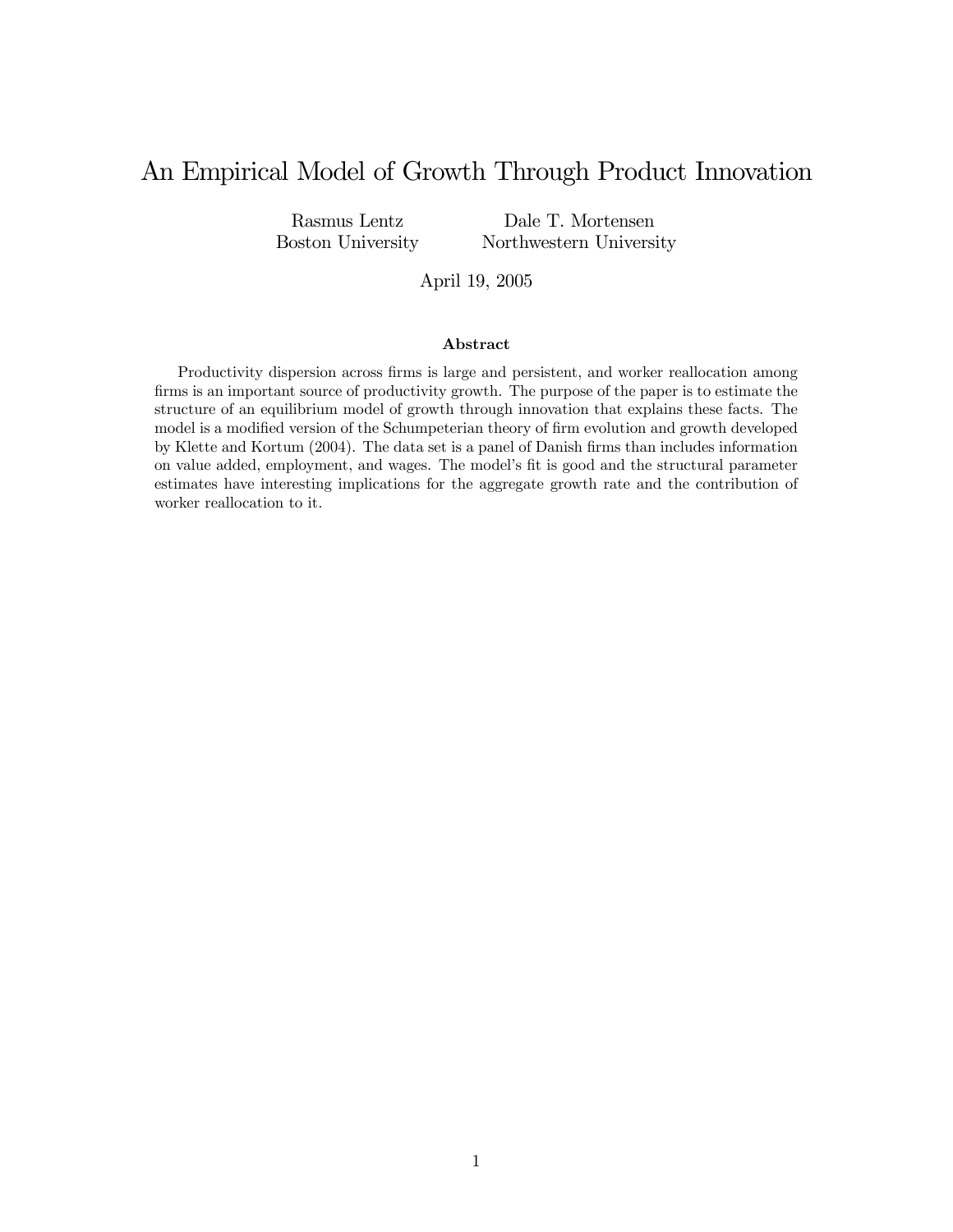### 1 Introduction

In their review article, Bertelsman and Doms (2000) draw three lessons from empirical productivity studies based on longitudinal plant and firm data: First, the extent of dispersion in productivity across production units, firms or establishments, is large. Second, productivity rank of any unit in the distribution is highly persistent. Third, a large fraction of aggregate productivity growth is the consequence of worker reallocation.

Although the explanations for productive firm heterogeneity are not fully understood, economic principles suggest that its presence should induce worker reallocation from less to more productive firms as well as from exiting to entering firms. There is ample evidence that workers do flow from one firm to another frequently. As Davis, Haltiwanger and Shuh (1996) and others document, job and worker flows are large, persistent, and essentially idiosyncratic in the U.S. Recently, Fallick and Fleischman (2001) and Stewart (2002) find that job to job flows without a spell of unemployment in the U.S. represent at least half of the separations and is growing. In their analysis of Danish matched employer-employee IDA data, Frederiksen and Westergaard-Nelsen (2002) report that the average establishment separation rate over the 1980-95 period was 26%. About two thirds of the outflow represents the movement of workers from one firm to another.

In a companion paper, Lentz and Mortensen (2004) develop a stochastic general equilibrium model in which more profitable firm's grow faster and contribute more to the aggregate growth rate through product innovation. The model is a variation on that proposed by Klette and Kortum (2004), which itself builds on the endogenous growth model of Grossman and Helpman (1991). By design, their model is consistent with stylized facts about product innovation and its relationship to the dynamics of firm size evolution. We adopt the approach because it provides an explanation for the fact that there is no correlation between labor force size and labor productivity but a strong positive association between value added and labor productivity in Danish firm data. Furthermore, the model provides a direct link between worker reallocation and productivity growth.

In the model, firms are monopoly suppliers of differentiated intermediate products that serve as inputs in the production of a final consumption good. Better quality products are introduced from time to time as the outcome of R&D investment by both existing firms and new entrants. As new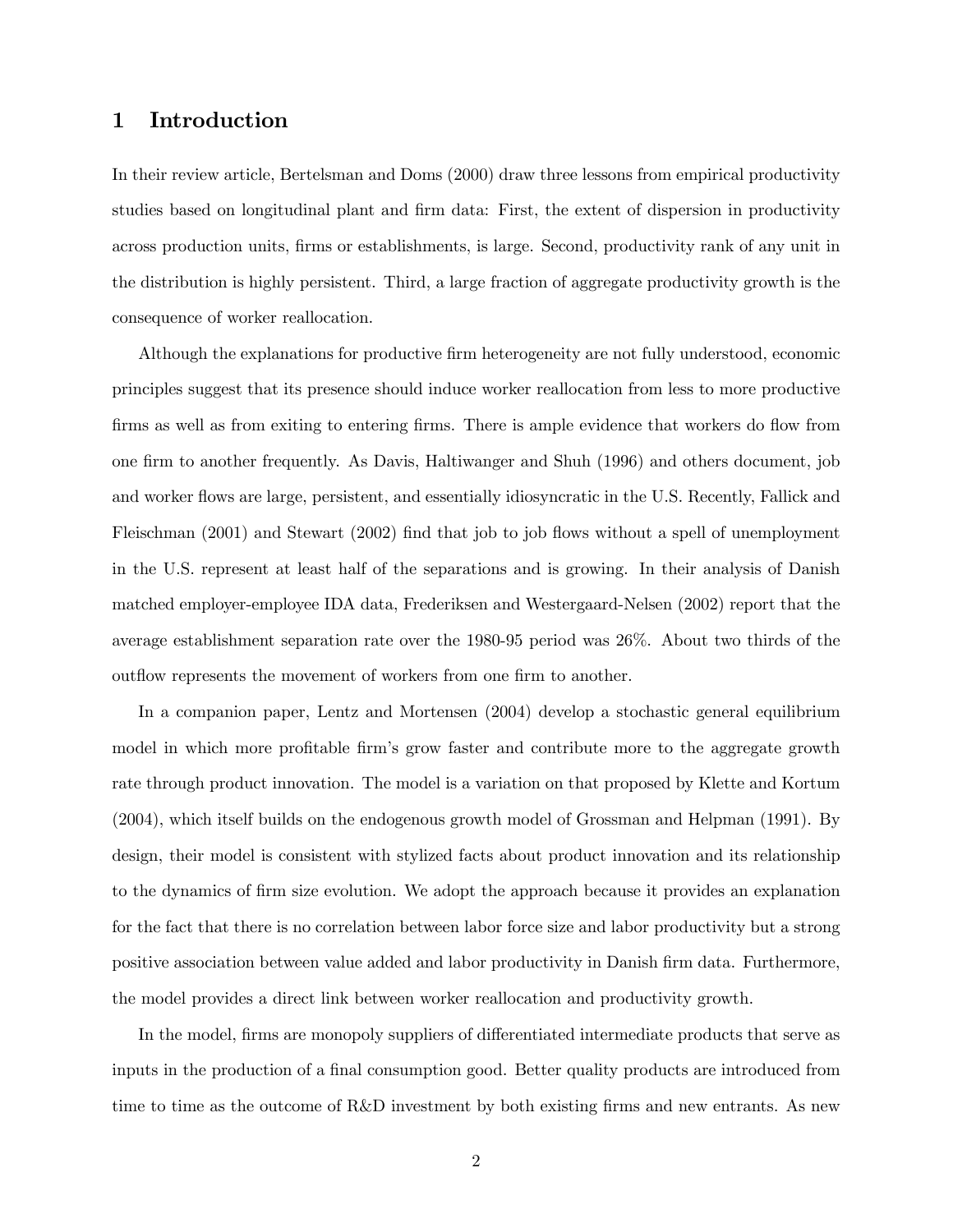products displace old, the process of creative destruction induces the need to reallocate workers across productive activities. In the version of the model estimated here, product quality differs across firms. In our earlier paper, we established the existence of a general equilibrium solution to the model. In this one, we use the equilibrium relationships implied by the model and information drawn from a Danish panel of firms to estimate the model's parameters.

Given the parameter estimates obtained, we explore the model's quantitative implications for productivity growth and its sources. We find that the reallocation of workers from less to more productive surviving firms accounts for over 39% of productivity growth in equilibrium. We also show that the rate of growth implied by the solution to the social planner's problem is almost six times larger than the equilibrium growth rate. In the solution to the planner's problem, firms that can develop highes quality products invest much more in R&D than they do in equilibrium. As a consequence, reallocation among surviving firms accounts for the lion's share, 96%, of the much larger growth rate.

### 2 Danish Firm Data

Danish firm data provide information on productivity dispersion and the relationships among productivity, employment, and sales. The available data set is an annual panel of privately owned firms for the years 1992-1997 drawn from the Danish Business Statistics Register. The sample of approximately 6,700 firms is restricted to those with 20 or more employees. The variables observed in each year include value added  $(Y)$ , the total wage bill  $(W)$ , and full-time equivalent employment (N). In this paper we use these relationships to motivate the theoretical model studied. Both Y and  $W$  are measured in Danish Kroner (DKK) while  $N$  is a body count.

Non-parametric estimates of the distributions of two alternative measures of a firm's labor productivity are illustrated in Figure 1. The first measure of firm productivity is value added per worker  $(Y/N)$  while the second is valued added per unit of quality adjusted employment  $(Y/N^*)$ . Standard labor productivity misrepresents cross firm productivity differences to the extent that labor quality differs across firms. However, if more productive workers are compensated with higher pay, as would be true in a competitive labor market, one can use a wage weighted index of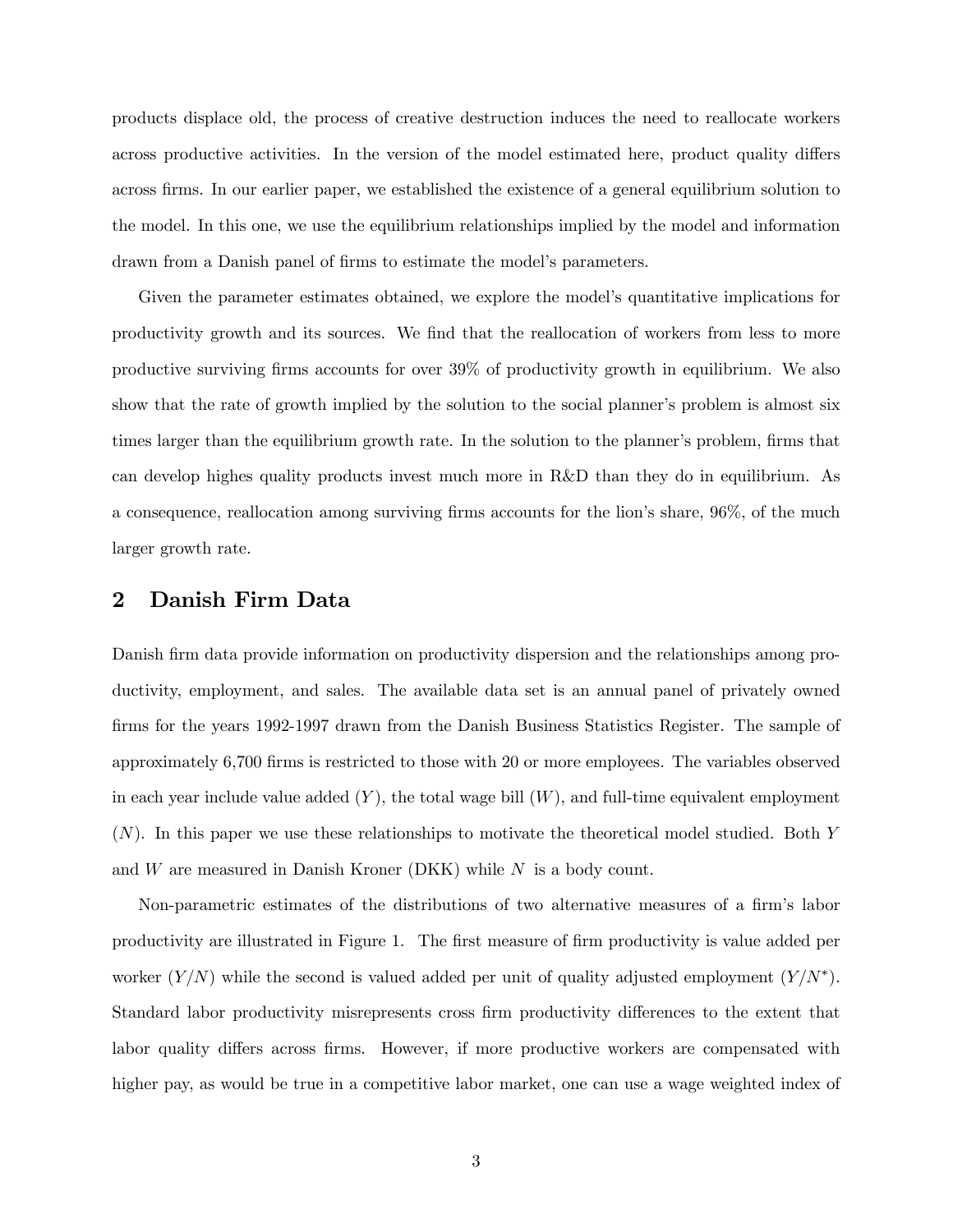Figure 1: Productivity Distributions.

employment to correct for this source of cross firm differences in productive efficiency. Formally, the constructed quality adjusted employment of firm j is defined as  $N_j^* = W_j/w$  where

$$
w = \frac{\sum_{j} W_j}{\sum_{j} N_j} \tag{1}
$$

is the average wage paid per worker in the market. Although correcting for wage differences across firms in this manner does reduced the spread and skew of the implied productivity distribution somewhat, both distributions have high variance and skew and are essentially the same general shape.

Both distributions are consistent with those found in other data sets. For example, productivity distributions are significantly dispersed and skewed to the right. In the case of the adjusted measure of productivity, the  $5<sup>th</sup>$  percentile is roughly half the mode while the  $95<sup>th</sup>$  percentile is approximately twice as large are the mode. The range between the two represents a four fold difference in value added per worker across firms. These facts are similar to those reported by Bertelsman and Doms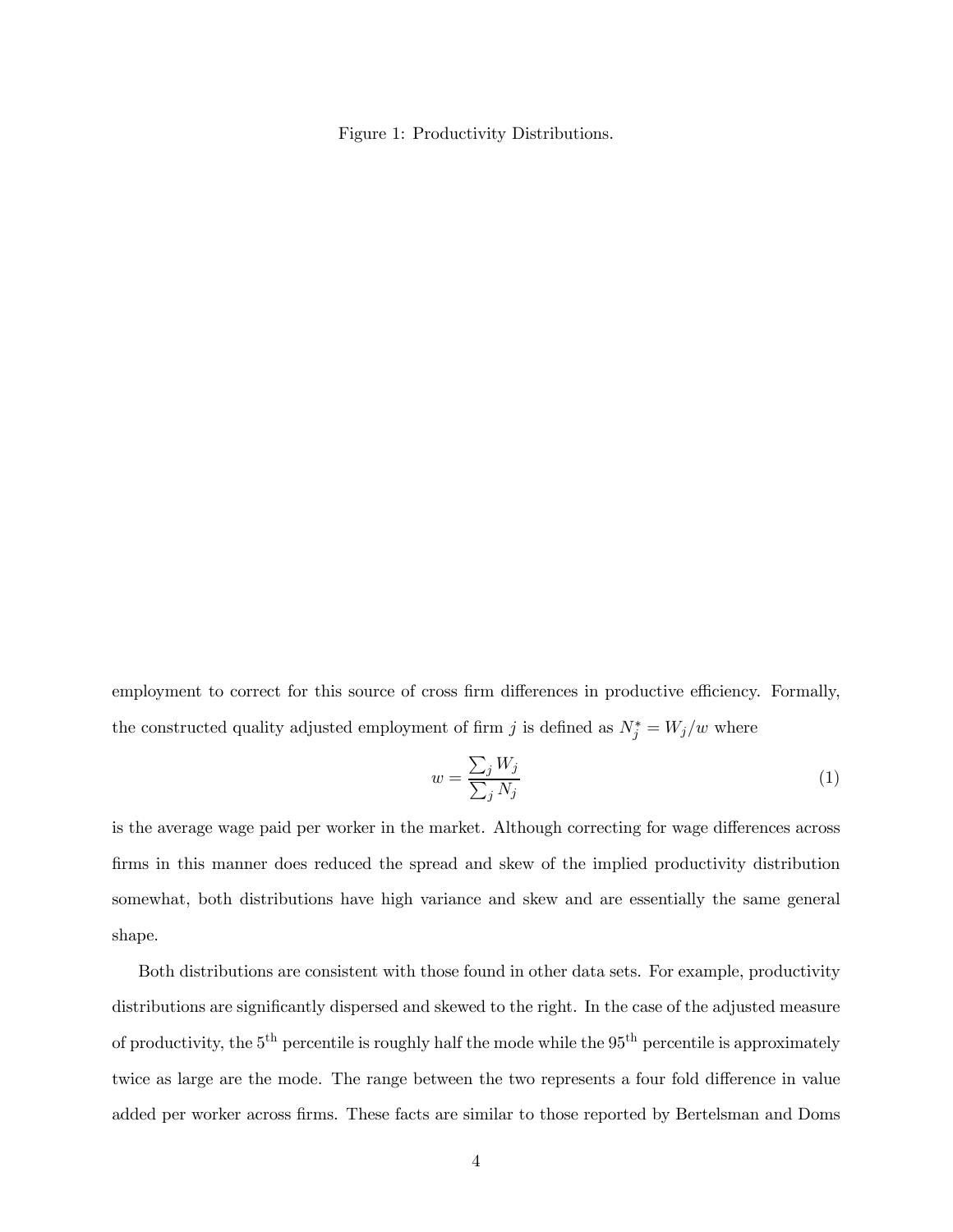|             |        | Employment (N) Adjusted Employment $(N^*)$ | Value Added $(Y)$ |
|-------------|--------|--------------------------------------------|-------------------|
| ${\rm Y/N}$ | 0.0331 | 0.1397                                     | 0.3944            |
| $Y/N^*$     | 0.0114 | $-0.0076$                                  | 0.2618            |

Table 1: Productivity — Size Correlations

(2000) for the U.S.

There are many potential explanations for cross firm productivity differentials. A comparison of the two distributions represented in Figures 1 suggests that differences in the quality of labor inputs does not seem to be the essential one. The process of technology diffusion is a well documented. Total factor productivity differences across firms can be expected as a consequence of slow diffusion of new techniques. If technical improvements are either factor neutral or capital augmenting, then one would expect that more productive firms would acquire more labor and capital. The implied consequence would seem to be a positive relationship between labor force size and labor productivity. Interestingly, there is no correlation between the two in Danish data.

The correlations between the two measures of labor productivity with the two employment measures and sales as reflected in value added are reported in Table 1. As documented in the table, the correlation between labor force size and productivity using either the raw employment measure or the adjusted one is zero. However, note the strong positive associate between value added and both measures of labor productivity. Non-parametric regressions of value added and employment on the two productivity measures are illustrated in Figure 2. The top and bottom curves in the figures represent a 90% confidence interval for the relationship. The positive relationships between value added and both measure of labor productivity are highly significant.

The theory developed in this paper is motivated by these observations. Specifically, it is a theory that postulates labor saving technical progress of a specific form. Hence, the apparent fact that more productive firms produce more with roughly the same labor input per unit of value added is consistent with the model.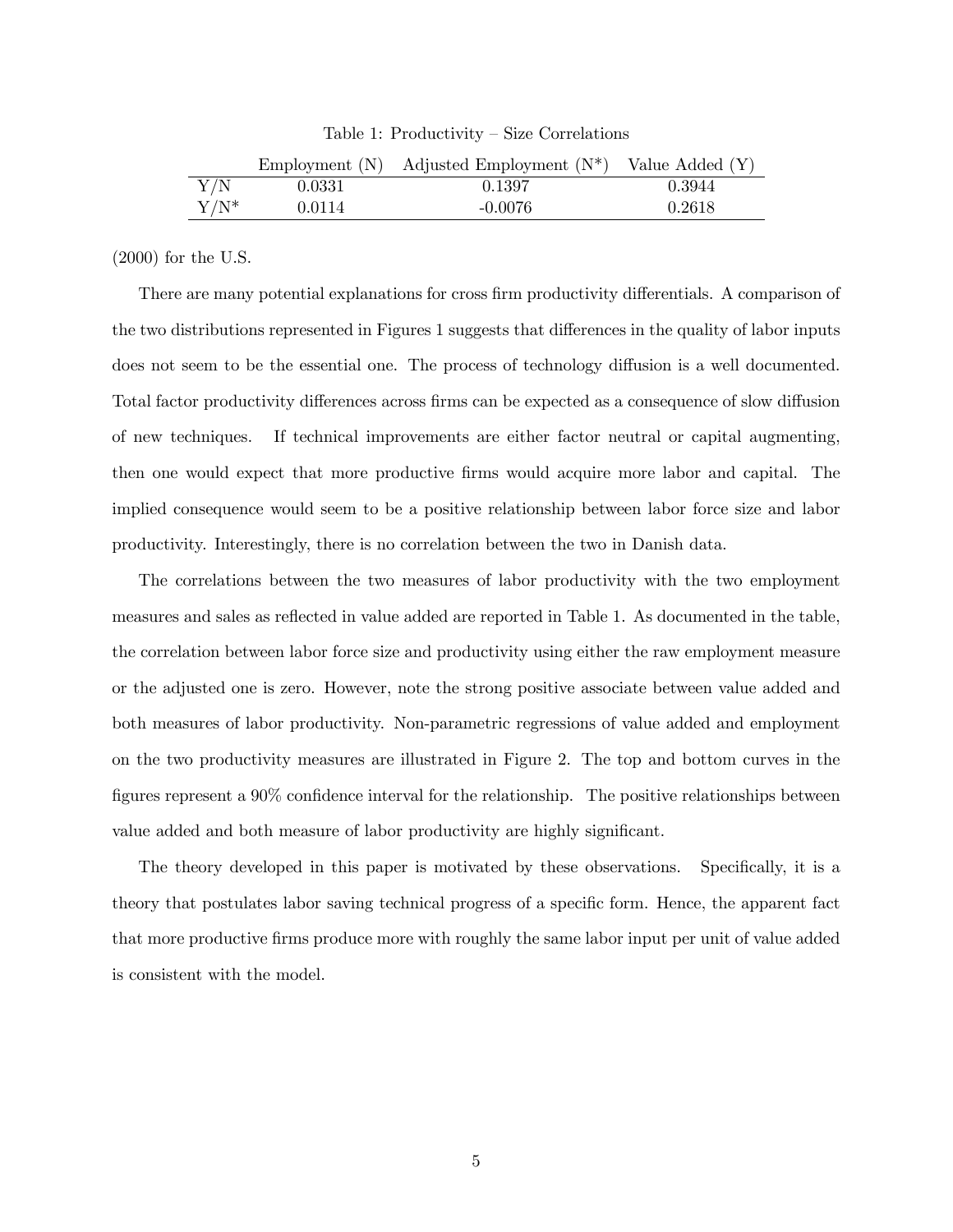Figure 2: Firm Size-Productivity Relationships.

# 3 An Equilibrium Model of Creative Destruction

As is well known, firms come is an amazing range of shapes and sizes. This fact cannot be ignored in any analysis of the relationship between firm size and productivity. Furthermore, an adequate theory must account for entry, exit and firm evolution in order to explain the size distributions observed. Klette and Kortum (2004) construct a stochastic model of firm product innovation and growth that is consistent with stylized facts regarding the firm size evolution and distribution. The model also has the property that technical progress is labor saving. For these reasons, we pursue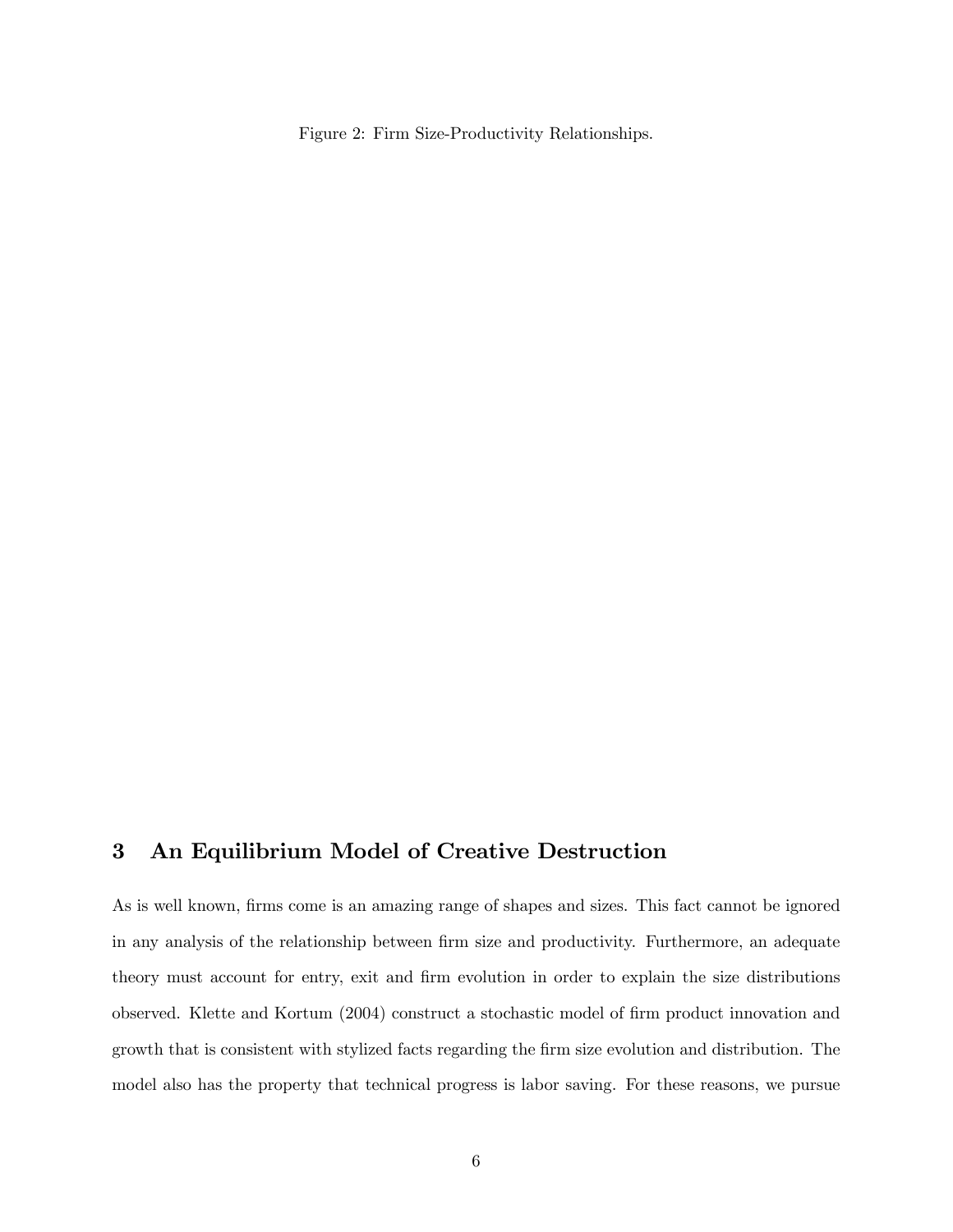their approach in this paper.

Although Klette and Kortum allow for productive heterogeneity, firm productivity and growth are unrelated because costs and benefits of growth are both proportional to firm productivity in their model. Allowing for a positive relationship between firm growth and productivity is necessary for consistency with the relationships found in the Danish firm data studied in this paper.

#### 3.1 Preferences and Technology

Intertemporal utility of the representative household at time t is given by

$$
U_t = \int_t^{\infty} \ln C_s e^{-\rho(s-t)} ds
$$
 (2)

where ln  $C_t$  denotes the instantaneous utility of the single consumption good at date t and  $\rho$ represents the pure rate of time discount. Each household is free to borrow or lend at interest rate  $r_t$ . Nominal household expenditure at date t is  $E_t = P_t C_t$ . Optimal consumption expenditure must solve the differential equation  $E/E = r_t - \rho$ . Following Grossman and Helpman (1991), we choose the numeraire so that  $E_t = 1$  for all t without loss of generality, which implies  $r_t = r = \rho$  for all t. Note that this choice of the numeraire also implies that the price of the consumption good,  $P_t$ , falls over time at a rate equal to the rate of growth in consumption.

The quantity of the consumption produced is determined by the quantity and quality of the economy's intermediate inputs. Specifically, there is a unit continuum of inputs and consumption is determined by the production function

$$
\ln C_t = \int_0^1 \ln(A_t(j)x_t(j)) \, dj = \ln A_t + \int_0^1 \ln x_t(j) \, dj \tag{3}
$$

where  $x_t(j)$  is the quantity of input  $j \in [0, 1]$  at time t,  $A_t(j)$  is the quality or productivity of input j at time t, and  $A_t$  represent aggregate productivity. The level of productivity of each input and aggregate productivity are determined by the number of technical improvements made in the past. Specifically,

$$
A_t(j) = \Pi_{i=1}^{J_t(j)} q_i(j) \text{ and } \ln A_t \equiv \int_0^1 \ln A_t(j) dj. \tag{4}
$$

where  $J_t(j)$  is the number of innovations made in input j up to date t and  $q_i(j) > 1$  denotes the quantitative improvement (step size) in productivity attributable to the  $i^{th}$  innovation in product j. Innovations arrive at rate  $\delta$  which is endogenous but the same for all intermediate products.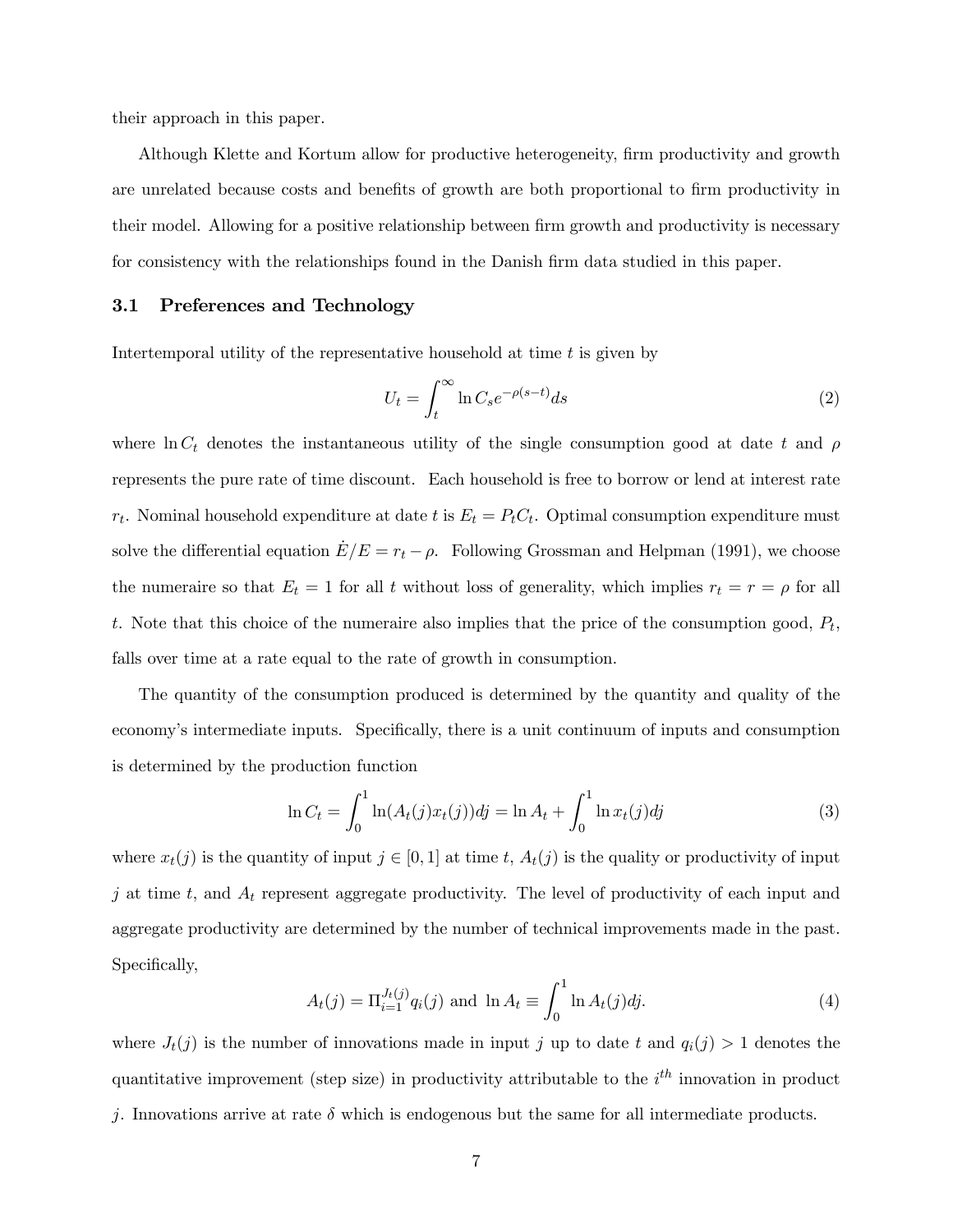The model is constructed so that a steady state growth path exists with the following properties: Consumption output grows at a constant rate while the quantities of intermediate products and the endogenous innovation frequency are stationary and identical across all intermediate goods. As a consequence of the law of large numbers, the assumption that the number of innovations to date is Poisson with arrival frequency  $\delta$  for all intermediate goods implies

$$
\ln C_t = \ln A_t + \int_0^1 \ln x(j)dj = \int_0^1 \sum_{i=1}^{J_t(j)} \ln q_i(j)dj + \int_0^1 \ln x(j)dj
$$
\n
$$
= E \ln(q)\delta t + \int_0^1 \ln x(j)dj. \tag{5}
$$

where  $EJ_t(j) = \delta t$  for all j is the expected number of innovations per intermediate product and  $E\ln(q) \equiv \int_0^1$ 1  $\frac{1}{J_t(j)} \sum_{i=1}^{J_t(j)} \ln q_i(j)$  is the expected quality step size. In other words, consumption grows at the rate of growth in productivity which is the product of the creative-destruction rate and the expected log of the size of an improvement in productivity induced by each new innovation.

#### 3.2 The Value of a Firm

Each individual firm is the monopoly supplier of the products it created in the past that have survived to the present. The price charged for each is limited by the ability of suppliers of previous versions to provide a substitute. In Nash-Bertrand equilibrium, any innovator takes over the market for its good type by setting the price just below that at which consumers are indifferent between the higher quality product supplied by the innovator and an alternative supplied by the last provider. The price charged is the product of relative quality and the previous producer's marginal cost of production. Given the symmetry of demands for the different good types and the assumption that future quality improvements are independent of the type of good, one can drop the good subscript without confusion. Given stationary of quantities along the equilibrium growth path, the time subscript can be dropped as well.

Labor is the only factor in the production of intermediate inputs. Labor productivity is the same across all inputs and is set equal to unity. Hence,  $p = qw$  is the price in terms of the numeraire of every intermediate good as well as the value of labor productivity where  $w$ , the wage, represents the marginal cost of production of the previous supplier and  $q > 1$  is the step up in quality of the innovation. As total expenditure is normalized at unity and there is a unit measure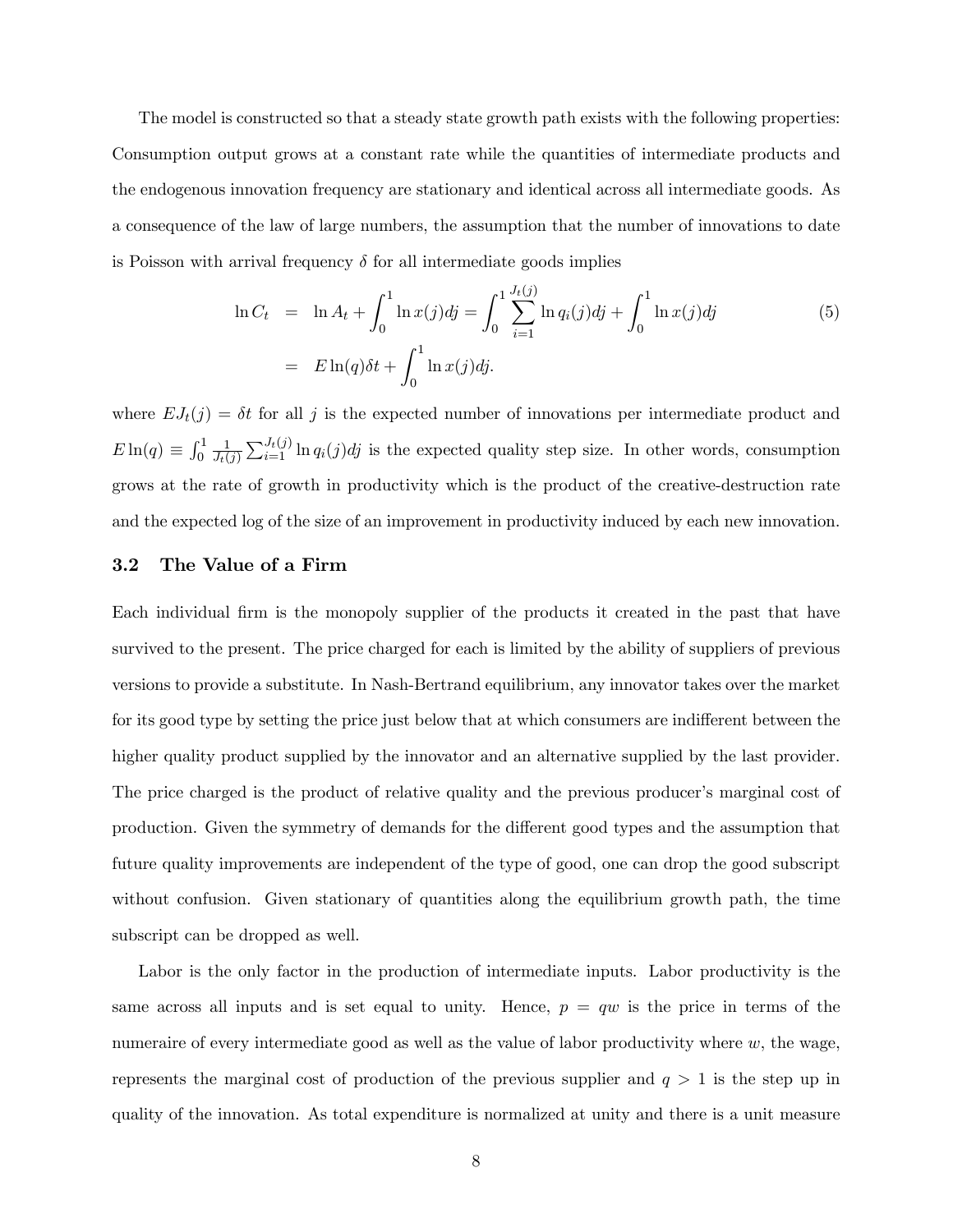of product types, it follows that total revenue per product type is also unity given the specification of preferences and technology, i.e.,  $px = 1$ . Hence, product output and employment are both equal to

$$
x = \frac{1}{p} = \frac{1}{wq}.\tag{6}
$$

and the gross profit associated with supplying the good is

$$
1 > \pi = px - wx = 1 - \frac{1}{q} > 0.
$$
 (7)

The labor saving nature of improvements in intermediate input quality is implicit in the fact that labor demand is decreasing in q.

Following Klette and Kortum (2004), the discrete number of products supplied by a firm, denoted as k, is defined on the integers and its value evolves over time as a birth-death process reflecting product creation and destruction. In their interpretation, k reflects the firm's past successes in the product innovation process as well as current firm size. New products are generated by R&D investment. The firm's R&D investment flow generates new product arrivals at frequency  $\gamma k$ . The total R&D investment cost is  $wc(\gamma)k$  where  $c(\gamma)k$  represents the labor input required in the research and development process. The function  $c(\gamma)$  is assumed to be strictly increasing and convex. According to the authors, the implied assumption that the total cost of R&D investment is linearly homogenous in the new product arrival rate and the number of existing product, "captures the idea that a firm's knowledge capital facilitates innovation." In any case, this cost structure is needed to obtain firm growth rates that are independent of size as typically observed in the data.

The market for any current product supplied by the firm is destroyed by the creation of a new version by some other firm, which occurs at the rate  $\delta$ . Below we refer to  $\gamma$  as the firm's creation rate and to  $\delta$  as the common destruction rate faced by all firms.<sup>1</sup>As product gross profit and product quality are one-to-one, the profits earned on each product reflects a firm's current labor productivity. The firm chooses the creation rate  $\gamma$  to maximize the expected present value of its future net profit flow.

Firms differ with the respect to the quality of their products. Hence, each type is characterized

<sup>&</sup>lt;sup>1</sup>These are in fact the continuous time job creation and job destruction rates respectively as defined in Davis et al. (1996).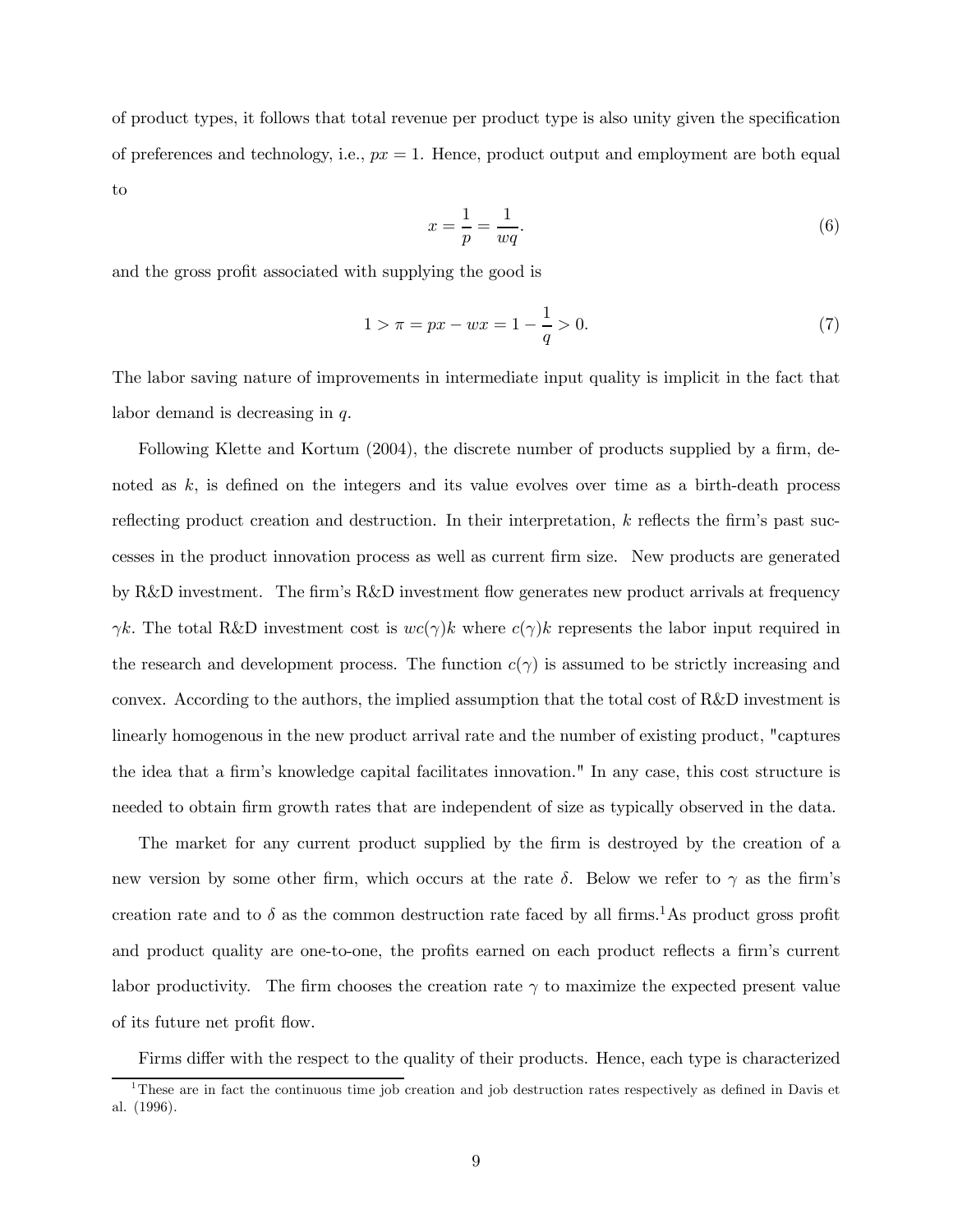by profitability,  $\pi$ , as defined in equation (7). The value of the firm of type  $\pi$  that currently markets k products is

$$
rV_k(\pi) = \max_{\gamma \ge 0} \left\{ \begin{array}{c} \left[ \pi - wc(\gamma) \right] k + \gamma k [V_{k+1}(\pi) - V_k(\pi)] \\ + \delta k [V_{k-1}(\pi) - V_k(\pi)] \end{array} \right\}.
$$
 (8)

The first term on the right side is current gross profit flow accruing to the firms product portfolio less current expenditure on R&D. The second term is the expected capital gain associated with the arrival of a new product line. Finally, the last term represents the expected capital loss associated with the possibility that one among the existing product lines will be destroyed.

The unique solution to (8) is proportional to the number of product lines. Formally,

$$
V_k(\pi) = k \max_{\gamma \ge 0} \left\{ \frac{\pi - wc(\gamma)}{r + \delta - \gamma} \right\} \tag{9}
$$

as one can verify by substitution. Consequently, any positive optimal choice of the product creation rate for a type  $\pi$  firm must satisfy the first order condition

$$
wc'(\gamma(\pi)) = V_{k+1} - V_k = \max_{\gamma \ge 0} \left\{ \frac{\pi - wc(\gamma)}{r + \delta - \gamma} \right\}.
$$
 (10)

Hence, the second order condition,  $c''(\gamma) > 0$ , and the fact that the marginal value of a product line is increasing in  $\pi$  imply that the a firm's creation rate increases with profitability.

#### 3.3 Firm Entry and Labor Market Clearing

The entry of a new firm requires innovation. Suppose that there are a constant measure m of potential entrants, identical ex ante. The rate at which any one of them generates a new product is  $\gamma_0$  and the total cost is  $wc(\gamma_0)$  where the cost function is the same as that faced by an incumbent. The firm's type is unknown ex ante but is realized immediately after entry. Since the expected return to innovation is  $E_{\pi}{V_1}$  and the aggregate entry rate is  $\eta = m\gamma_0$ , the entry rate satisfies the following free entry condition

$$
wc'\left(\frac{\eta}{m}\right) = \int_{\pi} V_1(\pi)\phi(\pi)d\pi = \int_{\pi} \max_{\gamma \ge 0} \left\{ \frac{\pi - wc(\gamma)}{r + \delta - \gamma} \right\} \phi(\pi)d\pi \tag{11}
$$

where  $\phi(\pi)$  is the density entrant types. Of course, the second equality follows from equation (9).

There is a fixed measure of available workers, denoted by L, seeking employment at any positive wage. In equilibrium, these are allocated across production and R&D activities, those performed by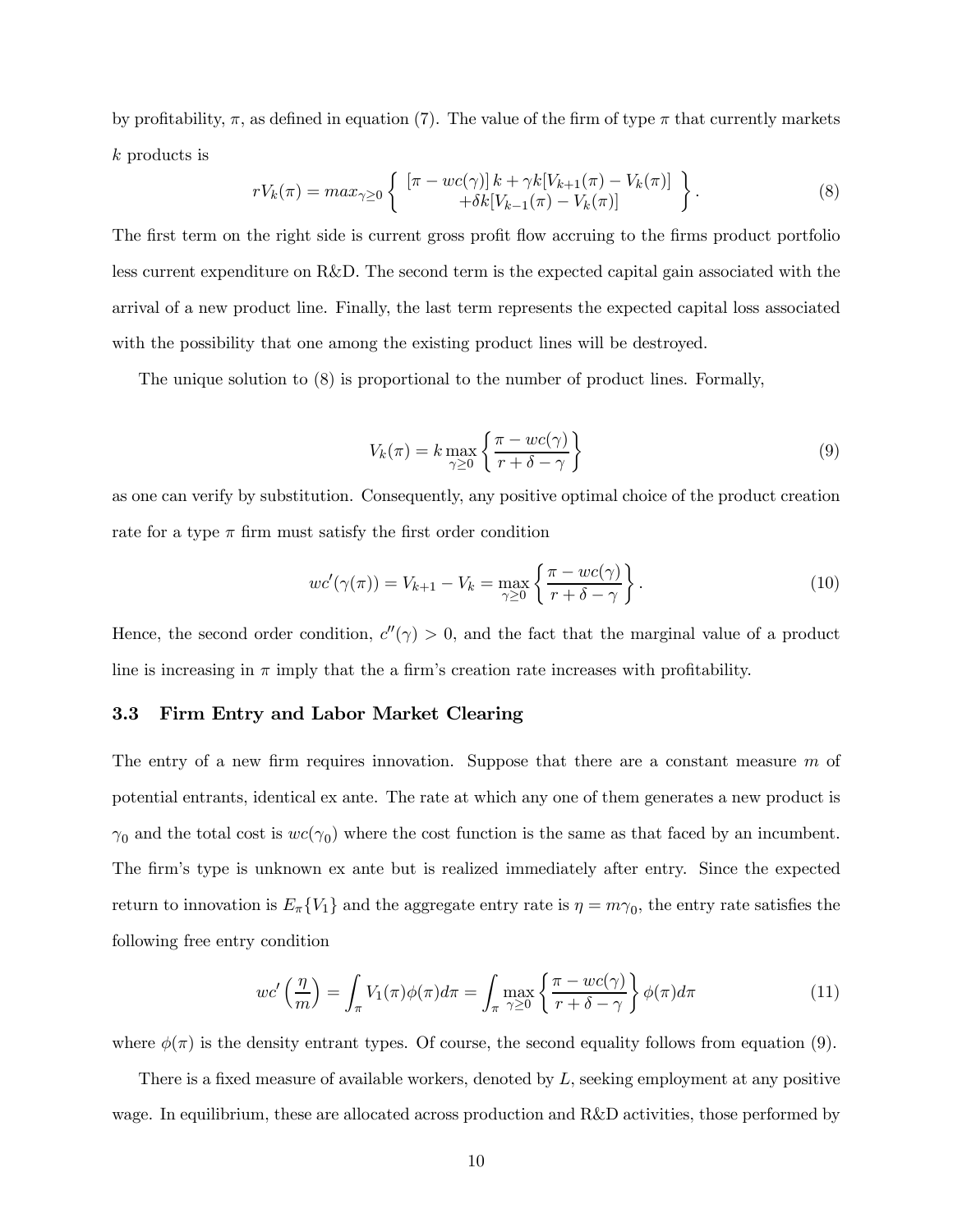both incumbent firms and potential entrants. Since the number of workers employed for production purposes per product of quality q is  $x = 1/wq = (1 - \pi)/w$  from equations (6) and (7), the total number demanded for production activity by firms of type  $\pi$  with k products is  $L_x(k, \pi) =$  $k(1 - \pi)/w > 0$ . The number of R&D workers employed by incumbent firms of type  $\pi$  with k products is  $L_R(k,\pi) = kc(\gamma(\pi))$ . Because each potential entrant innovates at frequency  $\eta/m$ , the aggregate number of worker engaged by all m in R&D is  $L_E = mc(\eta/m)$ . Hence, the equilibrium wage satisfies the labor market clearing condition

$$
L = \int_{\pi} \sum_{k=1}^{\infty} \left[ L_x(k,\pi) + L_R(k,\pi) \right] M_k(\pi) d\pi + L_E
$$
  

$$
= \int_{\pi} \left( \frac{1-\pi}{w} + c(\gamma(\pi)) \right) \sum_{k=1}^{\infty} k M_k(\pi) d\pi + mc(\eta/m)
$$
 (12)

where  $M_k(\pi)$  represents the mass of firms of type  $\pi$  that supply k products.

#### 3.4 The Steady State Distribution of Firm Size

Once a firm enters, its size as reflected in the number of product lines supplied evolves as a birthdeath process. As the set of firms with  $k$  products at a point in time must either have had  $k$ products already and neither lost nor gained another, have had  $k-1$  and innovated, or have had  $k+1$  and lost one to destruction over any sufficiently short time period, the equality of the flows into and out of the set of firms of type  $\pi$  with  $k > 1$  products requires

$$
\gamma(\pi)(k-1)M_{k-1}(\pi) + \delta(k+1)M_{k+1}(\pi) = (\gamma(\pi) + \delta)kM_k(\pi)
$$

for every  $\pi$  where  $M_k(\pi)$  is the steady state mass of firms of type  $\pi$  that supply k products. Because an incumbent dies when its last product is destroyed by assumption but entrants flow into the set of firms with a single product at rate  $\eta$ ,

$$
\phi(\pi)\eta + 2\delta M_2(\pi) = (\gamma(\pi) + \delta)M_1(\pi)
$$

where  $\phi(\pi)$  is the fraction of the new entrants that realize profit  $\pi$ . Births must equal deaths in steady state and only firms with one product are subject to death risk. Therefore,  $\phi(\pi)\eta = \delta M_1(\pi)$ and

$$
M_k(\pi) = \frac{k-1}{k} \gamma(\pi) M_{k-1} = \frac{\eta \phi(\pi)}{\delta k} \left(\frac{\gamma(\pi)}{\delta}\right)^{k-1}
$$
(13)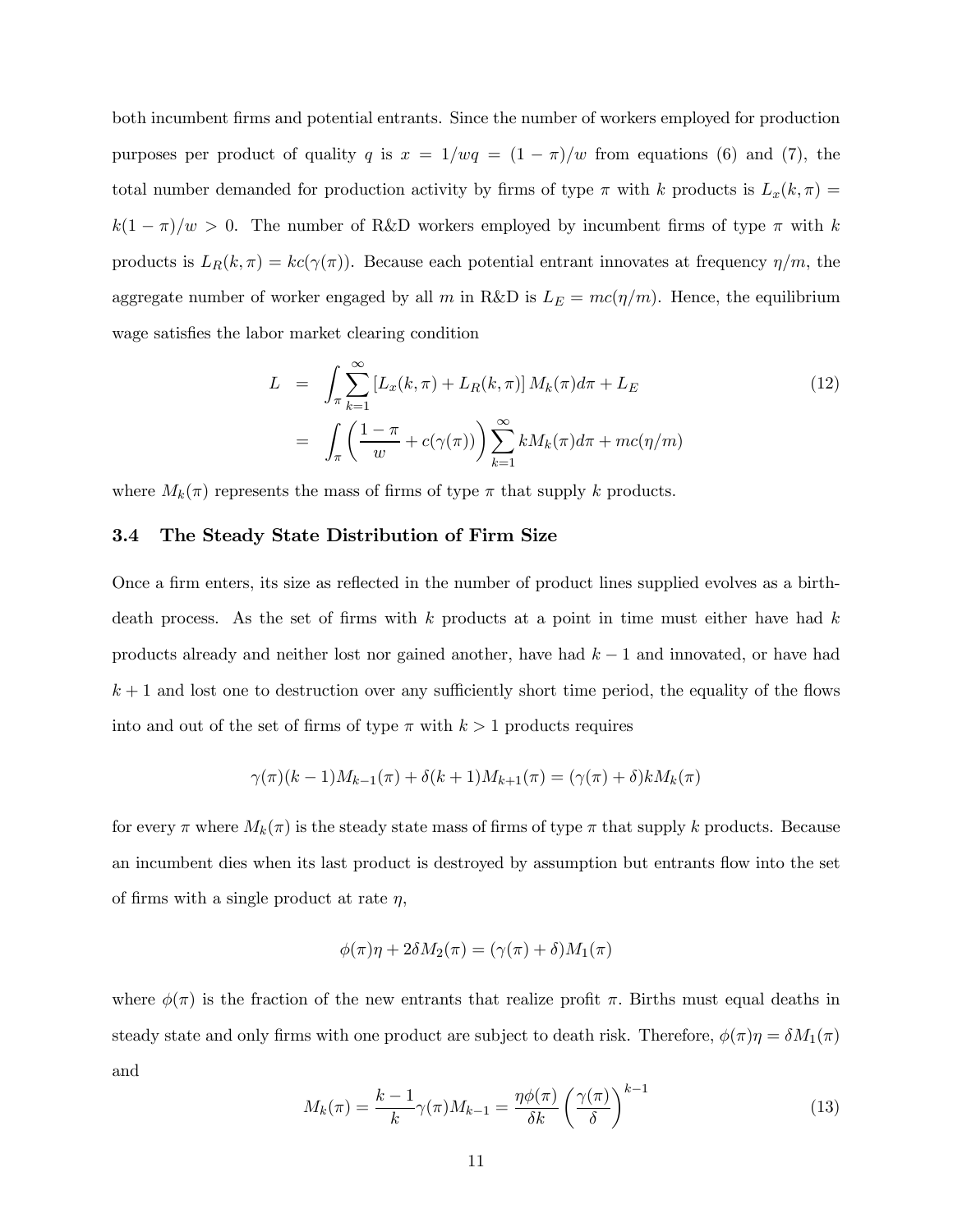by induction.

The size distribution of firms conditional on type can be derived using equation (13). Specifically, the total firm mass of type  $\pi$  is

$$
M(\pi) = \sum_{k=1}^{\infty} M_k(\pi) = \frac{\phi(\pi)\eta}{\delta} \sum_{k=1}^{\infty} \frac{1}{k} \left(\frac{\gamma(\pi)}{\delta}\right)^{k-1}
$$
  

$$
= \frac{\eta}{\delta} \ln \left(\frac{\delta}{\delta - \gamma(\pi)}\right) \frac{\delta \phi(\pi)}{\gamma(\pi)}.
$$
 (14)

where convergence requires that the aggregate rate of creative destruction exceed the creation rate of every incumbent type, i.e.,  $\delta > \gamma(\pi)$   $\forall \pi$ . Hence, the fraction of type  $\pi$  firm with k product is

$$
\frac{M_k(\pi)}{M(\pi)} = \frac{\frac{1}{k} \left(\frac{\gamma(\pi)}{\delta}\right)^k}{\ln\left(\frac{\delta}{\delta - \gamma(\pi)}\right)}.
$$
\n(15)

This is the logarithmic distribution with parameter  $\gamma(\pi)/\delta$ .<sup>2</sup>Consistent with the observations on firm size distributions, that implied by the model is highly skewed to the right.

By equation (15), the mean of the firm size distribution conditional on product profitability is

$$
E\{k|\pi\} = \sum_{k=1}^{\infty} \frac{k M_k(\pi)}{M(\pi)} = \frac{\frac{\gamma(\pi)}{\delta - \gamma(\pi)}}{\ln\left(\frac{\delta}{\delta - \gamma(\pi)}\right)},\tag{16}
$$

As the product creation rate increases with profitability, expected size does also. Formally, because  $(1 + a) \ln(1 + a) > a > 0$  for all positive values of a, the expected number of products is increasing in firm profitability,

$$
\frac{\partial E\{k|\pi\}}{\partial \pi} = \left(\frac{(1+a(\pi))\ln(1+a(\pi)) - a(\pi)}{(1+a(\pi))\ln^2(1+a(\pi))}\right) \frac{\delta \gamma'(\pi)}{(\delta - \gamma(\pi))^2} > 0
$$
\n(17)

where  $a(\pi) = \frac{\gamma(\pi)}{\delta - \gamma(\pi)}$ .

Although more profitable firms supply more products, total expected employment,  $nEk$  where  $n = (1 - \pi)/w + c(\gamma(\pi))$ , need not increase with  $\pi$  in general and decreases with  $\pi$  if innovation is not related to profitability because innovation is labor saving. Hence, the hypothesis that firms with the ability to create products of better quality grow faster is consistent with dispersion in labor productivity and the correlations between value added, labor force size, and labor productivity observed in Danish data reported above.

 $2$ This result is in Klette and Kortum (1992). We include the derivation here simply for completeness.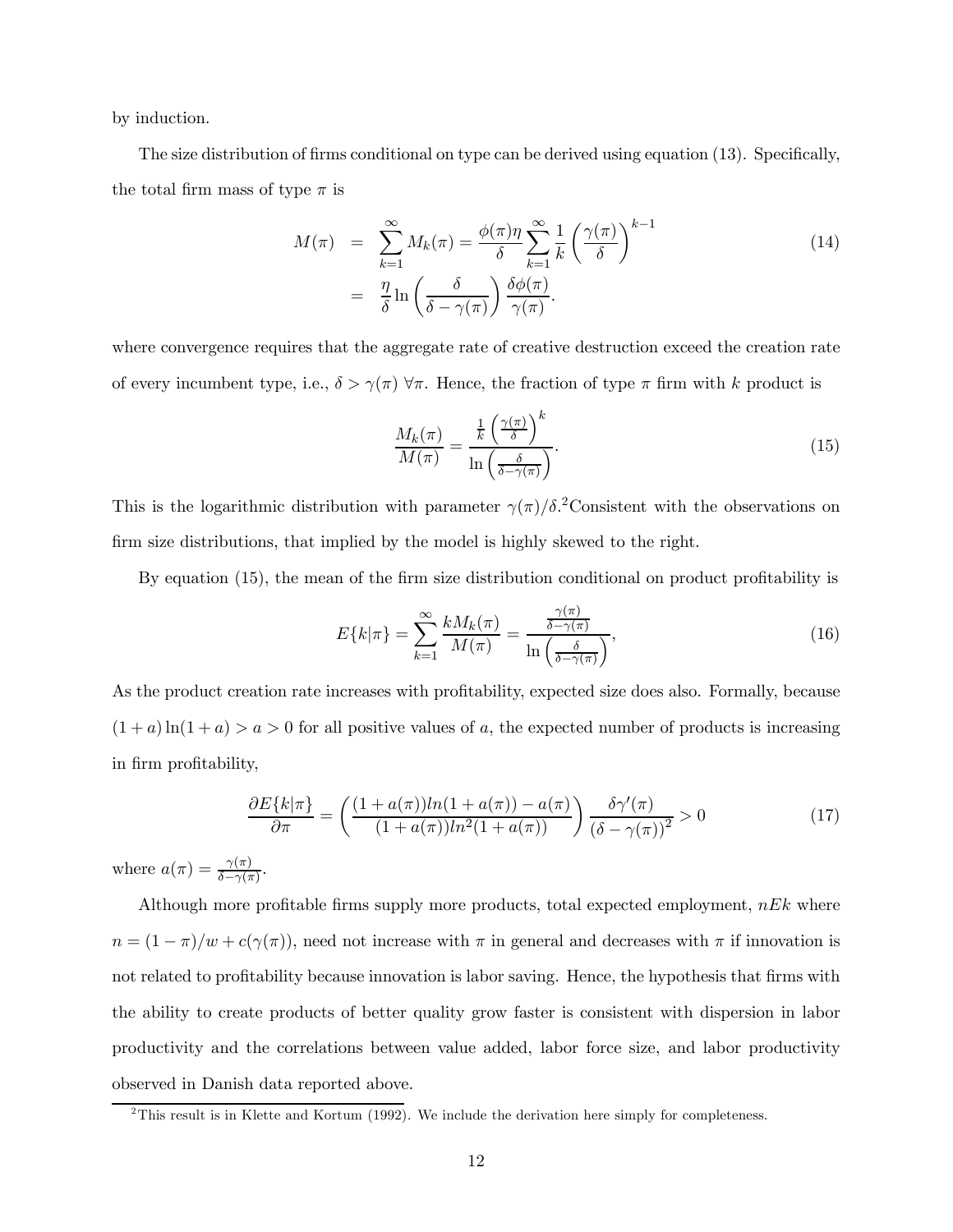Finally, the rate of creative-destruction is the sum of the entry rate and the aggregate creation rates of all the incumbents given that the total mass of products is fixed. Because the new product arrival rate of a firm of type  $\pi$  with k products is  $\gamma(\pi)k$  and the measure of such firms is  $M_k(\pi)$ ,

$$
\delta = \eta + \int_{\pi} \gamma(\pi) \sum_{k=1}^{\infty} k M_k(\pi) d\pi.
$$
 (18)

#### 3.5 Equilibrium

- **Definition** A steady state market equilibrium is a triple composed of a labor market clearing wage w, entry rate  $\eta$ , and creative destruction rate  $\delta$  together with an optimal creation rate  $\gamma(\pi)$ and a steady state size distribution  $M_k(\pi)$  for each type that satisfy equations (11), (12), (10), (13), and (18) provided that  $\gamma(\pi) < \delta$ , for every  $\pi$  in the support of the entry distribution.
- **Proposition** If the cost of innovation,  $c(\gamma)$ , is strictly convex and  $c'(0) = c(0) = 0$ , then a steady state market equilibrium with positive entry exists. In the case of a single firm type, there is only one.
- **Proof.** See Lentz and Mortensen  $(2004).$ <sup>3</sup>

### 4 Estimation

If product quality is a permanent firm characteristic, then differences in firm profitability are associated with differences in the product creation rates chosen by firms. Specifically, more profitable firms grow faster, are more likely to survive in the future, and supply a larger number of products on average. Hence, a positive cross firm correlation between current gross profit per product and sales volume should exist. Furthermore, worker reallocation from slow growing firms that supply products of lesser quality to more profitable fast growing firms will be an important sources of aggregate productivity growth. On the other hand, if product quality were iid across innovations and firms, all firms grow at the same rate even though persistent differences in profitability exist as a consequence of different realizations of product quality histories.

<sup>&</sup>lt;sup>3</sup>Although the cost of entry is linear in the paper cited while the cost is convex here, the principal argument holds in this case as well.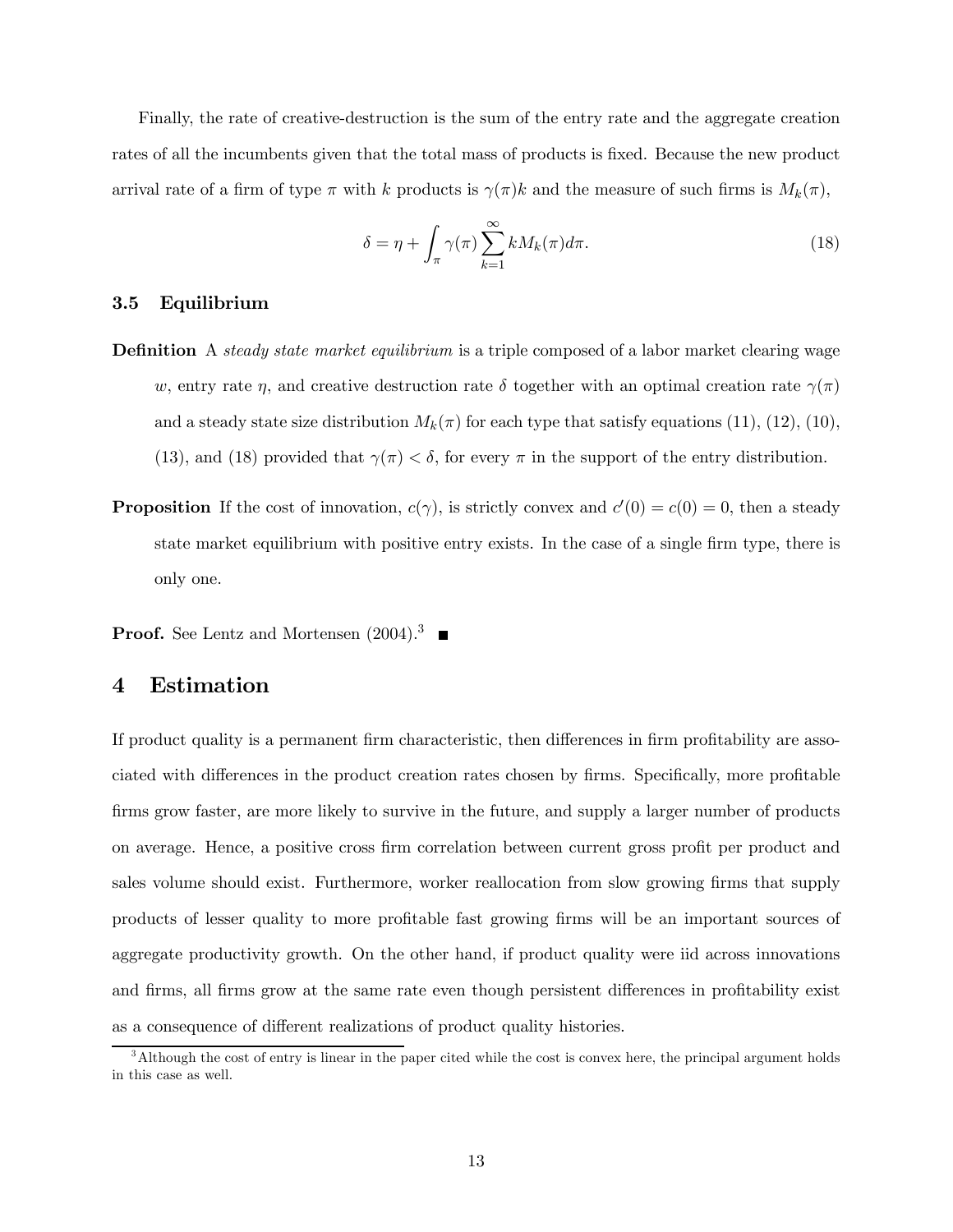In this section, we demonstrate that firm specific differences in profitability are required to explain Danish interfirm relationships between value added, employment, and wages paid. In the process of fitting the model to the data, we also obtain estimates of the investment cost of innovation function that all firms face as well as the sampling distribution of firm productivity at entry.

#### 4.1 Danish Firm Data

If more productive firm's grow faster in the sense that  $\gamma'(\pi) > 0$ , then (17) implies that more productive firms also supply more products and sell more on average. However, because production employment per product decreases with productivity, total expected employment,  $nEk$  where  $n =$  $(1 - \pi)/w + c(\gamma(\pi))$ , need not increase with  $\pi$  in general and decreases with  $\pi$  when growth is independent of a firm's past product quality realizations. These implications of the theory can be tested directly.

The model is estimated on an unbalanced panel of 4,872 firms drawn from the Danish firm panel described in Section 2. The panel is constructed by selecting all existing firms in 1992 with more than 20 workers and following them through time, while all firms that enter the sample in the subsequent years are excluded. In the estimation, the observed 1992 cross-section will be interpreted to reflect steady state whereas the following years generally do not reflect steady state since survival probabilities vary across firm types. Specifically, due to selection the observed crosssections from 1993 to 1997 will have an increasing over-representation of high creation rate firm types relative to steady state. The sampling choice is partly driven by data limitations but is also useful in identifying dynamic features of the model. Table 2 presents a number of data moments with standard deviations in parenthesis. The standard deviations are obtained by bootstrapping. Nominal amounts are in 1,000 DKK.

#### 4.2 Model Estimator

An observation in the panel is given by  $\psi_{it} = (Y_{it}, W_{it}, N_{it}^*)$ , where  $Y_{it}$  is real value added,  $W_{it}$  the real wage sum, and  $N_{it}^*$  quality adjusted labor force size of firm i in year t. Let  $\psi_i$  be defined by,  $\psi_i = (\psi_{i1,\dots,\psi_{iT}})$  and finally,  $\psi = (\psi_1, \dots, \psi_I)$ 

Simulated minimum distance estimators, as described in for example Gourieroux, Monfort,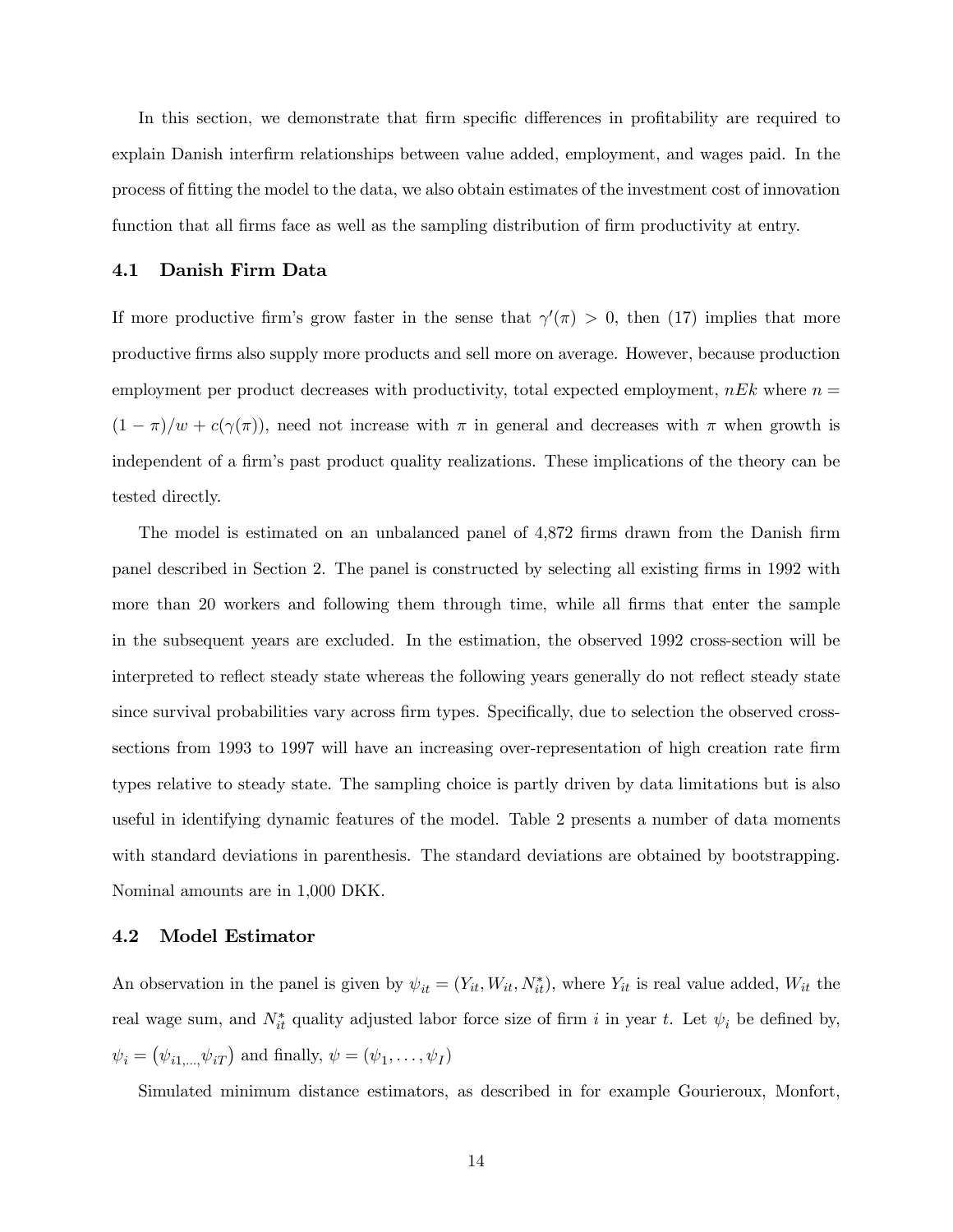|           | 1992                    | 1997                     |                                                          | 1992              | 1997              |
|-----------|-------------------------|--------------------------|----------------------------------------------------------|-------------------|-------------------|
| Survivors | 4,872.00                | 3,628.00<br>(32.14)      | $E\left[\frac{Y}{N^*}\right]$                            | 364.36<br>(2.74)  | 410.61<br>(4.85)  |
| E[Y]      | 26,277.26<br>(747.32)   | 31,860.85<br>(1,031.62)  | $Std\left[\frac{Y}{N^*}\right]$                          | 193.40<br>(18.13) | 290.11<br>(40.86) |
| Med[Y]    | 13,471.00<br>(211.68)   | 16,432.10<br>(330.11)    | $Cor\left \frac{Y}{N^*}, \frac{Y_{+1}}{N^*_{+1}}\right $ | 0.48<br>(0.09)    | 0.55<br>(0.09)    |
| E[W]      | 13,294.48<br>(457.68)   | 15,705.09<br>(609.63)    | $Cor\left[\frac{Y}{N^*}, \Delta \frac{Y}{N^*}\right]$    | $-0.23$<br>(0.10) | $-0.19$<br>(0.06) |
| Med[W]    | 7,229.70<br>(92.75)     | 8,670.28<br>(155.84)     | $Cor\left[ Y,W\right]$                                   | 0.85<br>(0.04)    | 0.86<br>(0.05)    |
| Std[Y]    | 52,798.52<br>(5,679.64) | 64,129.07<br>(7,757.99)  | $Cor\left[\frac{Y}{N^*}, Y\right]$                       | 0.20<br>(0.04)    | 0.14<br>(0.04)    |
| Std[W]    | 30,616.94<br>(6,778.09) | 35,560.60<br>(8, 157.15) | $Cor\left[\frac{Y}{N^*}, N^*\right]$                     | $-0.02$<br>(0.01) | $-0.03$<br>(0.01) |

Table 2: Data Moments (std dev in parenthesis)

and Renault (1993), Hall and Rust (2003), and Alvarez, Browning, and Ejrnæs (2001), are computed as follows: First, define a vector of auxiliary data parameters,  $\Gamma(\psi)$ . The vector consists of all the items in Table 2 except the number of survivors in 1992. Thus,  $\Gamma(\psi)$  has length 27. Second,  $\psi^s(\omega)$  is simulated from the model for a given set of model parameters  $\omega$ . The model simulation is initialized by assuming that the economy is in steady state in the first year and consequently that firm observations are distributed according to the  $\omega$ -implied steady state distribution. Alternatively, one can initialize the simulation according to the observed data in the first year,  $(\psi_{11},\ldots,\psi_{1I})$ . The assumption that the economy is initially in steady state provides additional identification in that  $(\psi_{11}, \ldots, \psi_{1I})$  can be compared to the model-implied steady state distribution  $(\psi_{11}^s(\omega), \ldots, \psi_{1I}^s(\omega))$ . The simulated auxiliary parameters are then given by,

$$
\Gamma^{s}(\omega) = \frac{1}{S} \sum_{s=1}^{S} \Gamma(\psi^{s}(\omega)),
$$

where  $S$  is the number of simulation repetitions.

The estimator is then the choice of parameters that minimizes the weighted distance between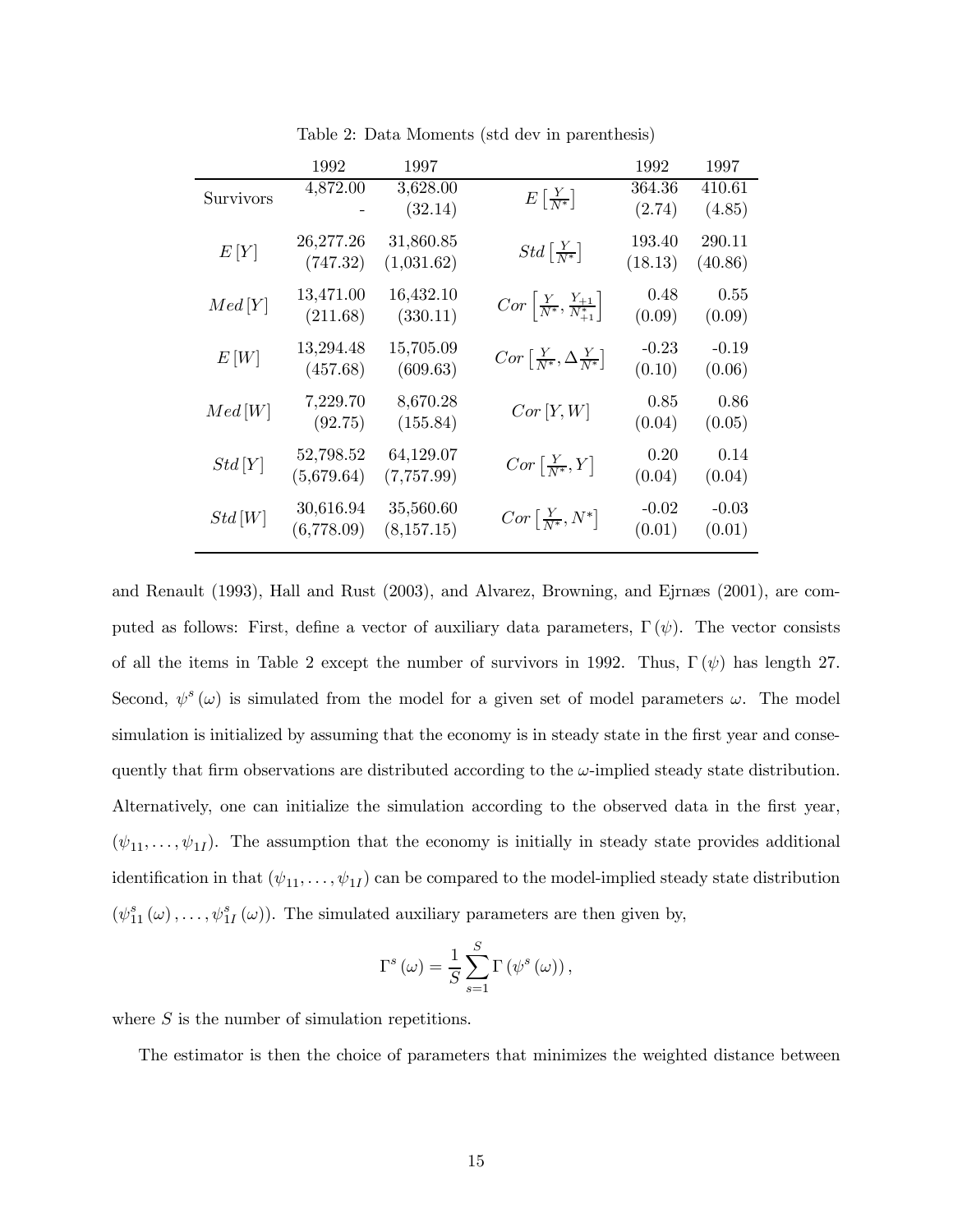the data and simulated auxiliary parameters,

$$
\hat{\omega} = \arg\min_{\omega \in \Omega} \left( \Gamma^s \left( \omega \right) - \Gamma \left( \psi \right) \right)' A^{-1} \left( \Gamma^s \left( \omega \right) - \Gamma \left( \psi \right) \right),\tag{19}
$$

where A is some positive definite matrix. If A is the identity matrix,  $\hat{\omega}$  is the equally weighted minimum distance estimator (EWMD). If A is the covariance matrix of the data moments  $\Gamma(\psi)$ ,  $\hat{\omega}$  is the optimal minimum distance estimator (OMD). The OMD estimator is asymptotically more efficient than the EWMD estimator. However, Altonji and Segal (1996) show that the estimate of A as the second moment matrix of  $\Gamma(\cdot)$  may suffer from serious small sample bias. Horowitz (1998) suggests a bootstrap estimator of A. The estimation in this paper adopts Horowitz's bootstrap estimator of the covariance matrix A.

In addition to the  $\hat{\omega}$  estimator, the analysis also presents a bootstrap estimator as in Horowitz (1998). In each bootstrap repetition, a new set of data auxiliary parameters  $\Gamma(\psi^b)$  is produced, where  $\psi^b$  is the bootstrap data in the b'th bootstrap repetition.  $\psi^b$  is found by randomly selecting observations  $\psi_i$  from the original data with replacement. Thus, the sampling is random across firms but is done by block over the time dimension (if a particular firm  $i$  is selected, the entire time series for this firm is included in the sample). For the b'th repetition, an estimator  $\omega^b$ , is found by minimizing the weighted distance between the re-centered bootstrap data auxiliary parameters  $\left[\Gamma\left(\psi^b\right) - \Gamma\left(\psi\right)\right]$  and the re-centered simulated auxiliary parameters  $\left[\Gamma^s\left(\omega^b\right) - \Gamma^s\left(\hat{\omega}\right)\right],$ 

$$
\omega^{b} = \arg \min_{\omega \in \Omega} \Big( \big[ \Gamma^{s}(\omega) - \Gamma^{s}(\hat{\omega}) \big] - \big[ \Gamma(\psi^{b}) - \Gamma(\psi) \big] \Big)^{'} A^{-1} \Big( \big[ \Gamma^{s}(\omega) - \Gamma^{s}(\hat{\omega}) \big] - \big[ \Gamma(\psi^{b}) - \Gamma(\psi) \big] \Big).
$$

In each bootstrap repetition, a different seed is used to generate random numbers for the determination of  $\Gamma^s(\omega)$ . Hence, the bootstrap estimator of  $V(\hat{\omega})$  captures both data variation and variation from the model simulation.

The bootstrap estimator of the structural parameters is then the simple average of all the  $\omega^b$ estimators,

$$
\hat{\omega}^{bs} = \frac{1}{B} \sum_{b=1}^{B} \omega^b,\tag{20}
$$

where B is the total number of bootstrap repetitions. In the estimation below,  $B = 500$  and  $S = 10$ .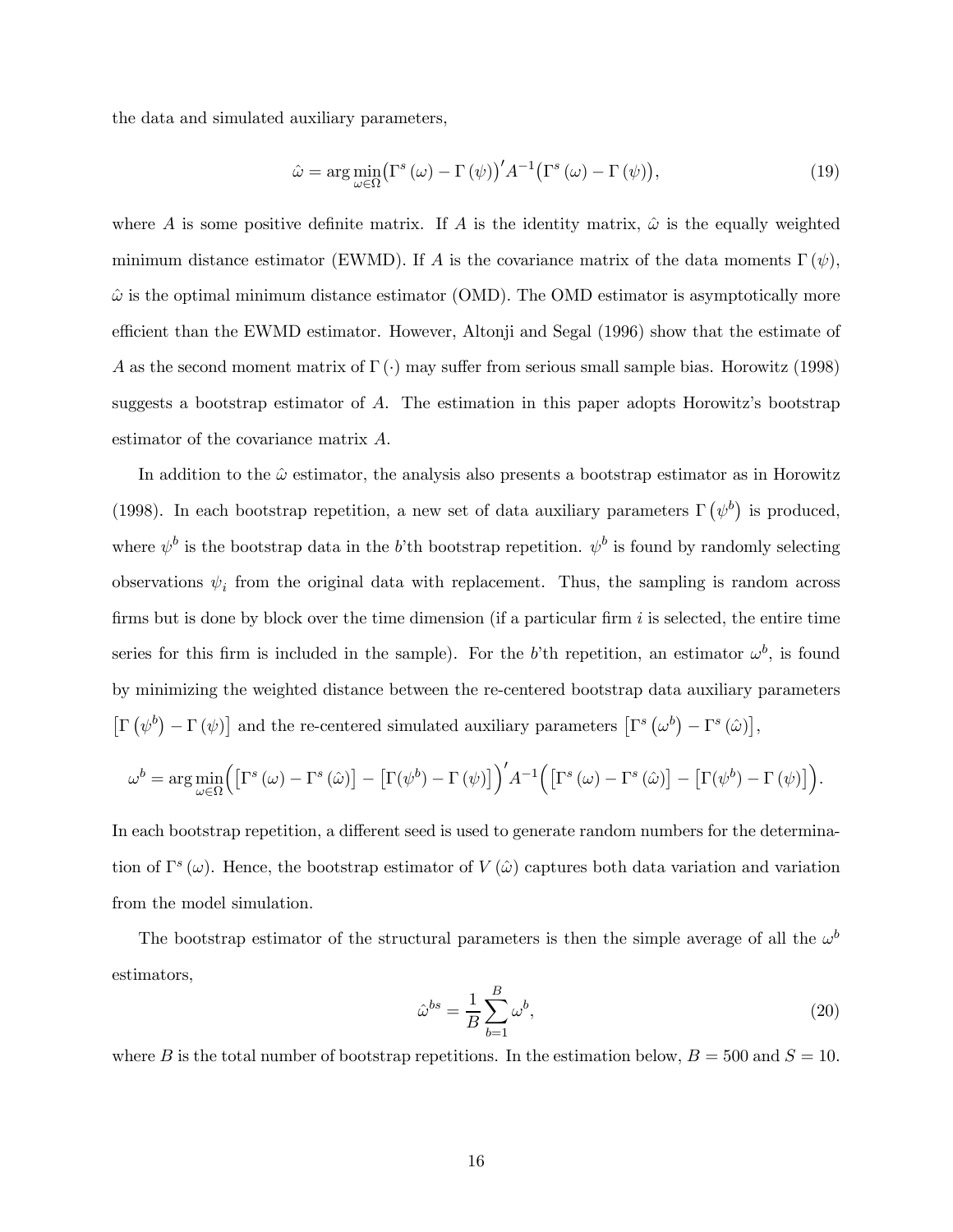#### 4.3 Model Simulation

To fit the data, the model simulation produces time paths for value added  $(Y)$ , the wage sum  $(W)$ , and labor force size  $(N)$  for I firms. The estimation introduces a stochastic demand realization for each of a firm's products,  $\tilde{Z}$ . Thus, the demand for product j is given by  $x_j = \tilde{Z}/p_j$ . The random variable,  $\tilde{Z}$ , is iid across products and time and is assumed to follow a log-normal distribution,

$$
\tilde{Z} = \exp\left(\tilde{\xi}\sigma_z + \mu_z\right) \text{ where } \tilde{\xi} \sim N(0, 1). \tag{21}
$$

Denote the expected value of  $\widetilde{Z}$  as  $E{\{\widetilde{Z}\}} = Z$ .

To properly capture the labor share in the data, a capital cost  $\kappa \equiv K/Z$  is added to the model where K is the capital associated with the production of a given product and  $\kappa$  is the capital cost relative to average product expenditure. This modifies the pricing of the intermediary goods. Now, providing an intermediary good at price p yields expected operational profits,  $Z(1 - w/p - \kappa)$ . Thus, the price of intermediary good j is,  $p = qw/(1 - \kappa)$  since consumers are exactly indifferent between buying from the quality leader at this price and the from the immediate follower at price  $p = w/(1 - \kappa)$ , which is as low as the follower is willing to go. The inclusion of a non-labor cost then modifies the definition of production profits,  $\pi$ , as defined in (7). The more general definition that allows for non-labor cost is given by,

$$
\pi = (1 - \kappa) (1 - q^{-1}), \tag{22}
$$

which is identical to (7) if  $\kappa = 0$ .

The quality of each new innovation (and thereby the profit associated with it) is a stochastic realization drawn from a distribution which is contingent on the firm's type. Specifically, the profit of any particular innovation is assumed to satisfy

$$
\widetilde{\pi} = (1 - \kappa) (1 - \widetilde{q}^{-1}), \text{ where } \widetilde{q} = 1 + \exp \left( \xi \sigma_{\widetilde{\pi}} + \mu_{\widetilde{\pi}}(\pi) \right) \text{ and } \xi \sim N(0, 1). \tag{23}
$$

where the mean  $E\{\tilde{\pi}|\pi\} = \pi$  represents the firm's profitability type, the determinant of its creation rate. Each firm's type is itself a random variable realized after entry. We assume that the steady state distribution profit distribution, denoted as  $p(\pi)$ , is characterized by

$$
\pi = (1 - \kappa) (1 - q^{-1}), \text{ where } q = 1 + \exp(z\sigma_{\pi} + \mu_{\pi}) \text{ and } z \sim N(0, 1)
$$
 (24)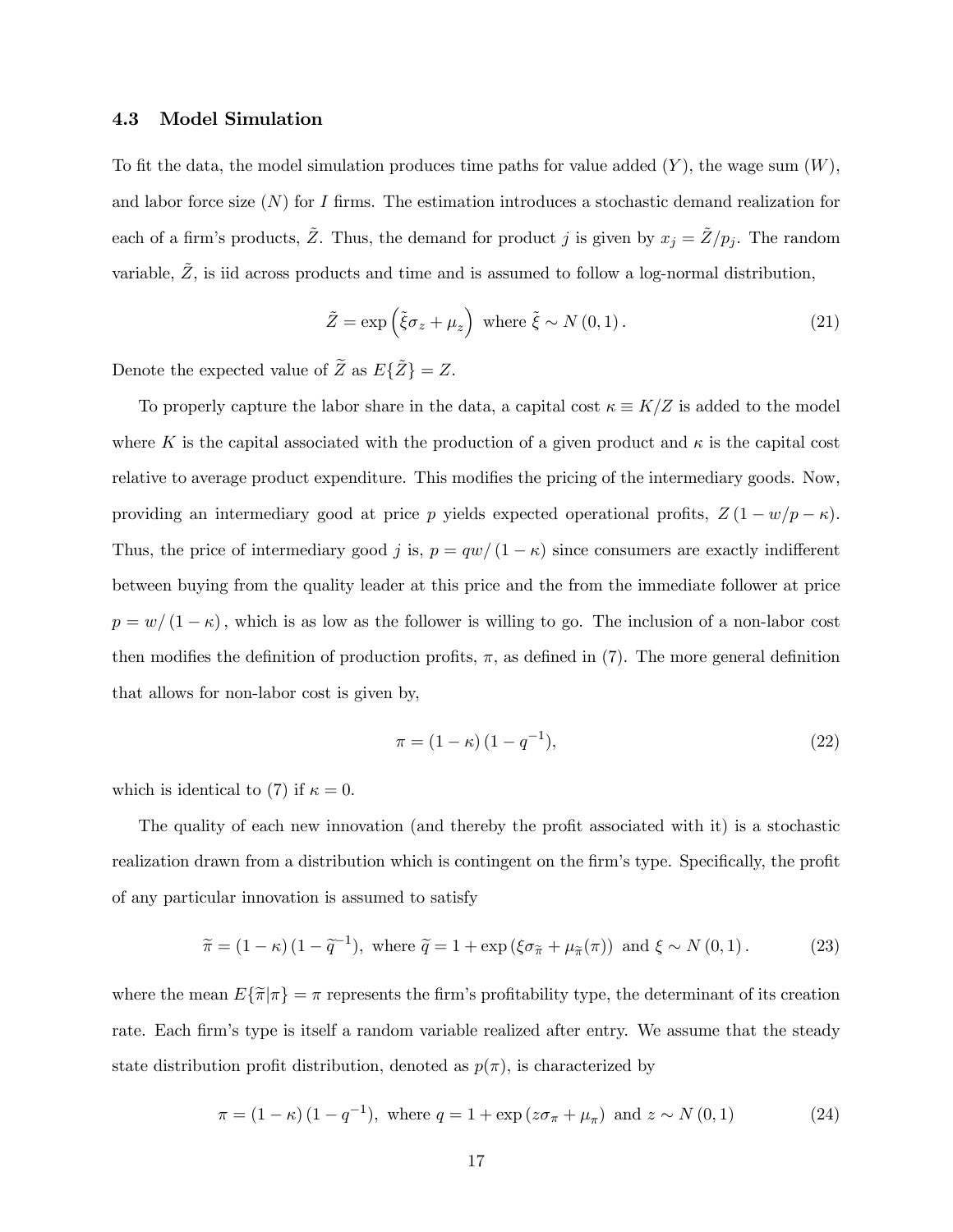where in both (23) and (24)  $N(0, 1)$  represents the standard normal distribution. For future reference,

$$
p(\pi) \equiv \frac{M(\pi)}{\int_{\pi} M(\pi) d\pi} \tag{25}
$$

where  $M(\pi)$ , the steady state mass of firms of type, is given by equation (14).

Denote by  $\Pi^k = (\pi_1, \ldots, \pi_k)$  the quality realizations of a firm's k products. The value added of a type  $\pi$  firm with k products characterized by  $\Pi^k$  is given by,

$$
Y_k\left(\Pi^k, \pi\right) = \sum_{i=1}^k Z_i,\tag{26}
$$

where each product demand realization  $Z_i$  is drawn according to (21). The wage bill is given by,

$$
W_k\left(\Pi^k,\pi\right) = \sum_{i=1}^k Z_i\big(1-\kappa-\pi_i\big) + kZw\tilde{c}\big(\gamma(\pi)\big),\tag{27}
$$

where  $\widehat{c}(\gamma) = c(\gamma) / Z$ .

Lentz and Mortensen (2004) analyze the firm's creation rate choice in the general case where product quality is a stochastic process. Because the value of the next product is linear in profit and the profit realizations across products are iid for each firm, the optimal choice of creation rate for a firm of type  $\pi$  solves,

$$
\gamma(\pi) = \arg\max_{\gamma} \frac{E\{\tilde{\pi}\} - w\hat{c}(\gamma)}{r + \delta - \gamma} = \arg\max_{\gamma} \frac{\pi - w\hat{c}(\gamma)}{r + \delta - \gamma}
$$
(28)

as in the deterministic case sketch above. Specify the cost function as  $\hat{c}(\gamma) = c_0 \gamma^{1+c_1}$ . Then, the first order condition for the optimal creation rate choice is,

$$
w (1 + c_1) c_0 \gamma^{c_1} (r + \delta - \gamma) = \pi - w c_0 \gamma^{1 + c_1}.
$$
 (29)

Equations (26) and (27) provide the foundation for the model simulation. It then remains to simulate product paths for all firms. The simulation is initialized by the assumption of steady state. By (15), the steady state product size distribution conditional on survival is given by,

$$
\Pr\left(k^* = k|\pi\right) = \frac{M_k(\pi)}{M(\pi)} = \frac{\frac{1}{k} \left(\frac{\gamma(\pi)}{\delta}\right)^k}{\ln\left(\frac{\delta}{\delta - \gamma(\pi)}\right)}.\tag{30}
$$

First, a firm's type,  $\pi$ , is determined according to (24). Then, the initial product size of a firm  $(k_1)$ is determined following (30).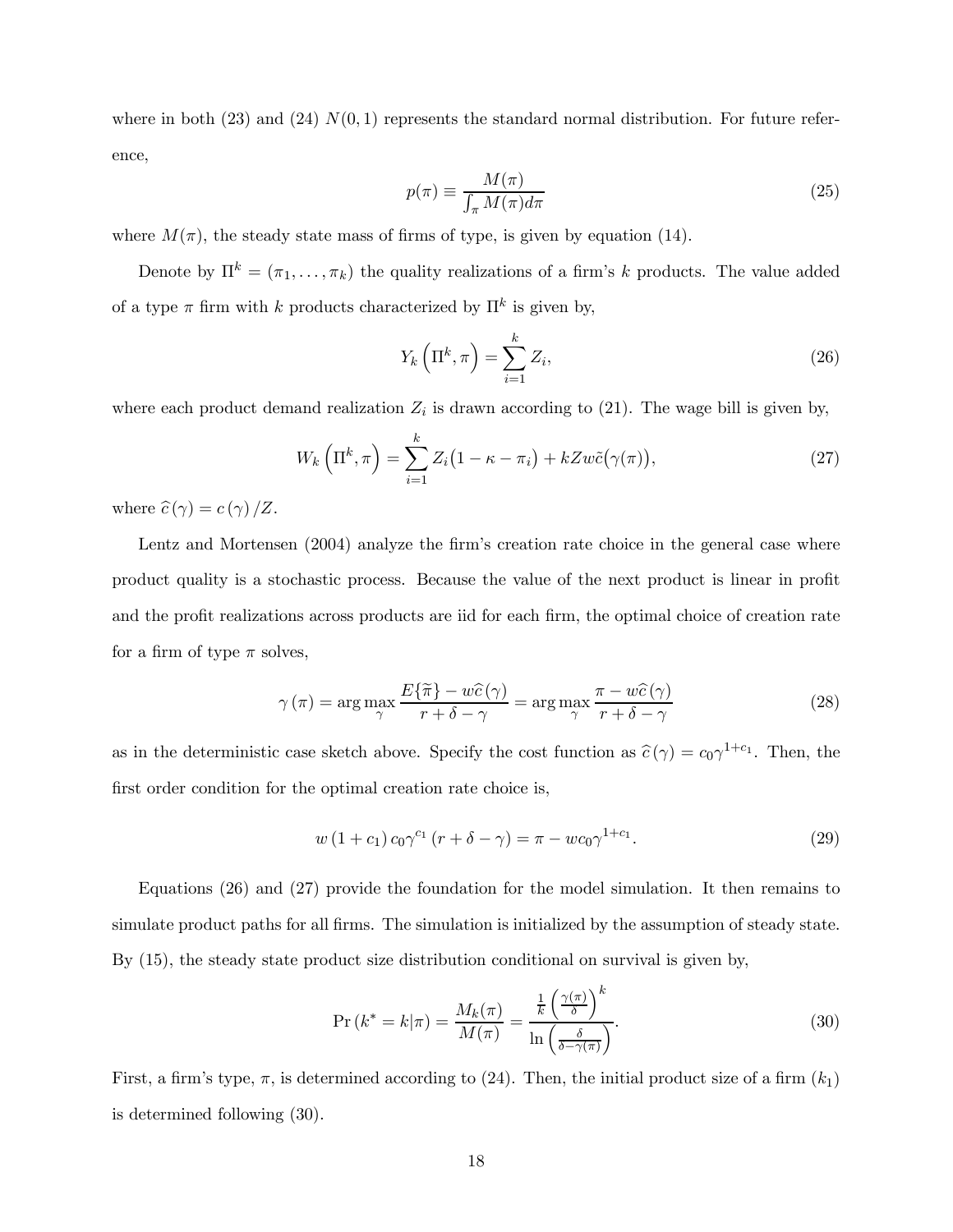With a given initial product size , simulation of the subsequent time path requires knowledge of the transition probability function  $Pr(k_2 = k|k_1, \pi)$ . Denote by  $p_{\pi,n}(t)$  the probability of a type  $\pi$  firm having product size n at time t. As shown in Klette and Kortum (2004),  $p_{\pi,n}(t)$  evolves according to the ordinary differential equation system,

$$
\dot{p}_{\pi,n}(t) = (n-1)\gamma(\pi)p_{\pi,n-1}(t) + (n+1)\delta p_{\pi,n+1}(t) - (\delta + \gamma(\pi))p_{\pi,n}(t), \ \forall n \ge 1
$$
\n
$$
\dot{p}_{\pi,0}(t) = \delta p_{\pi,1}(t).
$$
\n(31)

Hence, with the initial condition,

$$
p_{\pi,n}(0) = \begin{cases} 1 \text{ if } n = k_1 \\ 0 \text{ otherwise.} \end{cases}
$$
 (32)

one can determine Pr  $(k_2 = k | k_1, \pi)$  by solving the differential equation system in (31) for  $p_{\pi,k}$  (1). Solving for  $p_{\pi,k}(1)$  involves setting an upper reflective barrier to bound the differential equation system. It has been set sufficiently high so as to avoid biasing the transition probabilities. Based on the transition probabilities  $Pr(k_{t+1} = k | k_t, \pi)$  one can then iteratively simulate product size paths for each firm. The procedure correctly captures the evolution of  $k_t$  but it does not identify the exact evolution of  $\Pi^{k_t}$ . The evolution of  $\Pi^{k_t}$  is assumed to follow the net change in products.<sup>4</sup>

Finally, the simulation allows for an exogenous growth factor in both value added and the wage bill, denoted as  $\hat{g}$ , that is independent of the endogenous quality improvements produced by incumbents and entrants.

#### 4.4 Identification

The set of model parameters to be identified  $(\omega)$  is given by,

$$
\omega = \left\{c_0, c_1, \delta, \kappa, Z, \sigma_z^2, \sigma_{\overline{\pi}}^2, \sigma_{\pi}^2, \mu_{\pi}, \widehat{g}\right\} \in \Omega,
$$

where  $\Omega$  is the feasible set of model parameters choices. The interest rate will be set at  $r = .05$ . The wage w is immediately identified as the average worker wage in the sample  $w = 181.77$ . Experimentation with non-parametric identification of the firm type distribution has been performed with

<sup>&</sup>lt;sup>4</sup>Suppose firm i is simulated to loose 1 product in a given year. In this case,  $\Pi^{k}$  is updated by randomly eliminating one element from it. This assumes that the net loss of 1 product took place by the gross destruction of 1 product and zero gross creation. This is the most likely event by which the firm loses 1 product. However, the net loss could also come about by the gross destruction of 2 products and gross creation of 1 product during the year. In this case,  $\Pi^{k_{it}}$  should be updated by randomly eliminating 2 elements and adding 1. There are in principle an infinite number of ways that the firm can loose 1 product over the year. The estimation consequently over-estimates the persistency of  $\Pi^{ki}$ . The bias will go to zero as the period length is reduced, though.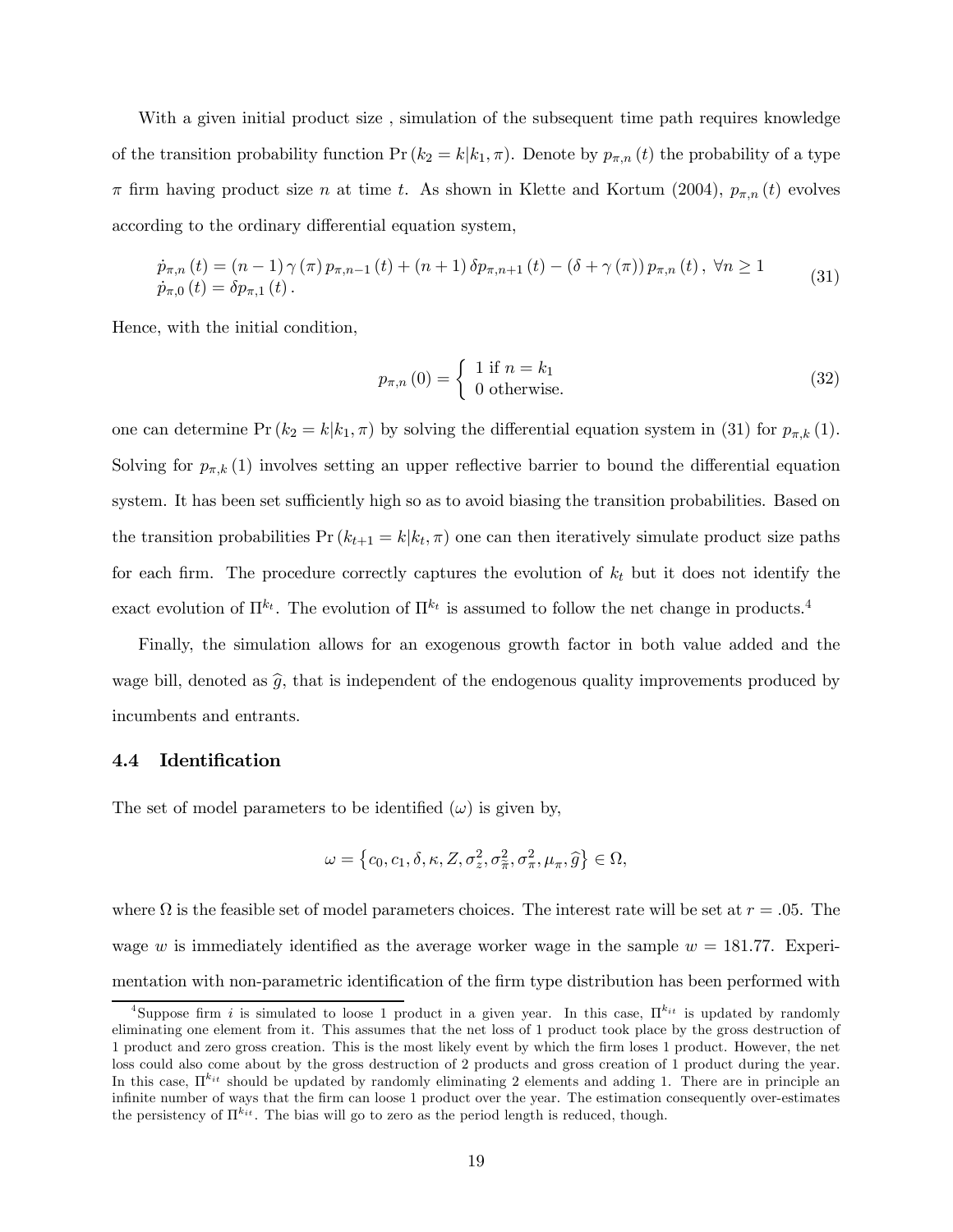|                                                     | Point Estimate | Bootstrap Estimator | <b>Std Deviation</b> |
|-----------------------------------------------------|----------------|---------------------|----------------------|
| $c_0$                                               | 419.58680      | 420.33387           | 26.47864             |
| $\mathfrak{c}_1$                                    | 4.47939        | 4.48851             | 0.07442              |
| $\kappa$                                            | 0.37164        | 0.37335             | 0.00822              |
| Ζ                                                   | 13,976.21665   | 14,020.99627        | 140.78974            |
| $\delta$                                            | 0.09276        | 0.09310             | 0.00294              |
|                                                     | 0.91209        | 0.90259             | 0.03692              |
| $\sigma_{\tilde z}^2 \\ \sigma_{\tilde \pi}^2$      | 1.98144        | 1.94233             | 0.23931              |
|                                                     | $-2.09279$     | $-2.13167$          | 0.15866              |
| $\mu_{\pi} \over \sigma_{\pi}^2 \over \widehat{g}}$ | 1.93636        | 2.07466             | 0.25789              |
|                                                     | 0.01484        | 0.01459             | 0.00115              |
| <b>Inferred Estimates</b>                           |                |                     |                      |
| $\eta$                                              | 0.03657        | 0.03669             | 0.00134              |
| m                                                   | 0.65647        | 0.65791             | 0.03229              |
| $\boldsymbol{M}$                                    | 0.58575        | 0.58415             | 0.01187              |
| L                                                   | 39.46866       | 39.35433            | 0.50466              |
| $\bar{\gamma}$                                      | 0.05619        | 0.05641             | 0.00245              |
| Entry $q$ -distribution                             |                |                     |                      |
| $10^{\text{th}}$ percentile                         | 1.01753        | 1.01634             | 0.00443              |
| Median                                              | 1.09904        | 1.09556             | 0.01656              |
| $90th$ percentile                                   | 1.55167        | 1.55599             | 0.05927              |
| Steady state $q$ -distribution                      |                |                     |                      |
| $10^{\text{th}}$ percentile                         | 1.02073        | 1.01942             | 0.00503              |
| Median                                              | 1.12334        | 1.12012             | 0.01899              |
| $90th$ percentile                                   | 1.73383        | 1.75231             | 0.07492              |

Table 3: Model Parameter Estimates

a distribution with 4 support points. Because the results showed little sensitivity in the remaining model parameters to this alternative specification, we report only those parameters obtained given the assumed parametric distribution of types.

#### 4.5 Estimation Results

The model parameter estimates are given in table 3. Table 4 produces a comparison of the data moments and the simulated moments associated with the model parameter estimates.

The estimated model does well in fitting the labor productivity distribution and the correlations between productivity and firm size. These relationships are also shown in Figure 3. Notice that the model has not been fitted to the higher order moments of these relationships but fits them remarkably well nonetheless.

The model over-estimates the persistence in labor productivity and the mean reversion over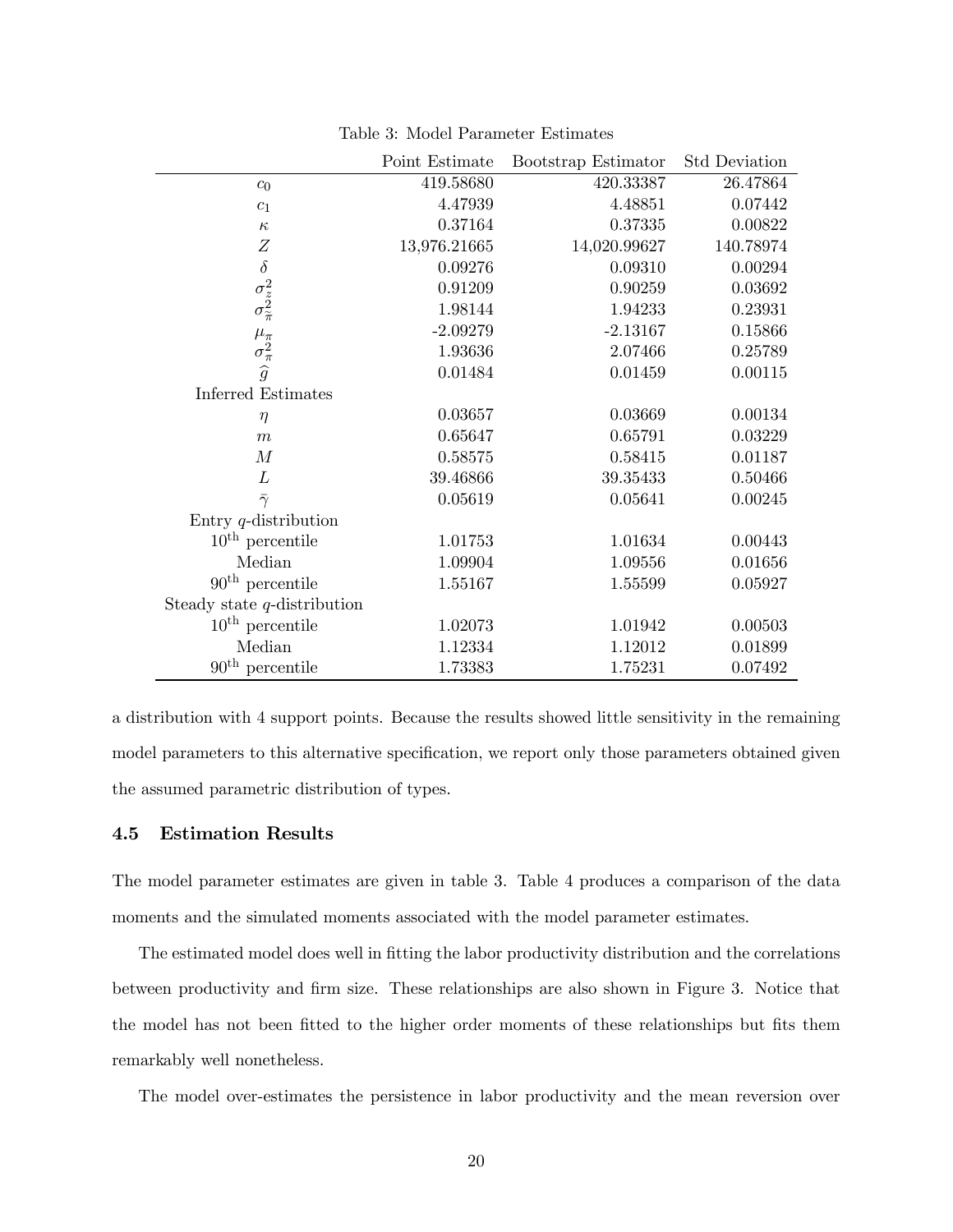| 1992      | 1997      |          | 1992                                                                                                                                                                                                                                                                                         | 1997    |
|-----------|-----------|----------|----------------------------------------------------------------------------------------------------------------------------------------------------------------------------------------------------------------------------------------------------------------------------------------------|---------|
| 4,872.00  | 3,628.00  |          | 364.36                                                                                                                                                                                                                                                                                       | 410.61  |
|           |           |          |                                                                                                                                                                                                                                                                                              | 400.28  |
| 26,277.26 | 31,860.85 |          | 193.40                                                                                                                                                                                                                                                                                       | 290.11  |
| 24,352.57 | 29,424.92 |          | 213.71                                                                                                                                                                                                                                                                                       | 232.99  |
| 13,471.00 | 16,432.10 |          | 0.48                                                                                                                                                                                                                                                                                         | 0.55    |
| 13,462.73 | 16,488.22 |          | 0.69                                                                                                                                                                                                                                                                                         | 0.69    |
| 13,294.48 | 15,705.09 |          | $-0.23$                                                                                                                                                                                                                                                                                      | $-0.19$ |
| 12,216.06 | 14,485.07 |          | $-0.37$                                                                                                                                                                                                                                                                                      | $-0.36$ |
| 7,229.70  | 8,670.28  |          | 0.85                                                                                                                                                                                                                                                                                         | 0.86    |
| 7,163.16  | 8,675.06  |          | 0.90                                                                                                                                                                                                                                                                                         | 0.89    |
| 52,798.52 | 64,129.07 |          | 0.20                                                                                                                                                                                                                                                                                         | 0.14    |
| 35,572.63 | 42,219.59 |          | 0.19                                                                                                                                                                                                                                                                                         | 0.20    |
| 30,616.94 | 35,560.60 |          | $-0.02$                                                                                                                                                                                                                                                                                      | $-0.03$ |
| 15,192.27 | 17,519.39 |          | $-0.02$                                                                                                                                                                                                                                                                                      | $-0.02$ |
|           | 4,872.00  | 3,631.11 | $E\left[\frac{Y}{N^*}\right]$<br>$Std\left[\frac{Y}{N^*}\right]$<br>$Cor\left[\frac{Y}{N^*}, \frac{Y_{+1}}{N^*_{+1}}\right]$<br>$Cor\left[\frac{Y}{N^*}, \Delta \frac{Y}{N^*}\right]$<br>Cor <sub>[Y, W]</sub><br>$Cor\left[\frac{Y}{N^*}, Y\right]$<br>$Cor\left[\frac{Y}{N^*}, N^*\right]$ | 368.46  |

Table 4: Data Moments (top row) and Simulated Moments (bottom row)

time in labor productivity. The model faces a trade-off on this dimension. It can reduce the labor productivity persistence but in doing so, the mean reversion is increased even further. The estimated model does not quite replicate the thickness of the very right tail of the firm size distribution and consequently it under-estimates the variance in value added and the wage bill and to a lesser extend the mean of the Y and W distributions.

The estimation implies a significant level of firm type heterogeneity. In Table 3, it is expressed via the distribution of the firm's expected quality improvement of an innovation. The type distribution at entry is such that the median firm expects to produce a 9.6% quality improvement upon discovering an innovation. The  $90<sup>th</sup>$  percentile firm expects a 55.6% improvement. The heterogeneity in creation rates across types is reflected in the steady state distribution where the high type firms are over-represented relative to the entry distribution. We have experimented with more flexible choices of type distributions and have found the current choice to be non-restrictive.<sup>5</sup>

Type heterogeneity and supply side shocks,  $\sigma_{\pi}^2$  and  $\sigma_{\tilde{\pi}}^2$  respectively, play an important role in

<sup>&</sup>lt;sup>5</sup>Estimations were run using a non-parametric identification of a 4-point discrete type distribution. Also, we tried a mixing distribution of two continuous log-normal distributions. In both cases, the estimation returns the same basic shape as in the current estimation with no improvement in model fit or change in any of the remaining model parameter estimates.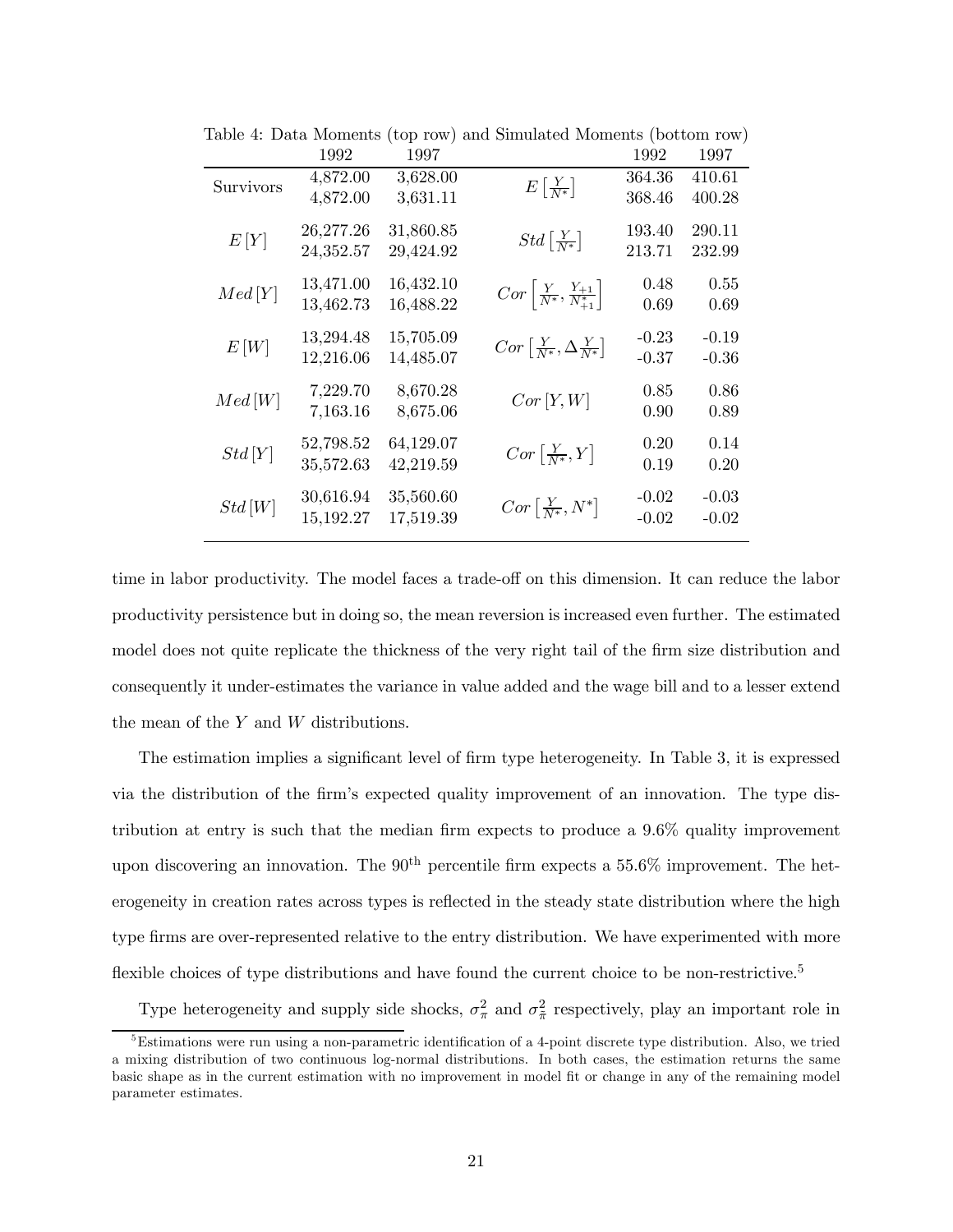

Figure 3: Firm Productivity and Size, 1992 (Data and Simulation).

Note: Observed relationships drawn in bold pen and estimated relationships drawn in thin pen.

explaining the productivity  $-$  size correlations. Type heterogeneity provides the foundation for a positive correlation between productivity and output size through a greater product creation rate for higher productivity type firms. The overall heterogeneity in product quality realizations both through type heterogeneity and random quality realizations within types explains the difference between the productivity — input size correlation and the productivity — output size correlation. Together  $\sigma_{\pi}^2$  and  $\sigma_{\tilde{\pi}}^2$  are chosen to get the exact levels of the correlations right.

Notice that the model successfully captures the right shift of the Y and W distributions of survivors from 1992 to 1997. There are three effects that contribute to the right shift: Generally, since the sampling eliminates the flow in of entrants, the model predicts a general decrease in mass of firms of all product sizes and types,  $M_k(\pi)$ , since all firms face an overall negative product growth rate. However, since entrants are assumed to flow in from the lower end of the size distribution, the reduction in mass is relatively stronger at the lower end and consequently the size distribution of survivors will begin to place relatively more weight on the upper end as time passes. Thus, the model predicts that the use of an unbalanced panel that excludes entry will itself produce a right shift of the distributions since entrants are assumed to enter as small firms. Second, the positive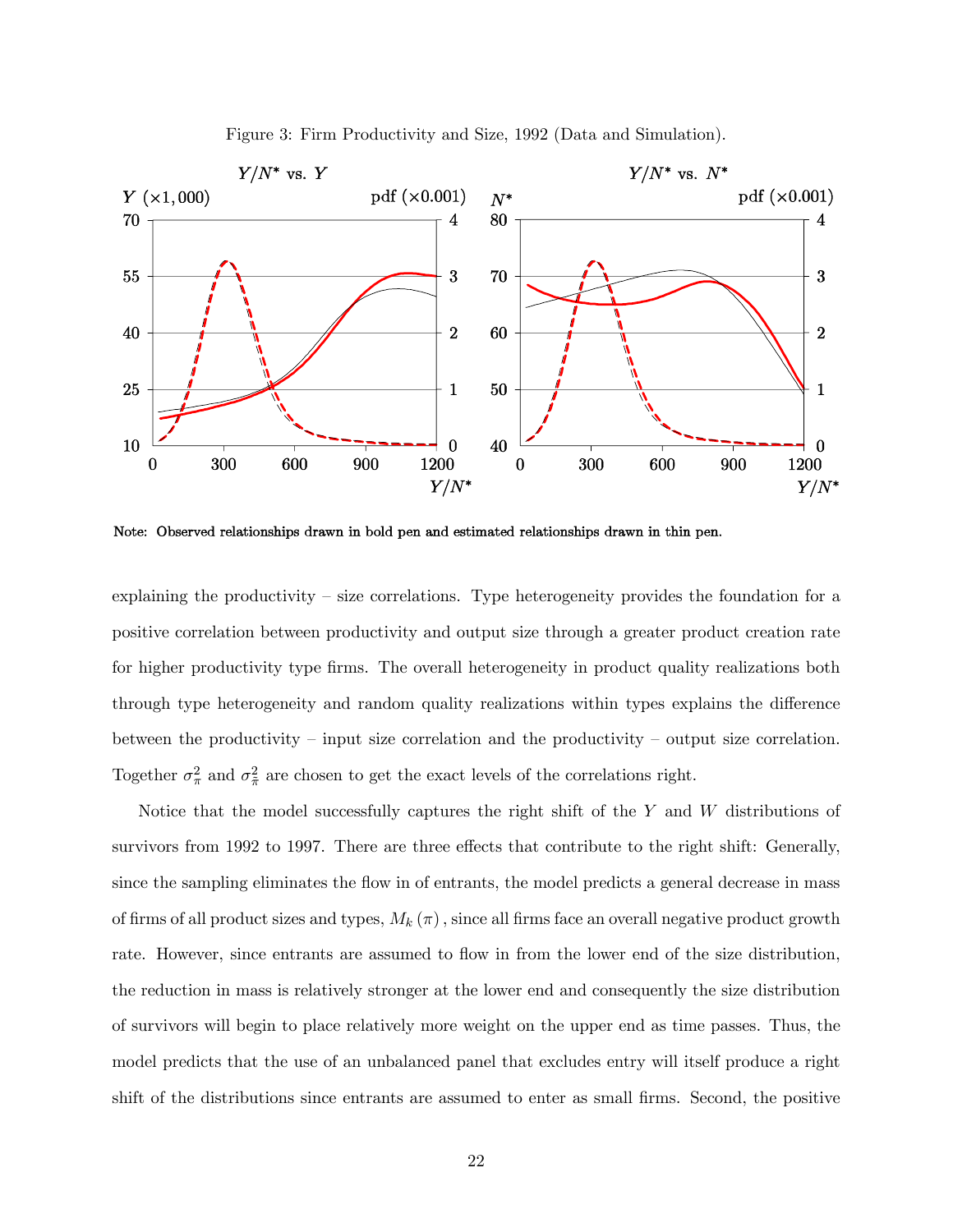exogenous growth estimate directly predicts a right shift of the  $Y$  and  $W$  distributions. The third effect comes from type heterogeneity. In steady state, larger firms will over-represent high type firms with high creation rates and small firms will over-represent low type firms with low creation rates. Thus, smaller firms face greater net product destruction than large firms. In the absence of entry, the negative correlation between size and net product destruction rate will in isolation produce a right shift of the  $Y$  and  $W$  distributions over time. Hence, this effect is also a consequence of the use of an unbalanced panel that excludes entry, but is separate from the first explanation which is not a result of destruction rate heterogeneity.

The distribution of firm labor productivity  $Y/N$  is explained primarily through type heterogeneity,  $\kappa$ , and the structural noise processes. The mean level of value added per worker is closely linked to the estimate of  $\kappa$ . The dispersion in  $Y/N$  across firms is explained primarily and in roughly equal parts through type heterogeneity and the positive estimate of  $\sigma_{\tilde{\pi}}^2$  - supply side shocks. To a lesser extend dispersion in  $Y/N$  is also affected by the positive estimate of  $\sigma_Z^2$ , that is, demand side shocks because the size of the R&D department is unaffected by particular demand realizations for a firm's products. In the absence of the R&D department, demand side shocks cannot affect labor productivity because an increase in Z realizations will increase value added and manufacturing labor demand by the same fraction. However, since the demand for R&D labor is unaffected by an increase in overall demand, a positive demand shock will result in an increase in the overall labor productivity measure,  $Y/N$ . Demand side shocks turn out to be a secondary source of labor productivity dispersion, though.

The persistence in firm labor productivity  $cor\left(\frac{Y}{N}, \frac{Y_{+1}}{N_{+1}}\right)$  is explained directly through  $\sigma_{\pi}^2$ ,  $\sigma_Z^2$ , and the magnitudes of the creation and destruction rates  $\gamma(\pi)$  and  $\delta$ . While demand side shocks cannot produce large, persistent productivity differences across firms, they can produce enough inter-temporal fluctuation to significantly reduce the correlation in the productivity measure over time. Increases in  $\sigma_Z^2$  thus reduce  $cor\left(\frac{Y}{N}, \frac{Y_{+1}}{N_{+1}}\right)$  while at the same time producing mean reversion in Y/N. An increase in supply side shocks  $\sigma_{\tilde{\pi}}^2$  has a similar effect on both persistence and mean reversion, but in this case the magnitude of the effect depends on the arrival rate of the shocks which is tied to the creation and destruction rates,  $\gamma(\pi)$  and  $\delta$ . If the magnitudes of  $\gamma(\pi)$  and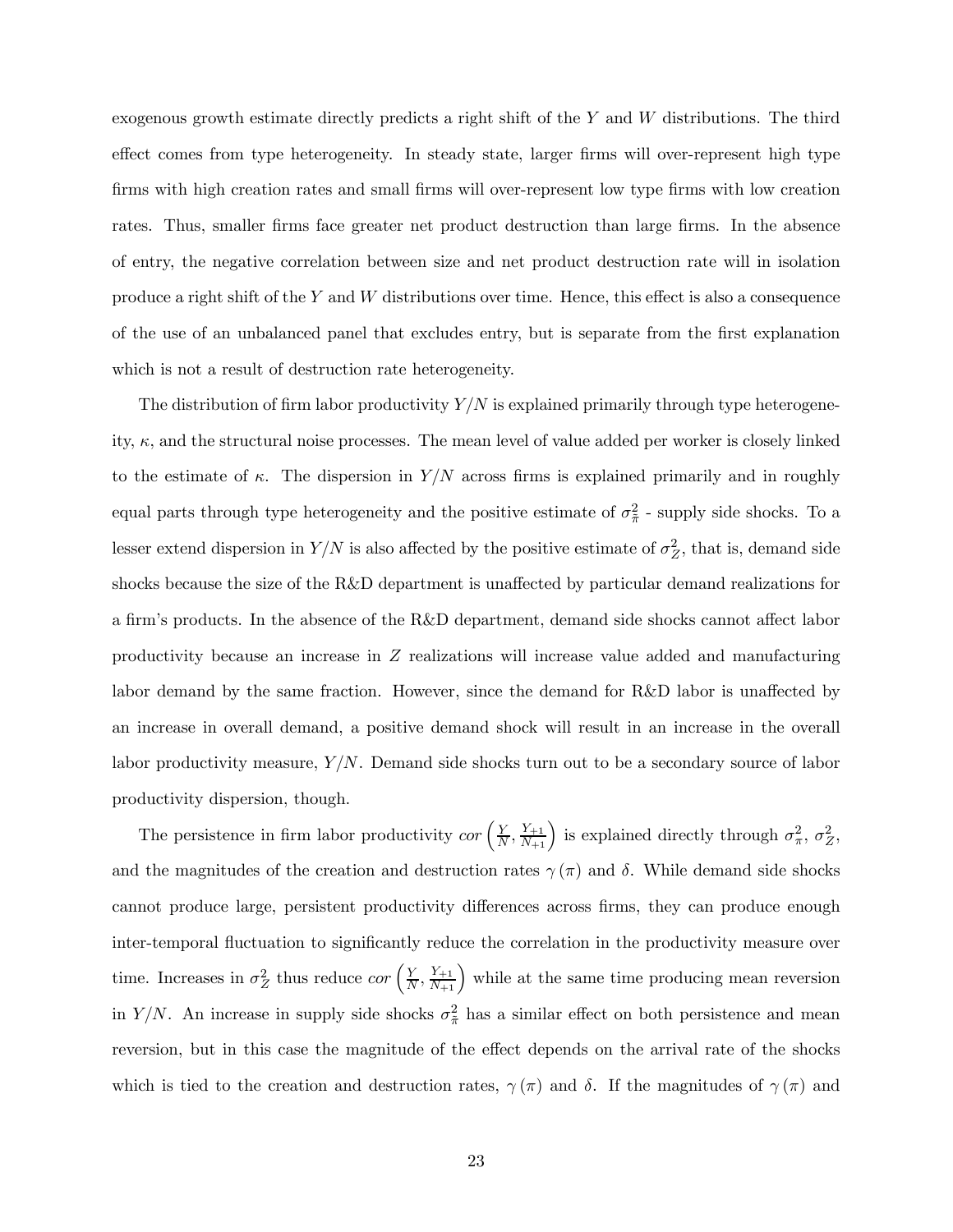$\delta$  are large, there will be more replacement of products in the firm's collection of products and therefore an increased impact of  $\sigma_{\tilde{\pi}}^2$ . At the estimated creation and destruction rates, supply side shocks through  $\sigma_{\tilde{\pi}}^2$  have only a secondary effect on the persistence and mean reversion of  $Y/N$ . If the estimated model is re-simulated imposing  $\sigma_Z^2 = 0$  keeping all other estimates the same, one finds  $cor\left(\frac{Y}{N}, \frac{Y_{+1}}{N_{+1}}\right) \approx .97$  and  $cor\left(\frac{Y}{N}, \Delta\frac{Y}{N}\right) \approx -.04$ . However, the dispersion in  $Y/N$  across firms is largely unaffected.

Demand shocks have an obvious potential for explaining dispersion in  $Y$  and  $W$  across firms and could potentially be used to better capture the variance in  $Y$  and  $W$ . However, in light of the discussion in the previous paragraph, it is clear that in doing so, the model would introduce too little persistence in  $Y/N$  and too much mean reversion. An attempt to increase variance in Y and W through increased type heterogeneity or supply side shocks  $\sigma_{\pi}^2$  results in too much productivity dispersion. It is possible that the introduction of a more permanent demand shock in the model could provide the observed dispersion in the Y and W distributions while at the same time not having the strong reduction of productivity persistence and increased mean reversion that the current transitory demand shock does.

At a theoretical level, the model satisfies Gibrat's law; for identical type firms, the creation rate is size independent. However, due to selection, larger firms will tend to over-represent higher creation rate types and this effect will imply a positive relationship between size and growth rate. The mean reversion in demand and to a smaller extend in supply shocks introduces an opposite effect, though; the group of small firms today will tend to over-represent firms with adverse demand shocks. Chances are that the demand realizations in the next period will reverse the fortunes of these firms and they will experience relatively large growth rates. Large firms have many products and experience less overall demand variance. The latter effect turns out to dominate in the estimated model. The estimated correlation between firm size and growth rate is roughly −0.2. The corresponding correlation in the data is −0.1.

Given the steady state equilibrium definition, one can infer the overall entry rate,  $\eta$ , and the measure of potential entrant,  $m<sup>6</sup>$ . The implied values of these parameters are also reported in

 ${}^{6}$ The formulas used to make the calculations are presened in the appendix.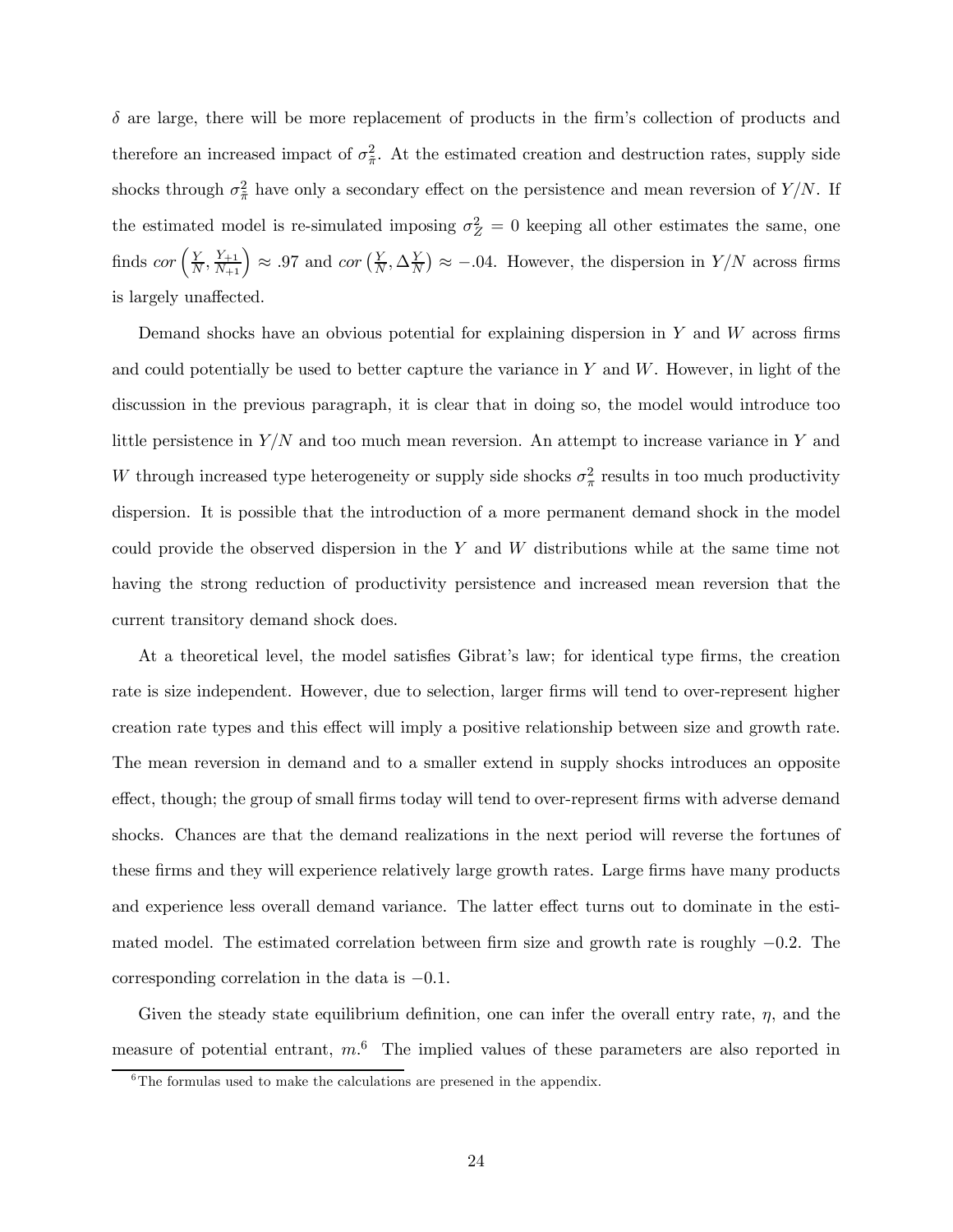

Figure 4: Creation Rate Choice and Firm Type Distributions.

Table 3. The average incumbent creation rate,  $\bar{\gamma}$ , is simply the difference between the entry rate and the destruction rate. It is seen that the estimates imply that roughly one third of all innovation comes from entrants. Given the estimated steady state distribution of firms,  $p(\pi)$ , and the other parameters of the model, one can also infer the ex ante type distribution,  $\phi(\pi)$ . The cdf's of the two distributions are shown in Figure 4 along with the incumbent creation rate choice conditional on firm type. It is clear from the figure that the higher quality type firms choose higher creation rates and consequently grow faster. Therefore, those with better products will make up a larger fraction of firms in steady state relative to their shares at entry. The consequences of this fact for aggregate growth are explored more fully below.

The estimation is performed given the assumption that the true firm population of interest coincides with the size censoring in the data. That is, the estimation does not correct for size censoring bias. While this is obviously a strong assumption, it reasonable assumption that the large number of very small firms in the economy are qualitatively different from those in this analysis and are not just firms with fewer products.

As is generally the case, the estimation is sensitive to the choice of data moments. Currently, the estimation has focused on capturing the cross-section moments primarily. Future work will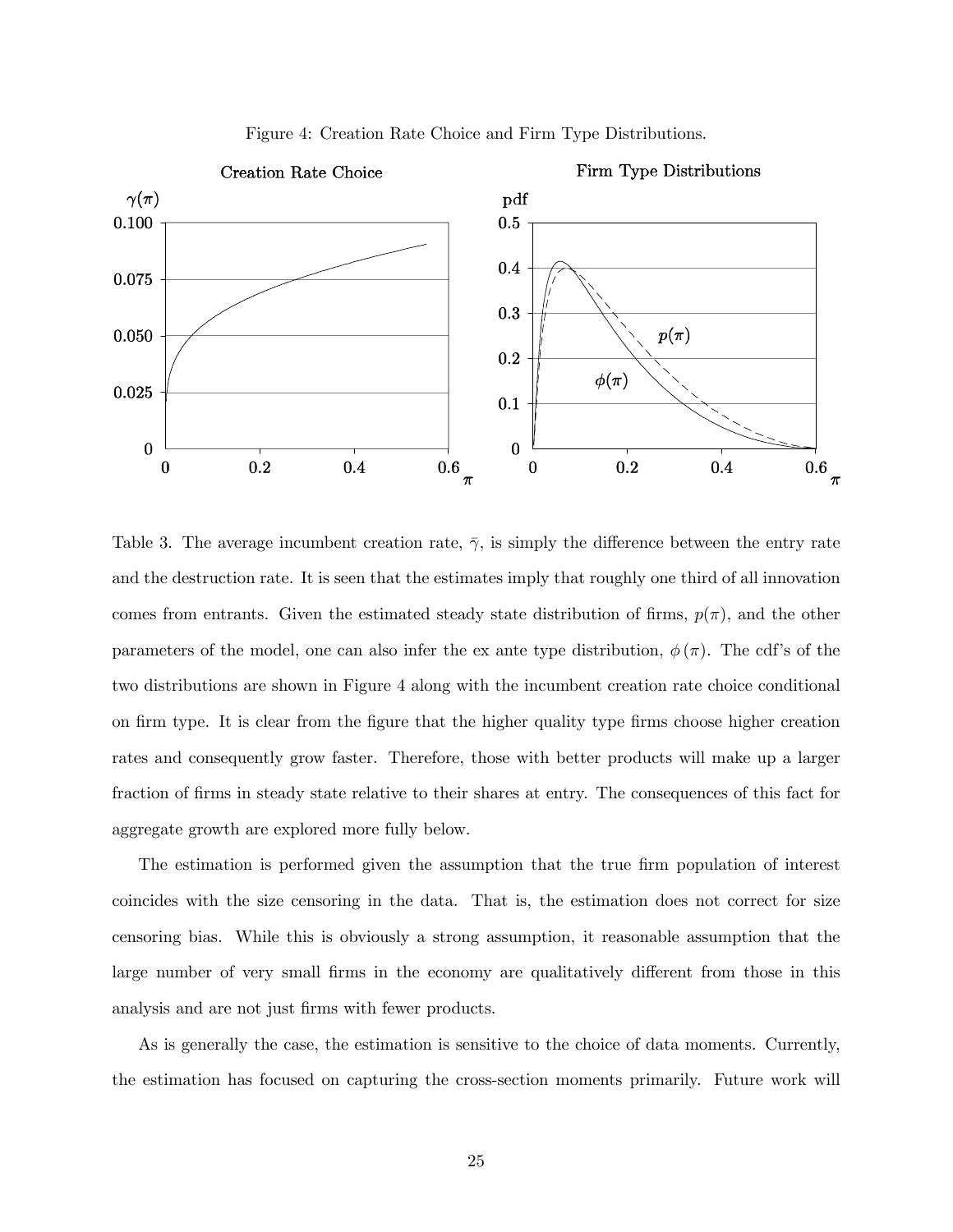|                                                      |            | Manufacturing | Wholesale and retail |            |            | Construction |
|------------------------------------------------------|------------|---------------|----------------------|------------|------------|--------------|
|                                                      | 1992       | 1997          | 1992                 | 1997       | 1992       | 1997         |
| Survivors                                            | 2,051.000  | 1,536.000     | 1,584.000            | 1,189.000  | 651.000    | 480.000      |
| E[Y]                                                 | 30,149.460 | 35,803.473    | 22,952.920           | 28,386.719 | 15,191.354 | 16,869.550   |
| Med[Y]                                               | 15,117.552 | 18,855.682    | 12,740.250           | 15,288.949 | 8,688.501  | 10,691.434   |
| E[W]                                                 | 15,047.636 | 17,318.195    | 10,696.683           | 12,712.899 | 9,973.166  | 10,594.737   |
| Med[W]                                               | 8,031.273  | 9,530.273     | 6,417.403            | 7,650.565  | 5,785.053  | 6,832.554    |
| Std[Y]                                               | 56,095.672 | 69,597.651    | 33,410.862           | 41,426.484 | 31,311.623 | 22,478.083   |
| Std[W]                                               | 24,673.900 | 27,168.284    | 15,365.073           | 16,809.785 | 24,545.298 | 14,195.942   |
| $E\left[\frac{Y}{N^*}\right]$                        | 359.376    | 401.438       | 388.904              | 443.380    | 289.156    | 325.274      |
| $Std\left[\frac{Y}{N^*}\right]$                      | 154.476    | 215.420       | 162.755              | 264.730    | 126.522    | 165.465      |
| $\frac{Y_{+1}}{N_{+1}^*}$<br>$\frac{Y}{N^*},$<br>Cor | 0.650      | 0.728         | 0.325                | 0.674      | 0.430      | 0.345        |
| $Cor\left[\frac{Y}{N^*},\Delta\frac{Y}{N^*}\right]$  | $-0.024$   | $-0.195$      | $-0.195$             | $-0.258$   | $-0.326$   | $-0.559$     |
| Cor[Y, W]                                            | 0.889      | 0.855         | 0.922                | 0.914      | 0.967      | 0.922        |
| $Cor\left[\frac{Y}{N^*}, Y\right]$                   | 0.236      | 0.200         | 0.251                | 0.188      | 0.128      | 0.174        |
| $\frac{Y}{N^*}, N^*$<br>$Cor \mid$                   | 0.011      | $-0.003$      | $-0.029$             | $-0.039$   | $-0.042$   | $-0.093$     |

Table 5: Data Moments by Industry

include a larger set of dynamic moments. It should be noted though that since the estimation is performed on cross-section moments not just in 1992 but also in 1997 and because of the specific sampling procedure in the data, the estimation does implicitly address dynamic features of the model. The trends in the moments over time are interpreted as a result of systematic selection bias due to creation rate heterogeneity across types.

#### 4.6 Estimation by Industry

It is of course possible that the correlations and other data moments in Table 2 are a result of firm heterogeneity across industries and does not reflect the true picture within more homogenous subgroups of firms. This turns out not to be the case. Data moments by industry reveal the same qualitative picture as in Table 2 for each industry. Table 5 presents data moments for the 3 largest industries (by firm count). All industries show evidence of significant firm productivity dispersion, a roughly zero correlation between productivity and firm input size and a positive correlation between productivity and firm output size (roughly 0.2). All industries also display a fair amount of productivity persistence and mean reversion. Finally, both the value added and wage bill distributions are characterized by a strong right shift over time across industries.

The estimates by industry are reported in Table 6. It is not surprising that the estimates are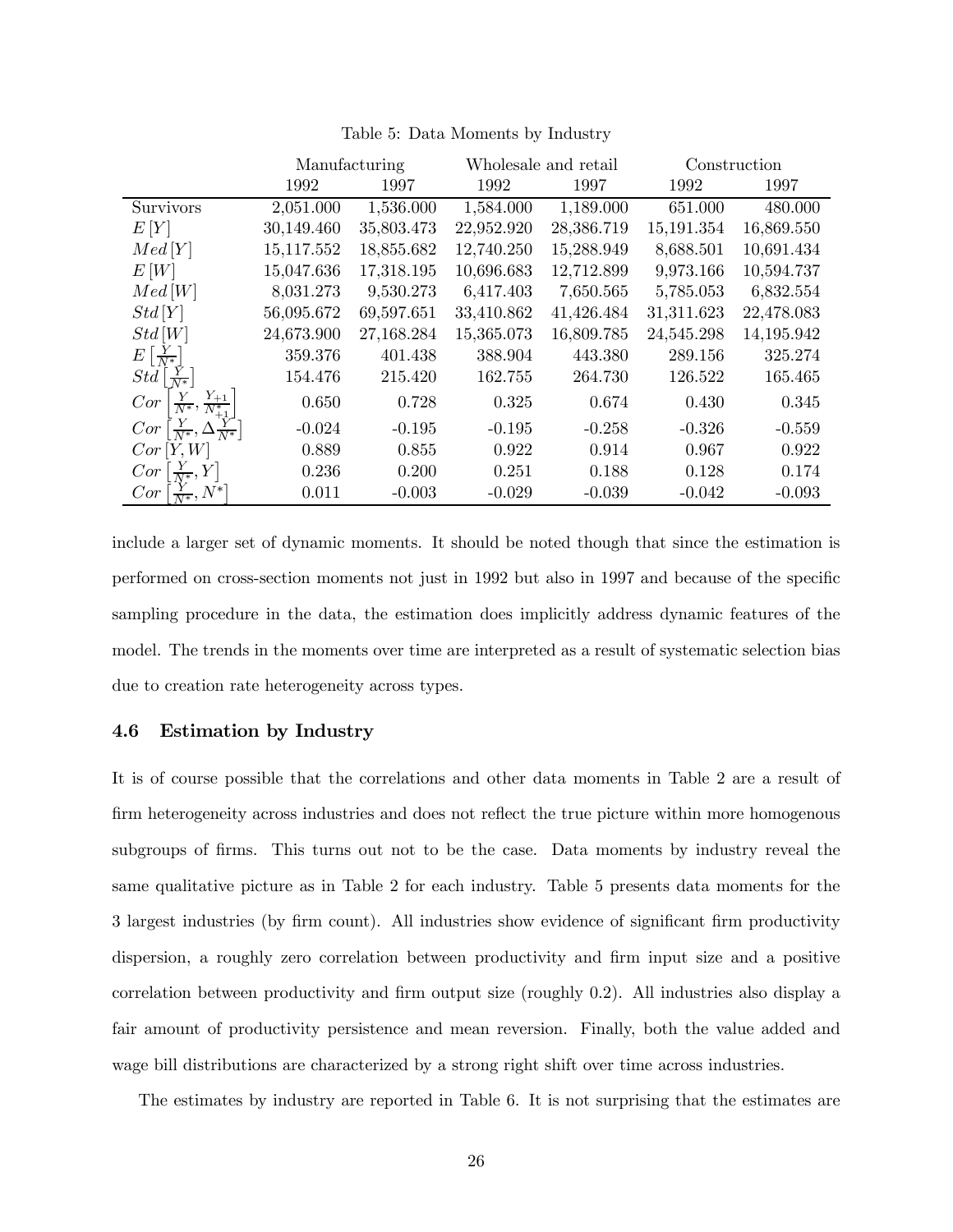|                                                    | Manu-       | Wholesale   | Construction | Private     |
|----------------------------------------------------|-------------|-------------|--------------|-------------|
|                                                    | facturing   | and retail  |              | Sector      |
| c <sub>0</sub>                                     | 325.5841    | 375.8166    | 363.7565     | 420.3339    |
| $\mathfrak{c}_1$                                   | 4.1915      | 3.9749      | 4.0071       | 4.4885      |
| $\kappa$                                           | 0.3708      | 0.4122      | 0.2483       | 0.3734      |
| $\boldsymbol{Z}$                                   | 14,976.8318 | 14,446.7687 | 11,788.0791  | 14,020.9963 |
| $\delta$                                           | 0.0858      | 0.0821      | 0.0884       | 0.0931      |
|                                                    | 0.7962      | 0.7884      | 0.9031       | 0.9026      |
| $\sigma_{z}^{2} \\ \sigma_{\widetilde{\pi}}^{2}$   | 0.9825      | 0.1044      | 0.0187       | 1.9423      |
|                                                    | $-1.9553$   | $-2.1335$   | $-4.3769$    | $-2.1317$   |
|                                                    | 1.8453      | 3.0820      | 11.7718      | 2.0747      |
| $\mu_{\pi} \over \sigma_{\pi}^2 \over \widehat{g}$ | 0.0159      | 0.0195      | 0.0183       | 0.0146      |
| <b>Inferred Estimates</b>                          |             |             |              |             |
| $\eta$                                             | 0.0349      | 0.0425      | 0.0554       | 0.0367      |
| $\boldsymbol{m}$                                   | 0.6913      | 1.0269      | 1.4134       | 0.6579      |
| $\boldsymbol{M}$                                   | 0.5980      | 0.6930      | 0.7606       | 0.5842      |
| L                                                  | 42.1232     | 38.4823     | 41.1661      | 39.3543     |
| $\bar{\gamma}$                                     | 0.0510      | 0.0397      | 0.0330       | 0.0564      |
| Entry $q$ -distribution                            |             |             |              |             |
| $10^{\text{th}}$ percentile                        | 1.0248      | 1.0104      | 1.0001       | 1.0163      |
| Median                                             | 1.1415      | 1.0929      | 1.0075       | 1.0956      |
| $90th$ percentile                                  | 1.8070      | 1.8372      | 1.4574       | 1.5560      |
| Steady state $q$ -distribution                     |             |             |              |             |
| $10^{\text{th}}$ percentile                        | 1.0211      | 1.0125      | 1.0002       | 1.0194      |
| Median                                             | 1.1146      | 1.1184      | 1.0126       | 1.1201      |
| $90th$ percentile                                  | 1.6159      | 2.1234      | 2.0203       | 1.7523      |

Table 6: Bootstrap Estimator by Industry

robust across industries given that the underlying data moments do not vary much by industry. It is worth noting that the construction sector has a significantly larger labor share relative to the overall private sector. Furthermore, the firm type distribution is at entry more compressed, but the industry has more selection and the steady state type distribution is consequently characterized by a longer tail of higher quality type firms.

# 5 Reallocation and Growth

If more profitable firms grow faster, then workers move from less to more profitable surviving firms as well as from exiting to entering firms. This selection effect can be demonstrated by noting that more profitable firms are over represented (relative to their fraction at entry) among those that produce more than one product and that this "selection bias" increases with the number of products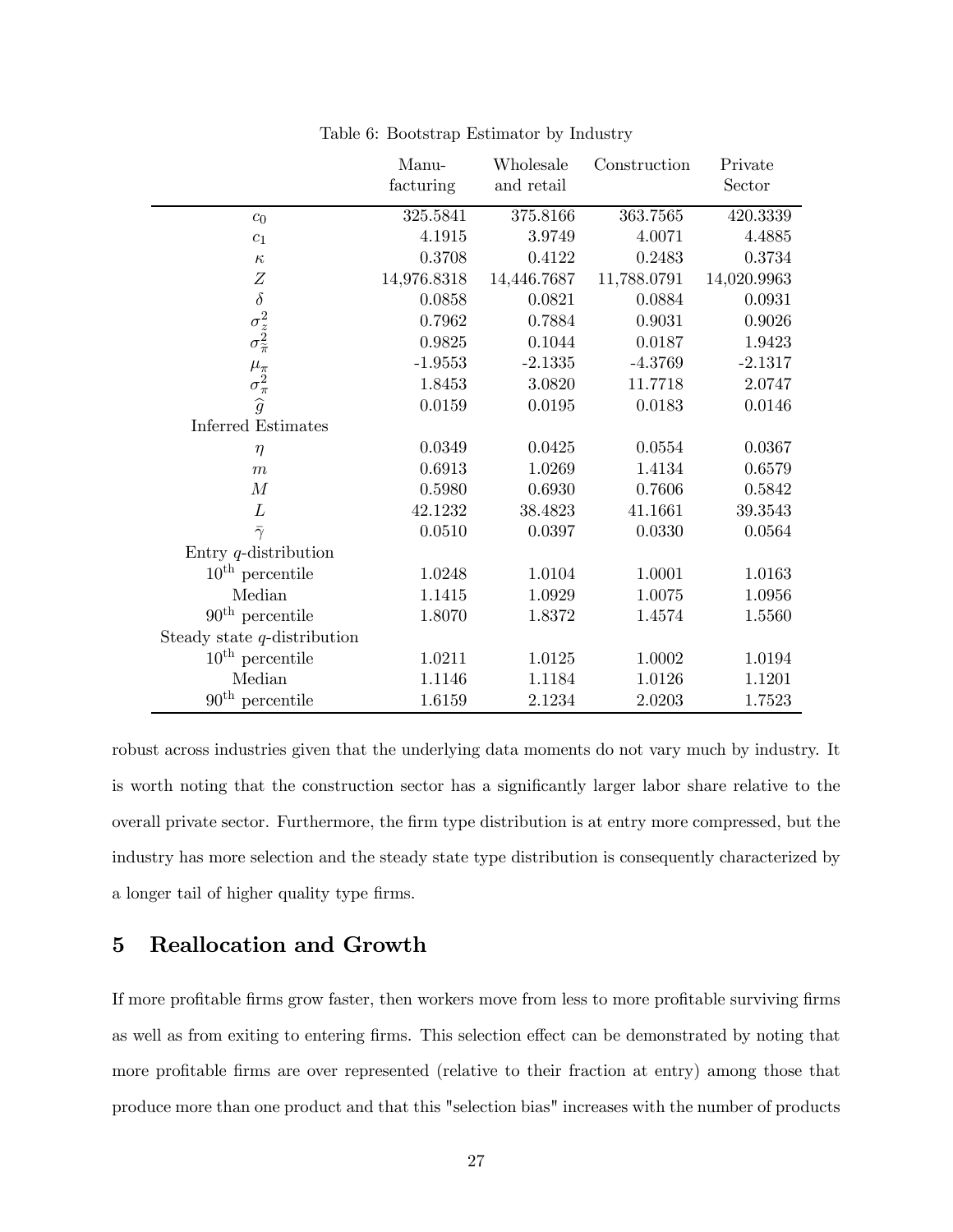produced. Namely, by equation (13), the difference between the relative fraction of a given firm type in the surviving population with k products and relative the fraction in its entry cohort,

$$
\frac{M_k(\pi')}{M_k(\pi)} - \frac{\phi(\pi')}{\phi(\pi)} = \frac{\phi(\pi')}{\phi(\pi)} \left[ \left( \frac{\gamma(\pi')}{\gamma(\pi)} \right)^{k-1} - 1 \right],\tag{33}
$$

is positive and increasing in k when  $\pi' > \pi$ .

From equation (5), the equilibrium rate of growth in consumption is

$$
\frac{\dot{C}}{C} = g = \delta E \ln q
$$
\n
$$
= \delta \left( \int_{\pi} \ln (q(\pi)) \frac{\eta \phi(\pi) d\pi}{\delta} + \int_{\pi} \ln (q(\pi)) \frac{\gamma(\pi) \sum_{k=1}^{\infty} k M_k(\pi) d\pi}{\delta} \right)
$$
\n
$$
= \eta \int_{\pi} \ln q(\pi) \phi(\pi) d\pi + \int_{\pi} \gamma(\pi) \ln q(\pi) \sum_{k=1}^{\infty} k M_k(\pi) d\pi
$$

where  $q(\pi)=1/(1 - \pi)$  is the quality of the products of a type  $\pi$  firm and  $\delta$  is the aggregate rate of creative destruction as defined in equation (18). The decomposition of the rate of productivity growth,

$$
g = \eta \int_{\pi} \ln q(\pi) \phi(\pi) d\pi + \int_{\pi} \gamma(\pi) \ln q(\pi) \phi(\pi) d\pi
$$
  
+ 
$$
\int_{\pi} \gamma(\pi) \ln q(\pi) \left[ \frac{\eta}{\delta - \gamma(\pi)} - 1 \right] \phi(\pi) d\pi
$$
 (34)

where  $\frac{\eta \phi(\pi)}{\delta - \gamma(\pi)} = \sum_{k=1}^{\infty} k M_k(\pi)$  from equation (13), highlights the role of worker reallocation from exiting to entering firms as well as from less to more productive firms as sources of productivity growth. The first term  $\eta \int_{\pi} \ln q(\pi) \phi(\pi) d\pi$  is the net effect of entry and exit on productivity growth. The second term  $\int_{\pi} \gamma(\pi) \ln q(\pi) \phi(\pi) d\pi$  is the average contribution of continuing firms to growth were there no selection. Finally, the last term  $\int_{\pi} \gamma(\pi) \ln q(\pi) \left[\sum_{k=1}^{\infty} k M_k(\pi) - \phi(\pi)\right] d\pi$  represents the contribution of worker reallocation from firms with products of lesser quality to firms that produce higher quality products.

Since the total measure of products is unity  $\left(\int_{\pi}\sum_{k=1}^{\infty}kM_{k}(\pi)d\pi=1\right)$  and  $\phi(\pi)d\pi$  is the fraction of entrants of type  $\pi$ ,  $\left(\int_{\pi} \phi(\pi) d\pi = 1\right)$ , it follows that

$$
0 = \int_{\pi} \left[ \sum_{k=1}^{\infty} k M_k(\pi) - \phi(\pi) \right] d\pi = \int_{\pi} \left( \frac{\eta}{\delta - \gamma(\pi)} - 1 \right) \phi(\pi) d\pi.
$$

Hence, the fact that  $\gamma(\pi)$  is strictly increasing in  $\pi$  implies that the contribution to growth of the reallocation of workers among continuing firms, the last term in (34), is positive. Equivalently,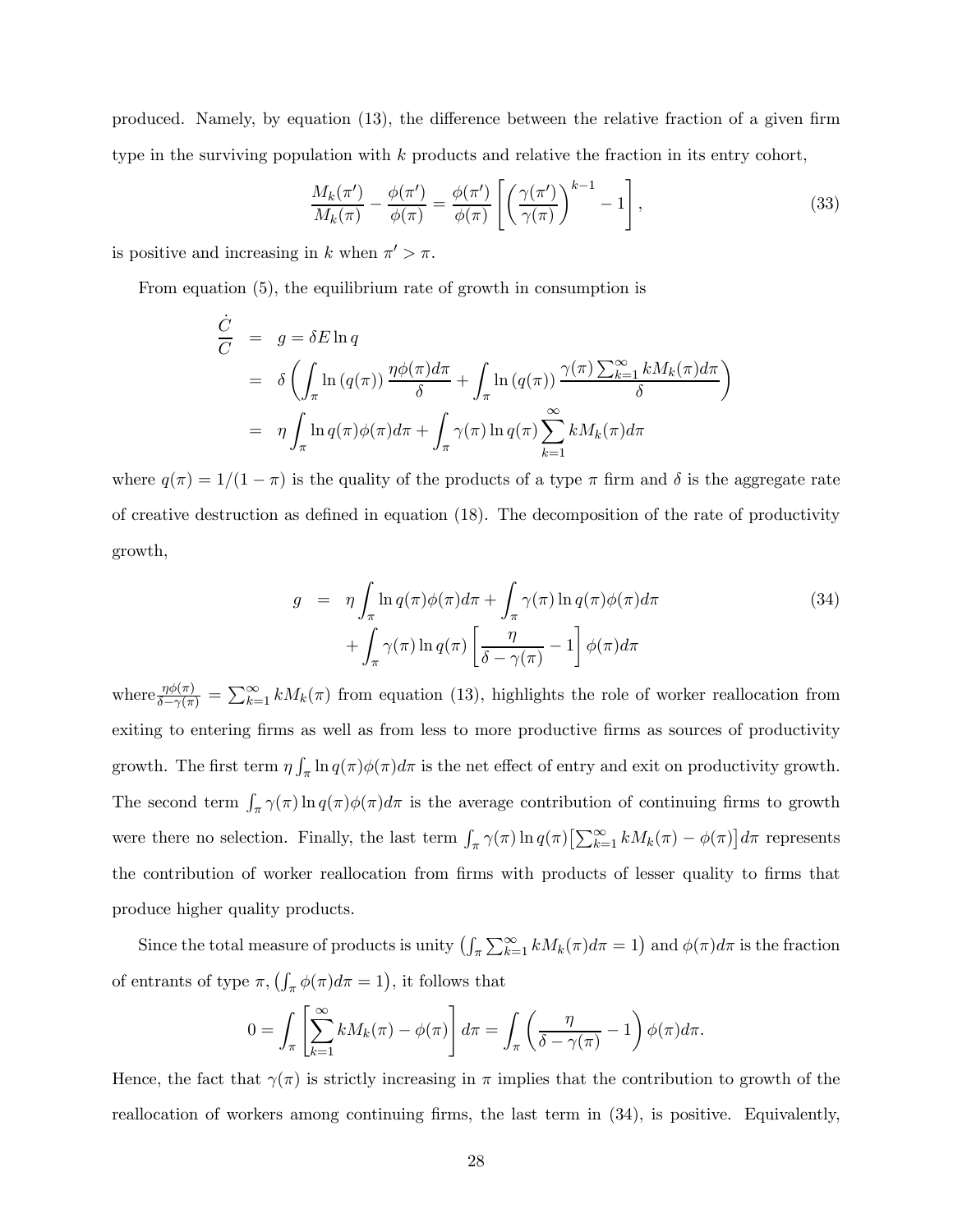|                 | Point Estimate | Bootstrap Estimate Std Deviation |         |
|-----------------|----------------|----------------------------------|---------|
| Growth rate $g$ | 0.02991        | 0.03114                          | 0.00265 |
| Decomposition:  |                |                                  |         |
| $-$ Entry       | 0.00655        | 0.00654                          | 0.00061 |
| $-$ Continuing  | 0.01164        | 0.01171                          | 0.00128 |
| - Reallocation  | 0.01172        | 0.01289                          | 0.00201 |

Table 7: Labor Productivity Growth Rate Estimates.

Table 8: Bootstrap Estimate of Labor Productivity Growth by Industry

|                      | Manu-<br>facturing | Wholesale<br>and retail | Construction | Private<br>Sector |
|----------------------|--------------------|-------------------------|--------------|-------------------|
| Overall growth $(g)$ | 0.0288             | 0.0297                  | 0.0381       | 0.0311            |
| Contribution from:   |                    |                         |              |                   |
| $-$ Entry            | 23.91%             | 32.68%                  | 24.48%       | 21.00%            |
| $-$ Continuing       | 40.42\%            | 39.83%                  | 27.69%       | 37.60%            |
| - Reallocation       | 35.67%             | 27.48%                  | 47.84%       | 41.39%            |

it is positive because  $\gamma(\pi) \ln q(\pi)$  is strictly increasing in  $\pi$  and the steady state distribution of types stochastically dominates the distribution of types at entry as a consequence of the firm size selection process.

Given the parameter estimates reported in the previous section, the implied aggregate growth rate and its components are those reported in in table 7. These calculations raise several interesting issues. First, they imply an over all growth rate in productivity larger than the standard measures. This fact provides indirect support for arguments that the measurement methodologies currently in use fail to fully separate quality improvements from price increases.<sup>7</sup> In addition, the estimates imply that worker reallocation from both exiting to entering firms and among surviving firms account for 20% and 40% respectively of the aggregate rate of growth. These numbers suggest a very important role to both forms of reallocation.

The inferred labor productivity growth estimates associated with the estimation by industry in Table 6 are shown in Table 8. It is seen that the results are quite robust across industries with the construction sector having the largest contribution from reallocation.

 ${}^{7}$ In the U.S., this argument is fully articulated in Boskin et al. (1996).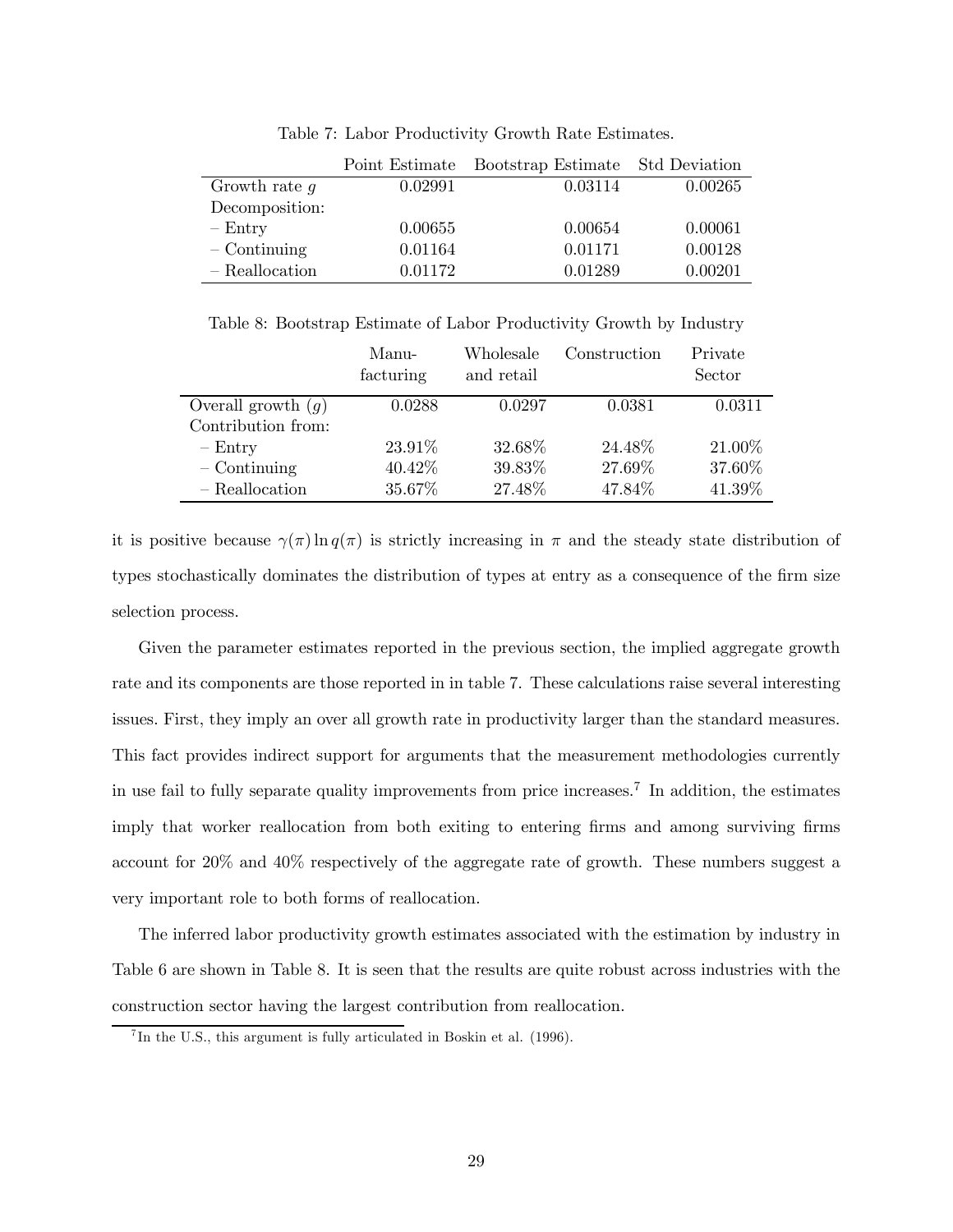### 6 The Planner's Problem

The market equilibrium solution need not be socially optimal for at least three reasons. First, the providers of intermediate inputs have monopoly power and use it to set prices above the marginal cost of production. Second, by replacing an existing product, an innovation terminates the stream of quasi rents accruing to its producer. Finally, because each productivity improvement builds on those of previous products, innovation has a positive "spill over" effect on future productivity. The net deviation of the equilibrium growth rate from that which is socially optimal is unclear. One of the contributions of a quantitative equilibrium model is its ability to reflect light on which effect dominates.

Firm types are characterized by the profitability of their products,  $\pi$ . The mass of firm's of type  $\pi$  that produce k products, denoted  $M_k(\pi)$ , is a state variable as is the aggregate productivity parameter, A. The problem is to choose times paths for the production rate,  $\{x_t(\pi)\}\$ , and the rate of new product creation,  $\{\gamma_t(\pi)\}\)$ , for each firm type, the aggregate rate of firm entry  $\eta_t$ , and the rate of creative destruction  $\delta_t$  to maximize the present discounted utility of the representative household's consumption subject to the creation-destruction identity, the labor resource constraint, and the laws of motion for the state variables. Specifically, the planner's strategy maximizes

$$
\int_0^\infty \ln C_t e^{-rt} dt = \int_0^\infty \left[ \ln A_t + \sum_\pi \ln x_t(\pi) \sum_{k=1}^\infty k M_{ks}(\pi) e^{-rt} \right] dt
$$

subject to the constraints that product creation is equal to destruction,

$$
\delta = \eta + \int_{\pi} \gamma(\pi) \sum_{k=1}^{\infty} k M_k(\pi) d\pi,
$$

that employment does not exceed the available supply,

$$
\int_{\pi} [x(\pi) + c(\gamma(\pi))] \sum_{k=1}^{\infty} k M_k(\pi) d\pi + mc\left(\frac{\eta}{m}\right) \le L
$$

and the laws of motion of aggregate productivity

$$
\frac{d\ln A}{dt} = g = \eta \int_{\pi} \ln \pi(q) \phi(\pi) d\pi + \int_{\pi} \gamma(\pi) \ln q(\pi) \sum_{k=1}^{\infty} k M_k(\pi) d\pi,
$$

and the distribution of products across types and size of firm characterized by

$$
\dot{M}_k(\pi) = \gamma(\pi)(k-1)M_{k-1}(\pi) + \delta(k+1)M_{k+1}(\pi) - (\gamma(\pi) + \delta)kM_k(\pi), k > 1
$$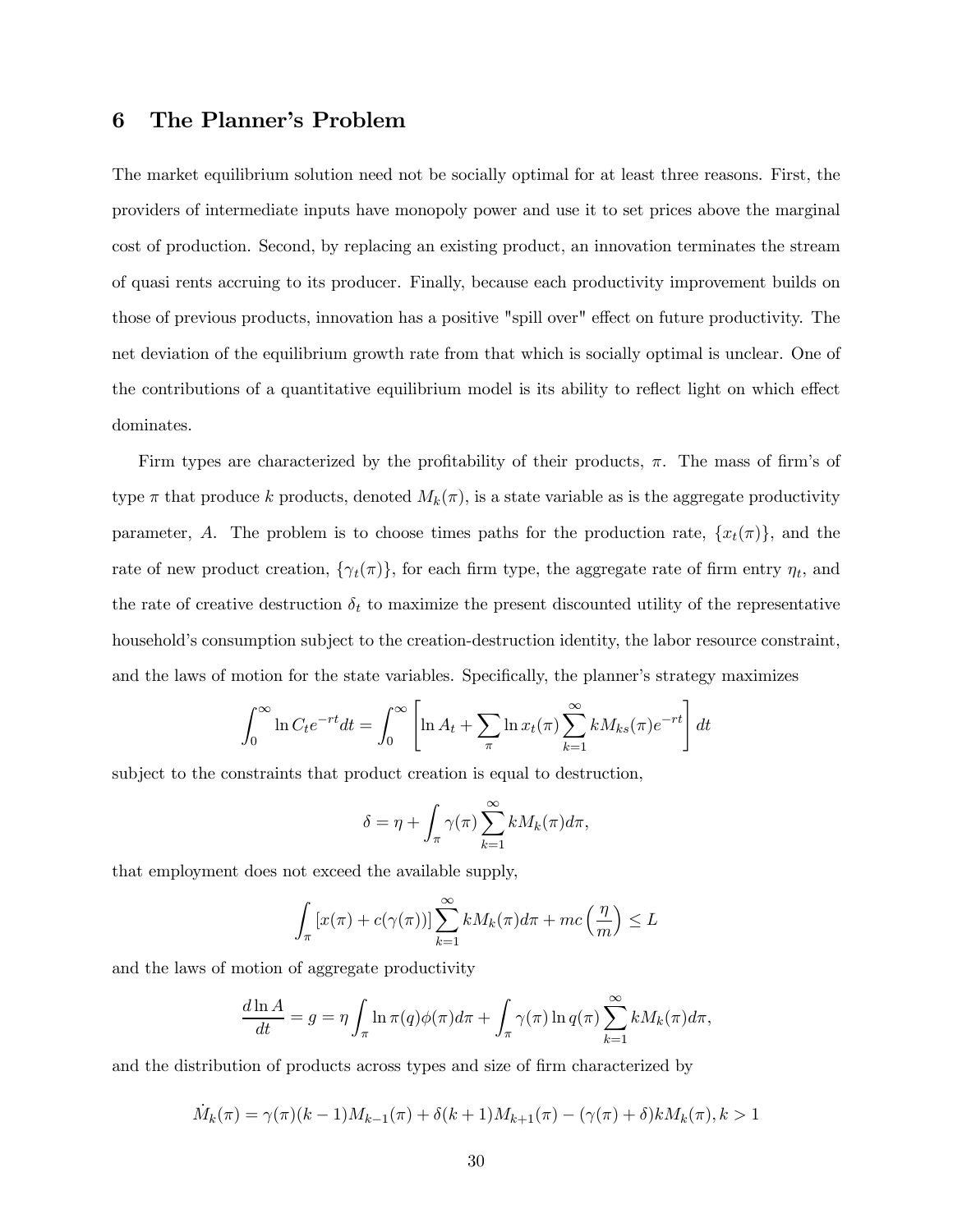and

$$
\dot{M}_1(\pi) = \phi(\pi)\eta + 2\delta M_2(\pi) - (\gamma(q) + \delta)M_1(\pi)
$$

for every value of  $\pi$  in the support of the type distribution at entry. The last two equations reflect the fact that only firms with  $k-1$  products that create another and firms with  $k+1$  products that loose one flow into the set of firms with  $k$  products in any instant while those with  $k$  products that either acquire another or loose one exit from the set and that new firms enter with a single product.

It is convenient to let  $\mu_k(\pi) = kM_k(\pi)$  represent the fraction of all firms that are of both type  $\pi$  and supply k products. From the equations above, it follows that

$$
\dot{\mu}_k(\pi) = \left[ \gamma(\pi) \mu_{k-1}(\pi) + \delta \mu_{k+1}(\pi) - (\gamma(\pi) + \delta) \mu_k(\pi) \right] k
$$
  

$$
\dot{\mu}_1(\pi) = \phi(\pi) \eta + \delta \mu_2(\pi) - (\gamma(\pi) + \delta) \mu_1(\pi).
$$

The present value Hamiltonian for the problem can be written as

$$
H = \ln A + \int_{\pi} \ln x_t(\pi) \sum_{k=1}^{\infty} \mu_k(\pi) d\pi
$$
\n
$$
+ \omega \left( L - \int_{\pi} \left[ x(\pi) + c(\gamma(\pi)) \right] \sum_{k=1}^{\infty} \mu_k(\pi) d\pi - mc \left( \frac{\eta}{m} \right) \right)
$$
\n
$$
+ \theta \left( \delta - \eta - \int_{\pi} \gamma(\pi) \sum_{k=1}^{\infty} \mu_k(\pi) d\pi \right)
$$
\n
$$
+ \lambda \left( \eta \int_{\pi} \ln q(v) \phi(\pi) d\pi + \int_{\pi} \gamma(\pi) \ln q(\pi) \sum_{k=1}^{\infty} \mu_k(\pi) d\pi \right)
$$
\n
$$
+ \int_{\pi} \sum_{k=2}^{\infty} k \nu_k(\pi) \left[ \gamma(\pi) \mu_{k-1}(\pi) d\pi + \delta \mu_{k+1}(\pi) - (\gamma(\pi) + \delta) \mu_k(\pi) \right] d\pi
$$
\n
$$
+ \int_{\pi} \left[ \nu_1(\pi) \phi(\pi) \eta + \delta \mu_2(\pi) - (\gamma(\pi) + \delta) \mu_1(\pi) \right] d\pi
$$
\n(35)

where  $\omega$  and  $\theta$  are multipliers associated respectively with the labor supply constraint and the definition of the rate of creative destruction while  $\lambda$  is the shadow price of the state variable ln A and  $v_k(\pi)$  is the shadow price associated with  $\mu_k(\pi)$ .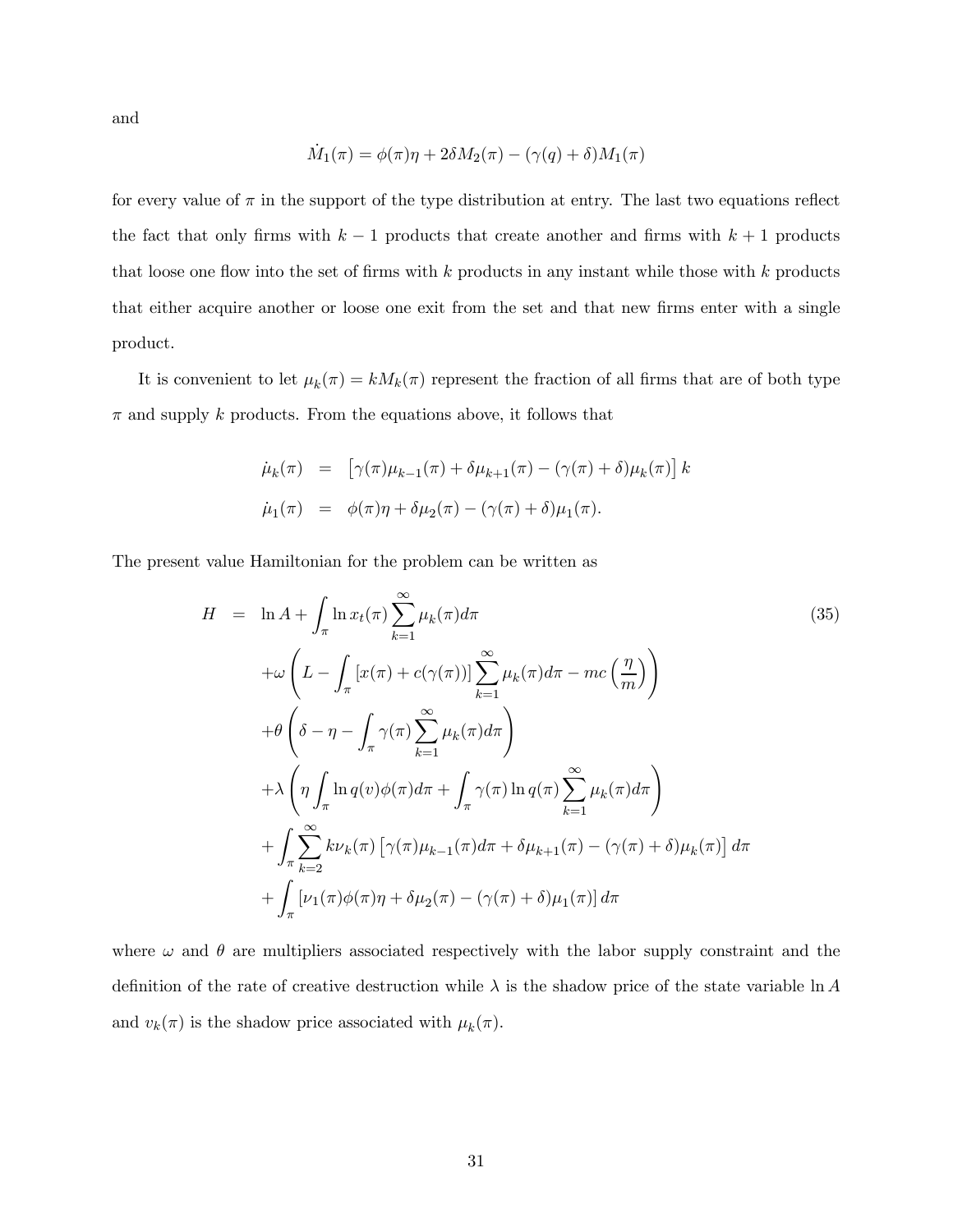The first order necessary conditions given postive entry  $(\eta>0)$  are

$$
\frac{\partial H}{\partial x(\pi)} = \left(\frac{1}{x(\pi)} - \omega\right) \sum_{k=1}^{\infty} \mu_k(\pi) = 0 \,\forall \pi
$$
\n
$$
\frac{\partial H}{\partial \gamma(\pi)} = \left(\begin{array}{c} \left[\lambda \ln q(\pi) - \theta - \omega c'(\gamma(\pi))\right] \sum_{k=1}^{\infty} \mu_k(\pi) \\ + \sum_{k=1}^{\infty} \left[\nu_{k+1}(\pi)(k+1) - \nu_k(\pi)k\right] \mu_k(\pi) \end{array}\right) \le 0 \text{ (with } = \text{if } \gamma(\pi) > 0 \,\forall \pi
$$

$$
\frac{\partial H}{\partial \eta} = \lambda \sum_{\pi} \ln q(\pi) \phi(\pi) - \theta - \omega c' \left(\frac{\eta}{m}\right) + \sum_{\pi} \nu_1(\pi) \phi(\pi) = 0
$$
  

$$
\frac{\partial H}{\partial \delta} = \theta + \sum_{\pi} \left[ \sum_{k=2}^{\infty} k \nu_k(\pi) \left[ (\mu_{k+1}(\pi) - \mu_k(\pi)) + \nu_1(\pi) (\mu_2(\pi) - \mu_1(\pi)) \right] \right]
$$
  

$$
= \theta - \sum_{\pi} \sum_{k=1}^{\infty} \left[ k \nu_k(\pi) - (k-1) \nu_{k-1}(\pi) \right] \mu_k(\pi) = 0
$$

and the co-state (Euler) equations are

$$
\frac{\partial H}{\partial \ln A} = 1 = r\lambda - \dot{\lambda}.
$$
\n
$$
\frac{\partial H}{\partial \mu_k(\pi)} = \ln x(\pi) - \omega [x(\pi) + c(\gamma(\pi))] - \theta \gamma(\pi) + \lambda \gamma(\pi) \ln q(\pi)
$$
\n
$$
+ \gamma(\pi) [(k+1)\nu_{k+1}(\pi) - kv_k(\pi)] - \delta [kv_k(\pi) - (k-1)\nu_{k-1}(\pi)]
$$
\n
$$
= r v_k(\pi) - \dot{v}_k(\pi) \,\forall \pi.
$$

By substitution it follows that any solution has the property that  $v(q) = v_k(q)$  for all k. Namely,  $v(q)$ , the shadow value of any intermediate good created by a firm of type  $\pi$ , does not depend on the number of products supplied. Hence, one can rewrite the necessary conditions for a solution as

$$
\omega x(\pi) = 1, \forall \pi.
$$
  
\n
$$
\omega c'(\gamma(\pi)) \le v(\pi) - \theta + \lambda \ln q(\pi), \forall \pi \text{ (with } = \text{if } \gamma(\pi) > 0)
$$
  
\n
$$
\omega c' \left(\frac{\eta}{m}\right) = \int_{\pi} \left[v(\pi) - \theta + \lambda \ln q(\pi)\right] \phi(\pi) d\pi.
$$
  
\n
$$
\theta = \int_{\pi} v(\pi) \sum_{k=1}^{\infty} \mu_k(\pi) d\pi.
$$
  
\n
$$
r\lambda - \lambda = 1.
$$
  
\n
$$
rv(\pi) - \dot{v}(\pi) = \ln x(\pi) - \omega \left[x(\pi) + c(\gamma(\pi))\right] - \theta \gamma(\pi)
$$
  
\n
$$
+ \lambda \gamma(\pi) \ln q(\pi) + \gamma(\pi) v(\pi) - \delta v(\pi), \forall \pi.
$$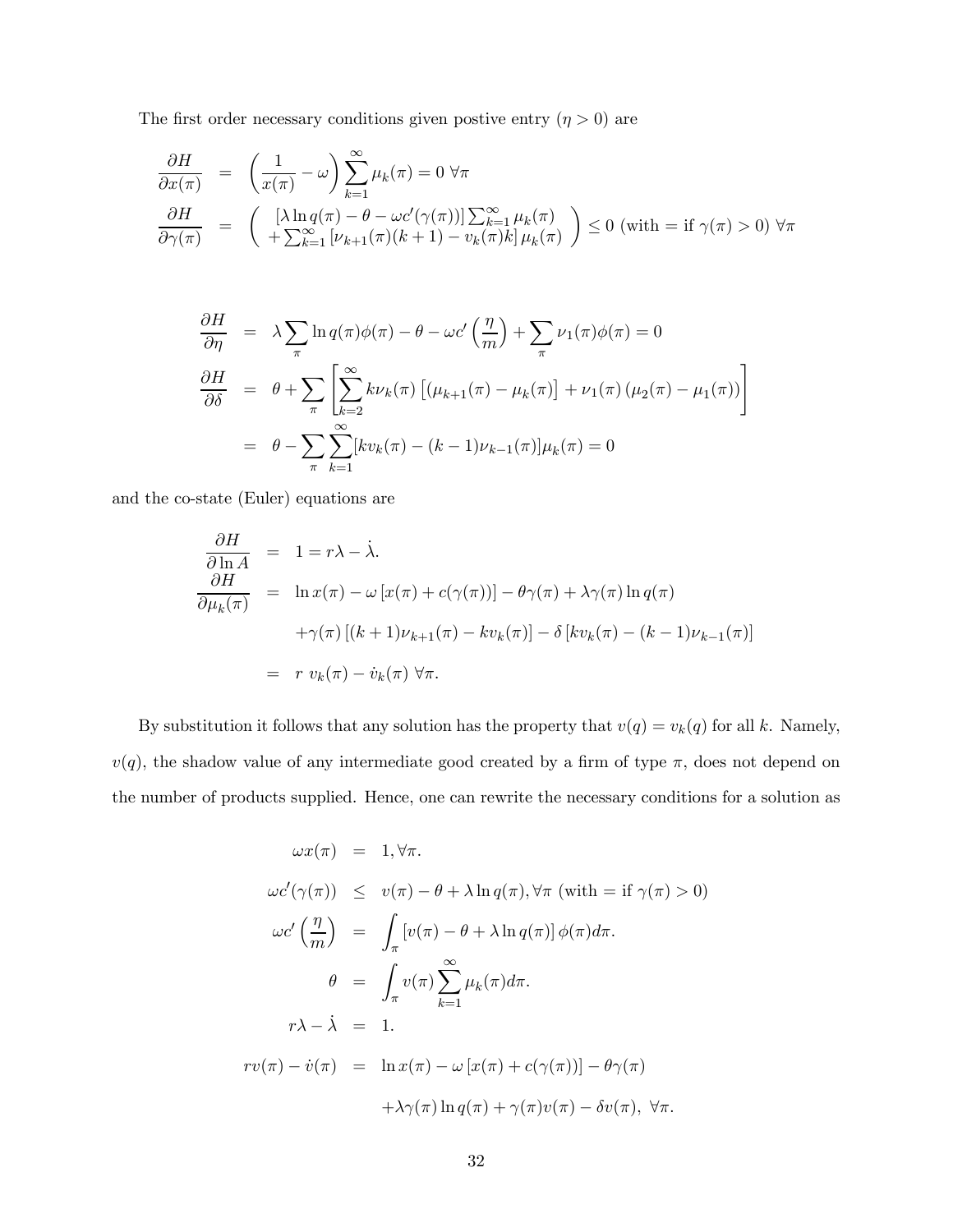As efficiency requires that the marginal utility of each good should equal its marginal cost of production, the first equation implies that the amounts produced should be the same for all product types given our specification of the utility and production functions. Equilibrium production violates this condition. Indeed, because  $x(\pi)=1/wq(\pi)$  in equilibrium, higher quality intermediate inputs are under produced. The second condition requires that the marginal cost of investing in a new product should equal its expected shadow value after appropriate account is taken of spill overs and externalities. The negative externality implicit in the innovation process is captured by the shadow price of the creative-destruction identity,  $\theta$ , while the positive spill over associated with the fact that each new product contributes to the productivity of the next is captured by the shadow value of its contribution to the aggregate productivity parameter, the product  $\lambda \ln q(\pi)$ . The third equation requires that the marginal cost of an innovation by an entrant must equal the expected shadow price of its product. The fourth reflects the fact that the shadow price of product destruction is equal to the expected value of the existing set of products. The last two Euler equations define the shadow prices as the expected present value of the future returns to an unit addition to the log of the level of productivity and to the stock of products of type  $\pi$  respectively.

It is impossible to characterize the relationship between the optimal growth rate and that obtained in equilibrium in general qualitative terms. However, given the estimated model and the equilibrium conditions, one can compute the optimal growth rate and compare it and its components to the equilibrium values reported in Table 9. Because the steady state solution maximizes the steady state value of utility, one uses the parameter value estimates and a maximizing routine to find the corresponding optimal steady state growth rate.

Because the quantities produced by each firm type are the same, the growth rate in productivity is constant in steady state, and

$$
\sum_{k=1}^{\infty} k M_k(\pi) = \frac{\eta \phi(\pi)}{\delta - \gamma(\pi)}
$$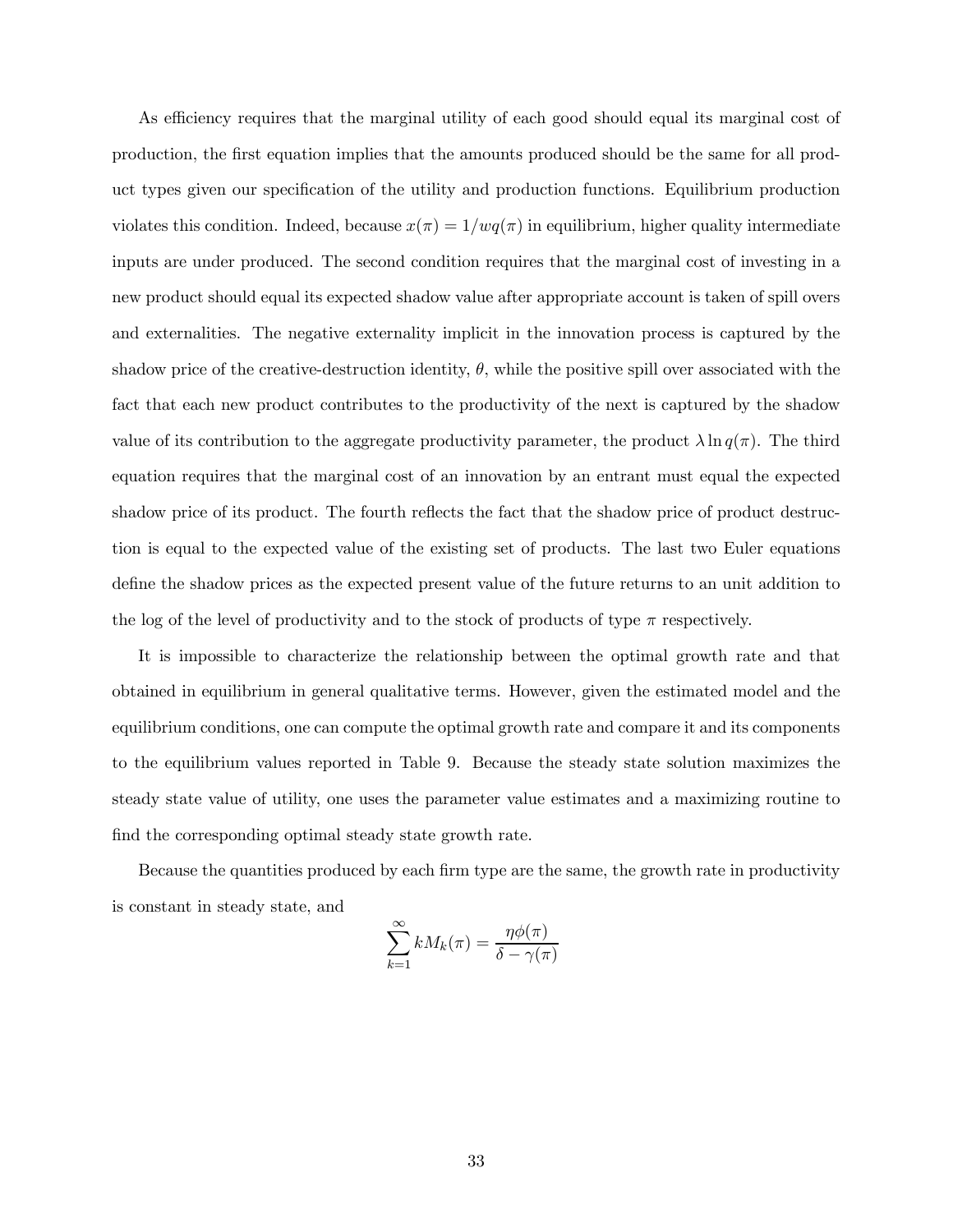from equation (13), the expected utility in steady state is

$$
U_t = \int_t^{\infty} \left[ \ln A_s + \int_{\pi} \ln x_s(\pi) \sum_{k=1}^{\infty} k M_k(\pi, s) d\pi \right] e^{-r(s-t)} ds
$$
  
\n
$$
= \int_t^{\infty} \left[ \ln A_t + gt + \ln(x) \right] e^{-r(s-t)} ds
$$
  
\n
$$
= \frac{1}{r^2} \left[ g + r (\ln A_t + \ln x) \right]
$$
\n(36)

where

$$
g = \eta \int_{\pi} \ln(q(\pi))\phi(\pi)d\pi + \int_{\pi} \gamma(\pi) \ln q(\pi) \sum_{k=1}^{\infty} k M_k(\pi) d\pi
$$
 (37)  
\n
$$
= \eta \int_{\pi} \ln(q(\pi))\phi(\pi)d\pi + \int_{\pi} \gamma(\pi) \ln q(\pi) \frac{\eta \phi(\pi) d\pi}{\delta - \gamma(\pi)},
$$
  
\n
$$
\ln(x) = \int_{\pi} \ln x_s(\pi) \sum_{k=1}^{\infty} k M_k(\pi) d\pi
$$
  
\n
$$
= \ln \left( L - \int_{\pi} c(\gamma(\pi)) \frac{\eta \phi(\pi) d\pi}{\delta - \gamma(\pi)} - mc \left( \frac{\eta}{m} \right) \right),
$$
 (38)

and

$$
\int \sum_{k=1}^{\infty} k M_k(\pi) d\pi = \int \frac{\eta \phi(\pi) d\pi}{\delta - \gamma(\pi)} = 1.
$$
\n(39)

In other words, the steady state plan maximizes  $g + r \ln(x)$  as defined by (37) and (38) subject to the constraint that the total measure of products is unity as expressed in (39) and the requirement that  $\delta \geq \gamma(\pi) \geq 0$  for all  $\pi$ .

To solve the problem, a discrete approximation to the distribution of product quality at entry implied by the parameter point estimates was used. The distribution of log quality at entry, the contribution to the growth rate of an innovation, is reported in the second and third rows of Table 9 for each product type. The equilibrium and planner's solution for the creation rates are found in the fourth and fifth rows. Finally, the steady state share of products supplied of each type associated with the equilibrium and the planner's solutions are given in the last two rows.

The planner's strategy is very different from the equilibrium. Indeed, the planner would prohibit any R&D by firms that product the less than the highest quality products and would dictate an innovation rate in the highest quality product and an innovation rate in the best products only slightly larger than that obtained in equilibrim. Apparently, the "spill-over" external economy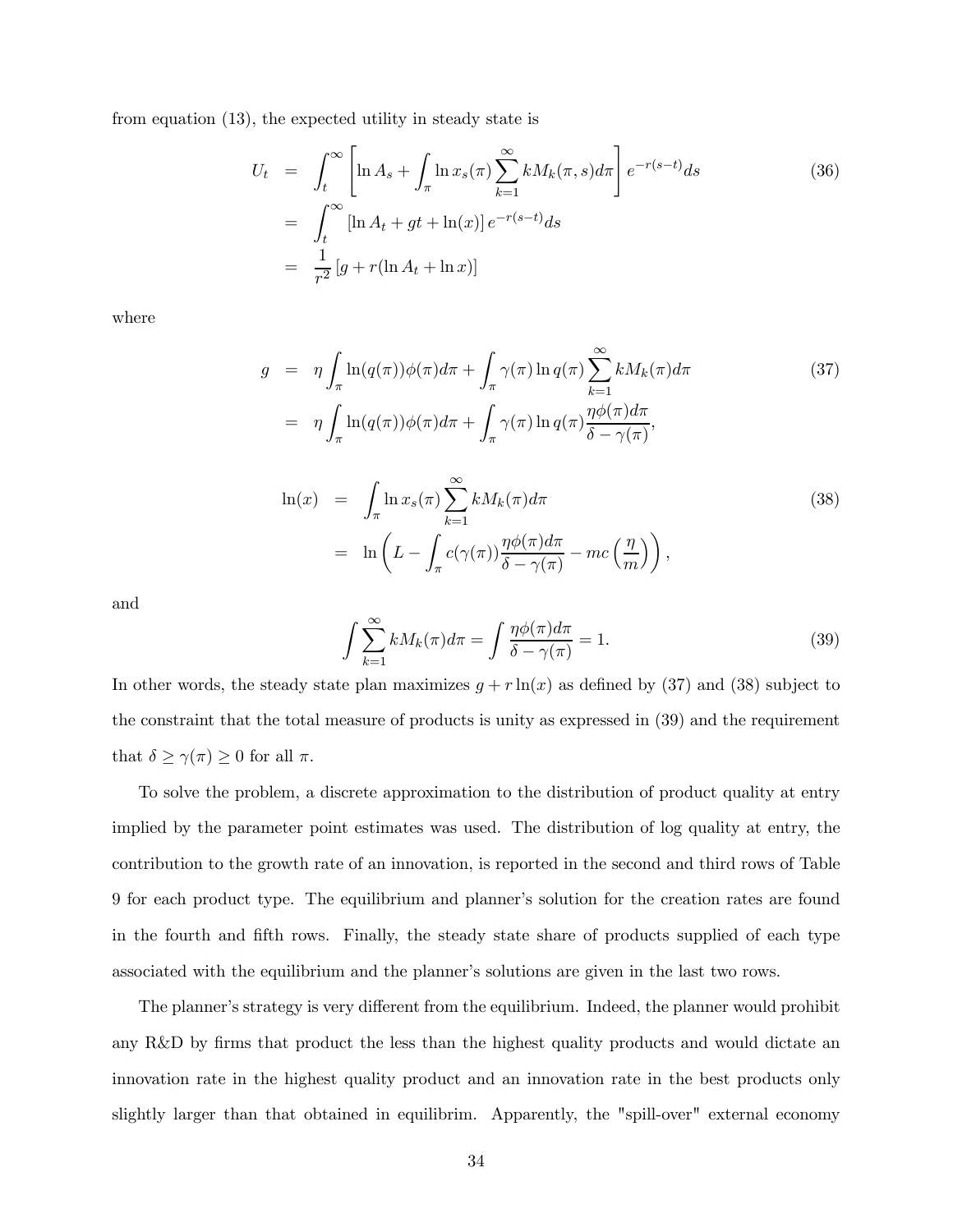| Table 9: Equilibrium and Planner's Problem Solution            |        |             |        |        |        |        |
|----------------------------------------------------------------|--------|-------------|--------|--------|--------|--------|
| Product Type $(i)$                                             |        | $2^{\circ}$ | 3      |        | 5.     |        |
| Log Quality $\ln(q_i)$                                         | 0.0870 | 0.288       | 0.5390 | 0.8755 | 1.3863 | 2.4849 |
| Entry Share $\phi_i$                                           | 0.6936 | 0.1888      | 0.0738 | 0.0309 | 0.0112 | 0.0016 |
| Equilibrium Creation Rate $\gamma_i$                           | 0.0478 | 0.0628      | 0.0717 | 0.0784 | 0.0841 | 0.0890 |
| Planner's Creation Rate $\gamma_i^0$                           | 0.0000 | 0.0000      | 0.0000 | 0.0000 | 0.000  | 0.0899 |
| Equilibrium SS Share $\frac{\eta \phi_i}{\delta - \gamma_i}$   | 0.5296 | 0.2163      | 0.1202 | 0.0743 | 0.0445 | 0.0151 |
| Planner's SS Share $\frac{\eta^0 \phi_i}{\delta^0 - \gamma^0}$ | 0.1702 | 0.0511      | 0.0223 | 0.0106 | 0.0044 | 0.7414 |

Table 10: Equilibrium and Planner's Growth Rates

| Solution                           | Equilibrium Planner's |        |
|------------------------------------|-----------------------|--------|
| Creative-destruction Rate $\delta$ | 0.0928                | 0.0900 |
| Entry Rate $\eta$                  | 0.0366                | 0.0128 |
| Growth Rate $q$                    | 0.0299                | 0.1944 |
| Decomposition                      |                       |        |
| $-$ Entry                          | 21.90%                | 2.60%  |
| $-$ Continuing                     | 39.18%                | 1.33%  |
| - Reallocation                     | 38.92%                | 95.49% |

offsets the monopoly and creative-destruction external diseconomies only in the case of the highest quality products.

As a comparison of the two implied steady state distributions of products over quality confirms, firm size selection is much more pronounced in the planner's solution. Namely, the most productive firms would supply over 74% of all products given the planner's solution as compared with only 1.5% in equilibrium while the steady state share of the least productive type falls from 53% in equilibrium to 17% were the planner's solution implemented.

Comparisons of the equilibrium rates of creative-destruction, entry and growth with those implied by the planner's solution are reported in Table 10. Note that the planner's rate of creative destruction is slightly smaller than the equilibrium value while the optimal entry rate is substantially smaller than the equilibrium. Even so, because the planner's innovation rate in the best product type and the improvement in quality attributable to these products are so large, the optimal growth rate is over *six times larger* than that obtained in equilibrium. Furthermore, because of the considerable selection effect that the planner's innovation strategy induces, almost all of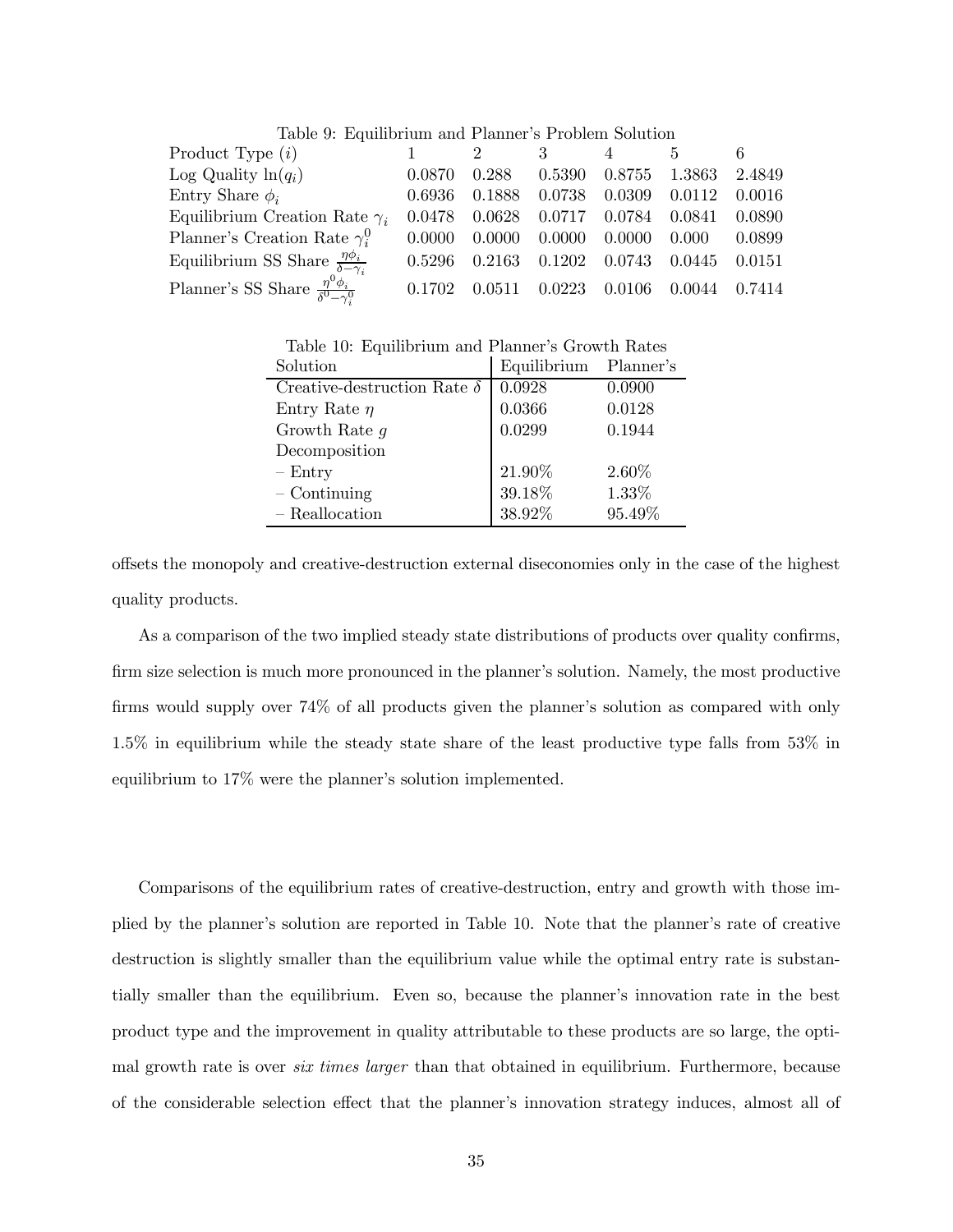the optimal growth rate can be attributed to reallocation, 95% as compared with 39% in for the equilibrium solution.

### 7 Concluding Remarks

Large and persistent differences in firm productivity and firm size exist. Evidence suggests that the reallocation of workers across firms and establishments is an important source of aggregate economic growth. In an earlier paper, Lentz and Mortensen (2004), we explore a variant of the equilibrium Schumpeterian model of firm size evolution developed by Klette and Kortum (2004) that provided insights into these and other empirical regularities. In our version of the model, firms that can develop products of higher quality grow larger at the expense of less profitable firms though a process of creative destruction. Worker reallocation from less to more profitable firms induced by the process contributes to aggregate productivity growth. Furthermore, the model is consistent with the observation that there is no correlation between employment size and labor productivity and a positive correlation between value added and labor productivity observed in Danish firm data.

In this paper, we take the model to the data. Namely, we fit its structure to Danish firm panel data for the 1992-1997 time period. We find that the parameter estimates are sensible and that the model provides a reasonable fit to many of the moments of the joint distribution of size as measured by value added and employment. The model also explains the evolution of size distribution of firms in the panel over the observation period. Finally, the quantitative model has interesting aggregate implications for the growth process. First, the implied rate of productivity growth, 3% per year, is larger than estimates based on standard accounting methods. Second, the quantitative model implies that the optimal rate of growth, that which a social planner would achieve, is much higher, almost 20%. The difference is almost entirely explained by the fact that the social planner would require that firm's able to make the best products invest much more in R&D than then they do in the estimated equilibrium while all others would be ordered to invest much less. The considerable reallocation from less to more profitable continuing firms implied by this policy accounts for 95.6% of the socially optimal growth rate.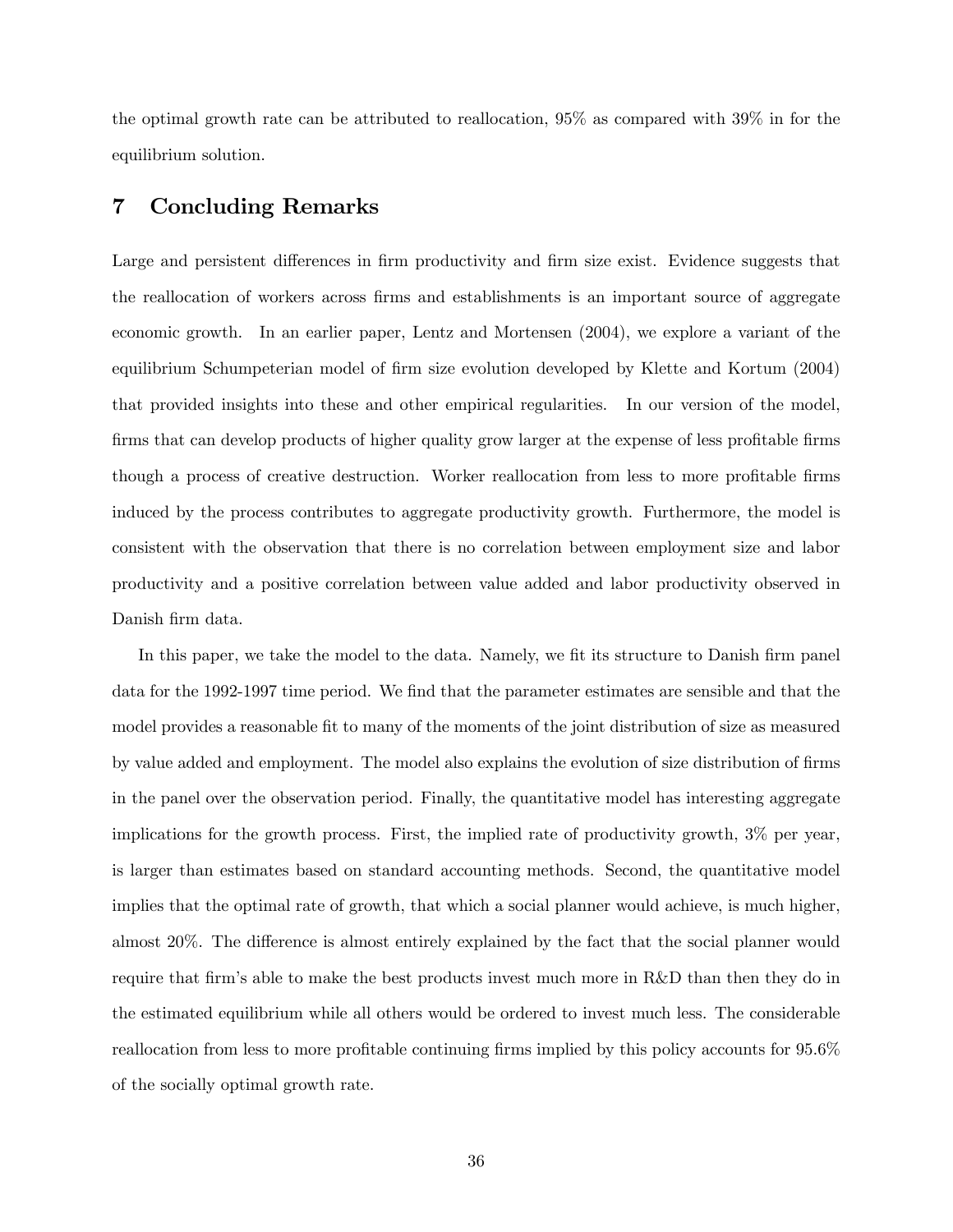# 8 Appendix

In this section, we present the algorithm used to compute the values of model parameters implied by the estimates and the equilibrium and optimal growth rates, all reported in the text. To do so, one must account for the two parameters not explicitly used in the initial presentation of the model, the average demand per product, Z, which was normalized to unity in the model, and the cost of capital per product line, denoted  $\kappa Z$ . Hence, profit per product line can be represented as  $\pi Z$  for a firm of type  $\pi$  where

$$
\pi = (1 - \kappa)(1 - q^{-1})\tag{40}
$$

is now profit express as a fraction of value average sales.

Since the parametric form of the steady state distribution of firms over profit, denoted  $p(\pi)$ in the text, is specified in the model estimated, one needs to derive its relationship to the initial density of entering firms over profit,  $\phi(\pi)$ , by inverting the steady state relationship implied by the model. Specifically,

$$
p(\pi) = M(\pi) / M
$$

where  $M(\pi)$  is the steady state mass of firms of type  $\pi$  and  $M = \int_{\pi} M(\pi) d\pi$  is the total mass of firms. Since

$$
M(\pi) = \sum_{k=1}^{\infty} M_k(\pi) = \ln\left(\frac{\delta}{\delta - \gamma(\pi)}\right) \frac{\eta \phi(\pi)}{\gamma(\pi)}
$$

from equation (13), it follows that

$$
\eta \phi(\pi) = \frac{\gamma(\pi) M(\pi)}{\ln \left( \frac{\delta}{\delta - \gamma(\pi)} \right)} = \frac{\gamma(\pi) p(\pi) M}{\ln \left( \frac{\delta}{\delta - \gamma(\pi)} \right)},
$$

At this stage, the aggregate entry rate  $\eta$  and the total mass of firms M have yet to be separately identified. But by  $\int_{\pi} \phi(\pi) d\pi = 1$ , it follows that,

$$
\eta = \eta \int_{\pi} \phi(\pi) d\pi = M \int_{\pi} \frac{\gamma(\pi) p(\pi)}{\ln\left(\frac{\delta}{\delta - \gamma(\pi)}\right)} d\pi.
$$
\n(41)

Consequently, the profit density at entry is

$$
\phi(\pi) = \frac{\frac{\gamma(\pi)p(\pi)}{\ln\left(\frac{\delta}{\delta - \gamma(\pi)}\right)}}{\int_x \frac{\gamma(x)p(x)}{\ln\left(\frac{\delta}{\delta - \gamma(\pi)}\right)} dx}.\tag{42}
$$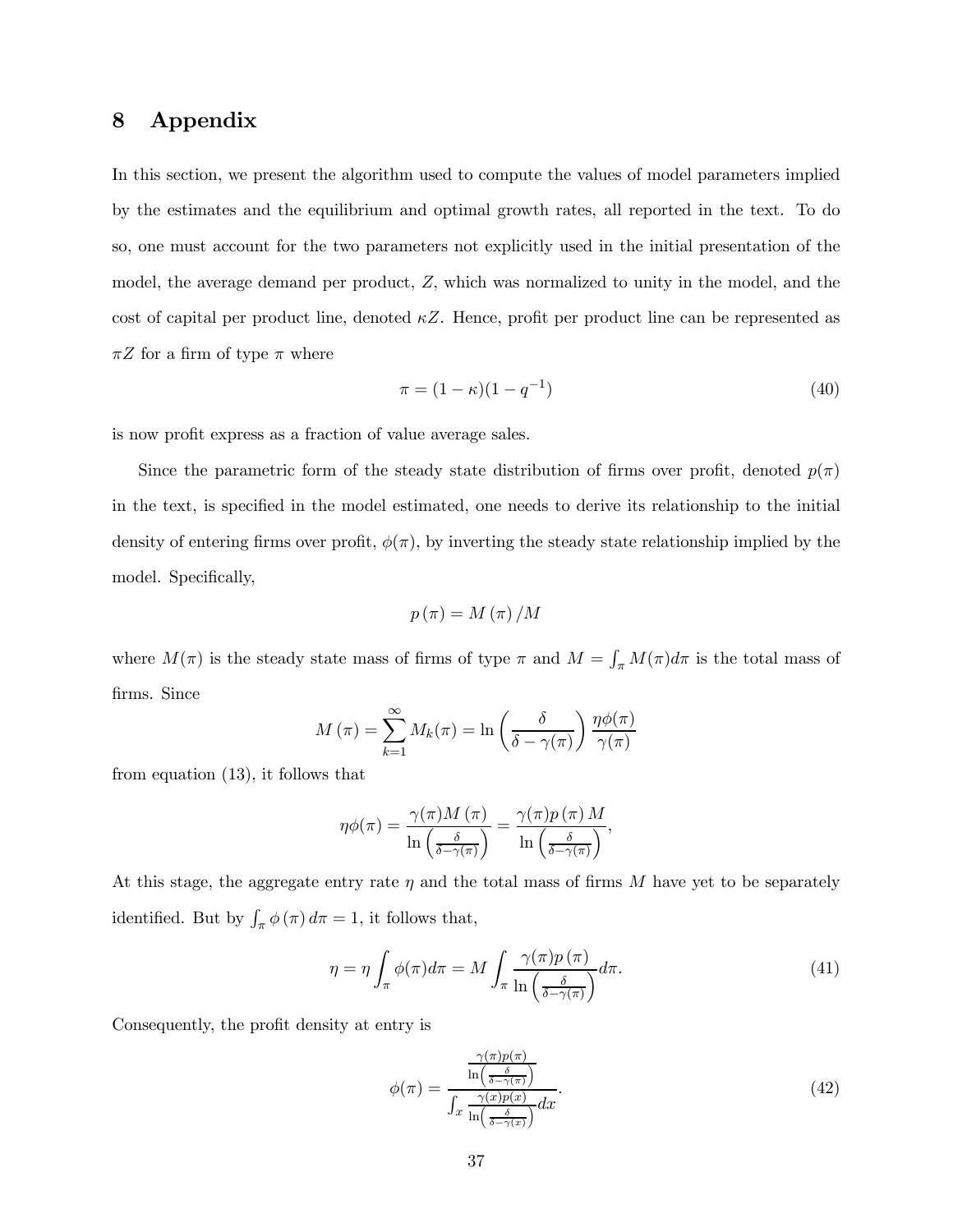Equation (15) and the assumption that the measure of products is unity, the steady state measure of continuing firms in the market solves

$$
1 = \int_{\pi} \sum_{k=1}^{\infty} k M_k(\pi) d\pi = \int_{\pi} M(\pi) \sum_{k=1}^{\infty} \frac{k M_k(\pi)}{M(\pi)} d\pi
$$
  

$$
= \int_{\pi} \frac{\gamma(\pi) M(\pi)}{(\delta - \gamma(\pi)) \ln\left(\frac{\delta}{\delta - \gamma(\pi)}\right)} d\pi = M \int_{\pi} \frac{\gamma(\pi) p(\pi)}{(\delta - \gamma(\pi)) \ln\left(\frac{\delta}{\delta - \gamma(\pi)}\right)} d\pi.
$$
 (43)

Hence,

$$
\eta = \frac{\int_{\pi} \frac{\gamma(\pi)p(\pi)}{\ln\left(\frac{\delta}{\delta - \gamma(\pi)}\right)} d\pi}{\int_{\pi} \frac{\gamma(\pi)p(\pi)}{(\delta - \gamma(\pi))\ln\left(\frac{\delta}{\delta - \gamma(\pi)}\right)} d\pi}.
$$
(44)

from by equations  $(41)$  and  $(43)$ .

To solve the planner's problem, one also needs the size of the aggregate labor force, L, and the measure of potential entrants,  $m$ . Because one can show that the limit price charged by the current supplier of each product solves  $p(1-\kappa) = wq$  when a capital cost exists, the demand for production workers is  $Zx(\pi)=1/p = Z(1 - \kappa)/wq = Z(1 - \kappa - \pi)/w$  from (40). Hence, equations (12) and (13) imply

$$
L = Z \left[ \int_{\pi} \left( \frac{1 - \kappa - \pi}{w} + \hat{c}(\gamma(\pi)) \right) \frac{\eta \phi(\pi) d\pi}{\delta - \gamma(\pi)} + m \hat{c}(\eta/m) \right]
$$
(45)

where, as specified in the text,  $\hat{c}(x) = c_0 x^{1+c_1}$ . Finally, one can obtain the value of m by using the fact that the marginal cost of entry must equal the expected marginal cost of innovation by incumbents. Specifically, equations  $(11)$  and  $(10)$  imply require that m solves

$$
\widehat{c}^{\prime}\left(\frac{\eta}{m}\right) = \int_{\pi} \widehat{c}^{\prime}\left(\gamma(\pi)\right) \phi(\pi) d\pi \tag{46}
$$

Finally, the parametric specification of heterogeneity in product quality is

$$
q(z) = 1 + e^{\mu_{\pi} + \sigma_{\pi} z} \tag{47}
$$

where z is the standard normal random variable. Hence, one can use the fact that  $f(z)dz =$  $p(\pi(z))d\pi(z)$ , where  $f(z)$  is the standard normal pdf and  $\pi(z) = (1 - \kappa)(1 - q(z)^{-1})$  by (40), to compute all the necessary integrals in the equations above and those that define the components of the growth rate found in the text.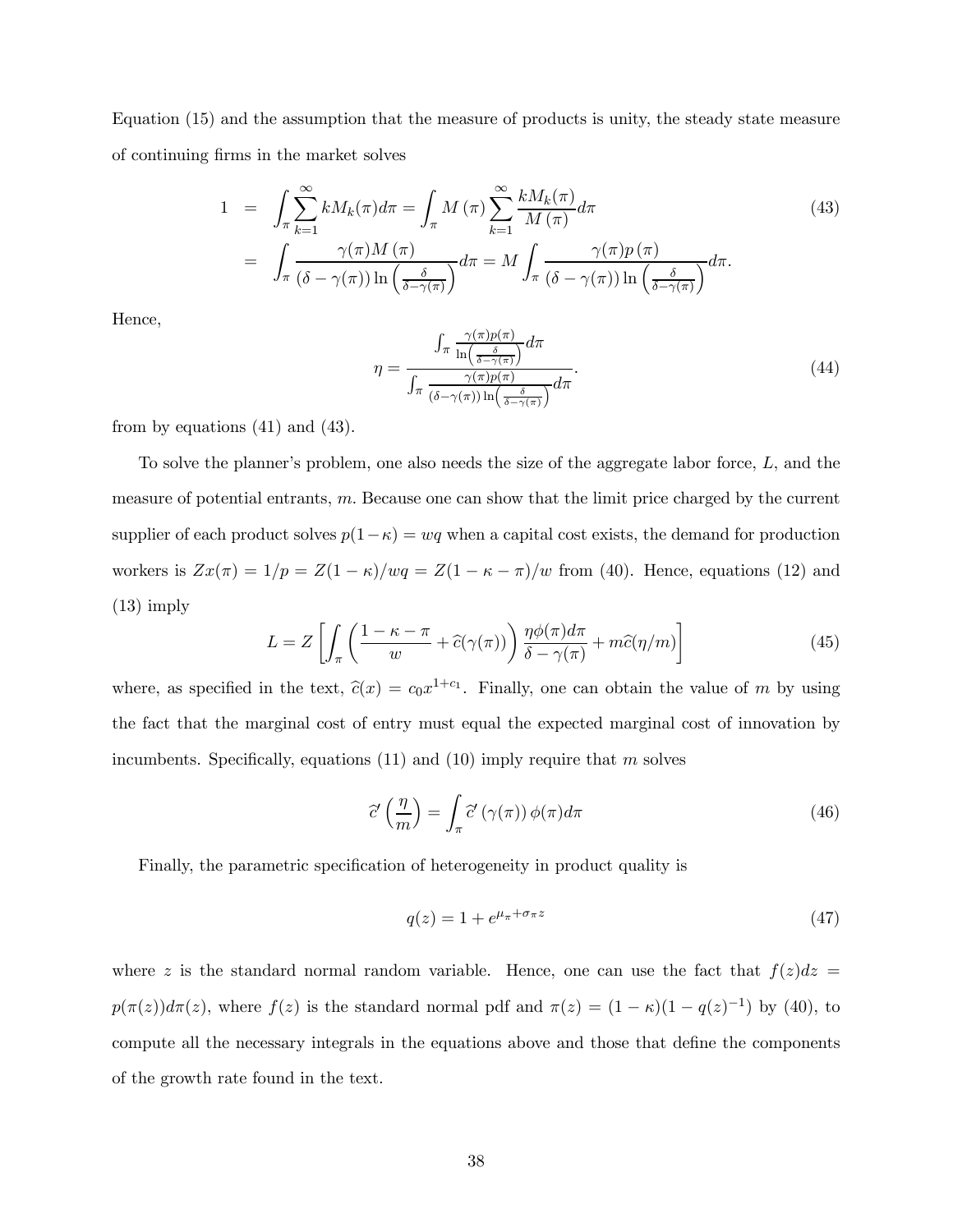## References

- [1] Altonji, J. G., and L. M. Segal (1996): "Small-Sample Bias in GMM Estimation of Covariance Structures," Journal of Business and Economic Statistics, 14, 353{366.
- [2] Alvarez, J., M. Browning, and M. Ejrn (2001): "Modelling Income Processes with Lots of Heterogeneity," Working Paper.
- [3] Baily, M., C. Hulton, and D. Campbell (1992). "Productivity Dynamics in Manufacturing Plants," Brookings Papers on Economic Activity, Microeconomics, 187-249.
- [4] Bertelsman, E., and M. Doms (2000) "Understanding Productivity: Lessons from Longitudinal Microdata," Journal of Economics Literature, 38: 569-594.
- [5] Boskin, Michael J., Dulberger, Eller R., Gordon, Robert J., Griliches, Zvi, and Jorgenson,Dale (1996). Toward a More Accurate Measure of the Cost of Living, Final Report tothe Senate Finance Committee from the Advisory Commission to Study theConsumer Price Index. Washington: Senate Finance Committee, December 4.
- [6] Christensen, B.J., R. Lentz, D.T. Mortensen, G.R. Neumann, and A. Werwatz (2002) "On the Job Search and the Wage Distribution." Forthcoming in the *Journal of Labor Economics*.
- [7] Davis, S.J., and J. Haltiwanger (1991). "Wage Dispersion within and between Manufacturing Plants," Brookings Papers of Economic Activity: Microeconomics, 115-180.
- [8] Davis, S.J., and J. Haltiwanger (1999). "Gross Job Flows," in Ashenfelter and Card (eds.), Handbook of Labor Economics vol 3. Elsevier Science.
- [9] Dunne, T., L. Foster, J. Haltiwanger, and K.R. Troske (2002) "Wage and Productivity Dispersion in U.S. Manufacturing: The Role of Computer Investment," forthcoming in the Journal of Labor Economics.
- [10] Fallick, B.C., and C.A. Fleischman (2001) "The Importance of Employer-to-Employer Flows in the U.S. Labor Market, Finance and Economics Discussion Paper 2001-18, Federal Reserve Board, Washing D.C.